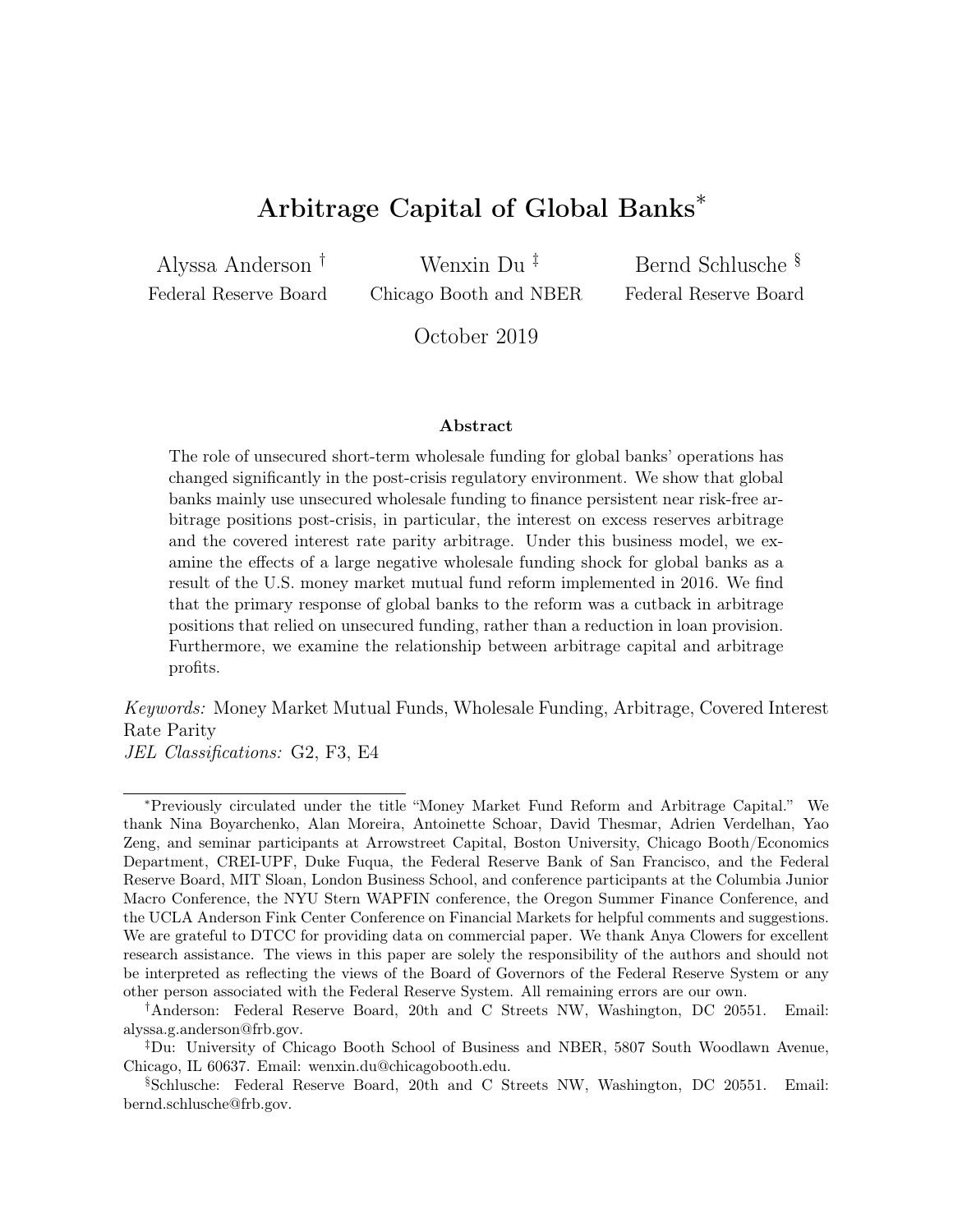# 1 Introduction

In addition to taking insured deposits, banks turn to short-term wholesale funding markets the federal funds and euro-dollar markets, the markets for commercial paper and certificates of deposits, and the repo market—to finance their operations.<sup>1</sup> In contrast to insured deposits, wholesale funding is more "fragile" and subject to sudden dry-ups (for example, Pérignon et al. (2018)). In the past, large negative wholesale funding shocks often led to fire sales of assets, significant contractions in credit supply and elevated financial distress (for example, Brunnermeier and Pedersen (2008); Diamond and Rajan (2009); Shin (2009); Ivashina and Scharfstein (2010); Cetorelli and Goldberg (2012); Ivashina et al. (2015)). Designing a policy response in light of the vulnerability of short-term wholesale funding markets is one of the most important aspects of post-crisis regulatory reforms (Tarullo (2014)). One key feature of the post-crisis liquidity regulations it that they significantly discourage the use of short-term wholesale funding for liquidity and maturity transformation.<sup>2</sup>

In this paper, we document an important transformation of the role of unsecured short-term wholesale funding for global banks in the post-crisis regulatory environment. In particular, banks mainly use unsecured wholesale funding to finance near risk-free arbitrage positions, which are comprised of liquid assets. In other words, short-term wholesale funding has become arbitrage capital of global banks. Under this business model, global banks are more resilient to negative wholesale funding shocks, as they can swiftly reduce their arbitrage positions in response to wholesale funding dry-ups. However,

<sup>&</sup>lt;sup>1</sup>When we refer to "banks", we mean the entire banking organization, not strictly the commercial banking arm.

<sup>2</sup>For example, the Liquidity Coverage Ratio (LCR) under Basel III requires banks to hold sufficient High Quality Liquid Assets (HQLA) to cover net cash outflows during a 30-day stress scenario. The expected run-off rate assumptions during the stress scenario differ significantly across different type of short-term funding. Stable deposit rates with deposit insurance has a run-off rate equal to only 3 percent, whereas unsecured wholesale funding borrowed from financial institutions has a run-off rate equal to 100 percent. Therefore, if a bank obtains one dollar unsecured short-term funding from a financial institution, in order not to worsen its LCR, the only choice it has is to invest the dollar in a HQLA.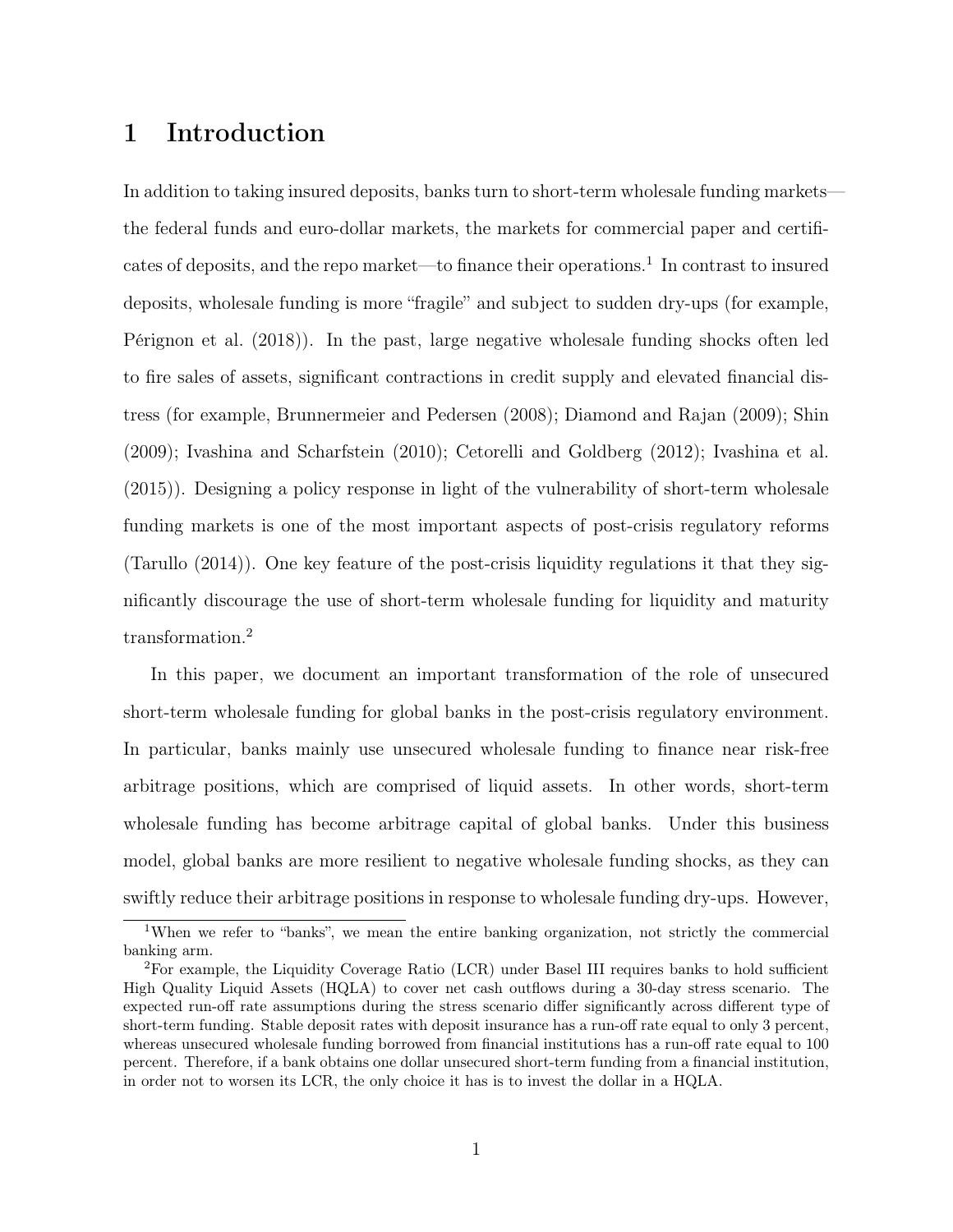this also implies that the usefulness of short-term wholesale funding in spurring lending to the real economy becomes more limited.

With this new role of wholesale funding in mind, we study the impact of another wholesale funding dry-up on global banks in recent years. As a result of a major regulatory reform to the U.S. MMF industry introduced by the Securities and Exchange Commission (SEC), MMFs reduced their supply of wholesale funding to to global banks by \$900 billion between October 2015 and October 2016. We find that the primary response of global banks to this negative wholesale funding shock was a reduction in their arbitrage positions funded by unsecured wholesale borrowing. In contrast to the traditional bank lending channel, banks did not reduce their loan provision.

We focus on two types of arbitrage funded by unsecured borrowing. The first type is interest on excess reserves (IOER) arbitrage, in which banks obtain short-term unsecured dollar funding and park the proceeds at the Federal Reserve, earning the spread between the IOER rate and their cost of short-term funding. The second type is covered interest rate parity (CIP) arbitrage, in which banks borrow unsecured term dollar funding from the cash market and then lend out the dollars in the FX forward/swap markets. Both arbitrage strategies contain very little risk, but persisted after the GFC. The ability of banks to engage in these types of arbitrage crucially depends on their ability to obtain wholesale dollar funding at attractive terms.

Using granular daily bank-level supervisory data on various wholesale funding instruments and reserve balances, our paper provides the first systematic account of potential arbitrage capital and arbitrage positions for U.S. banks and foreign banking organizations (FBOs) in the United States. For each wholesale funding instrument, we observe issuer, volume and rate information. Such detailed information on the U.S. dollar wholesale funding market is not available in existing studies. Another key novelty of our datasets is that we observe banks' activities outside of quarter-end regulatory reporting dates, in contrast to the bulk of empirical banking research that uses quarter-end bank reports.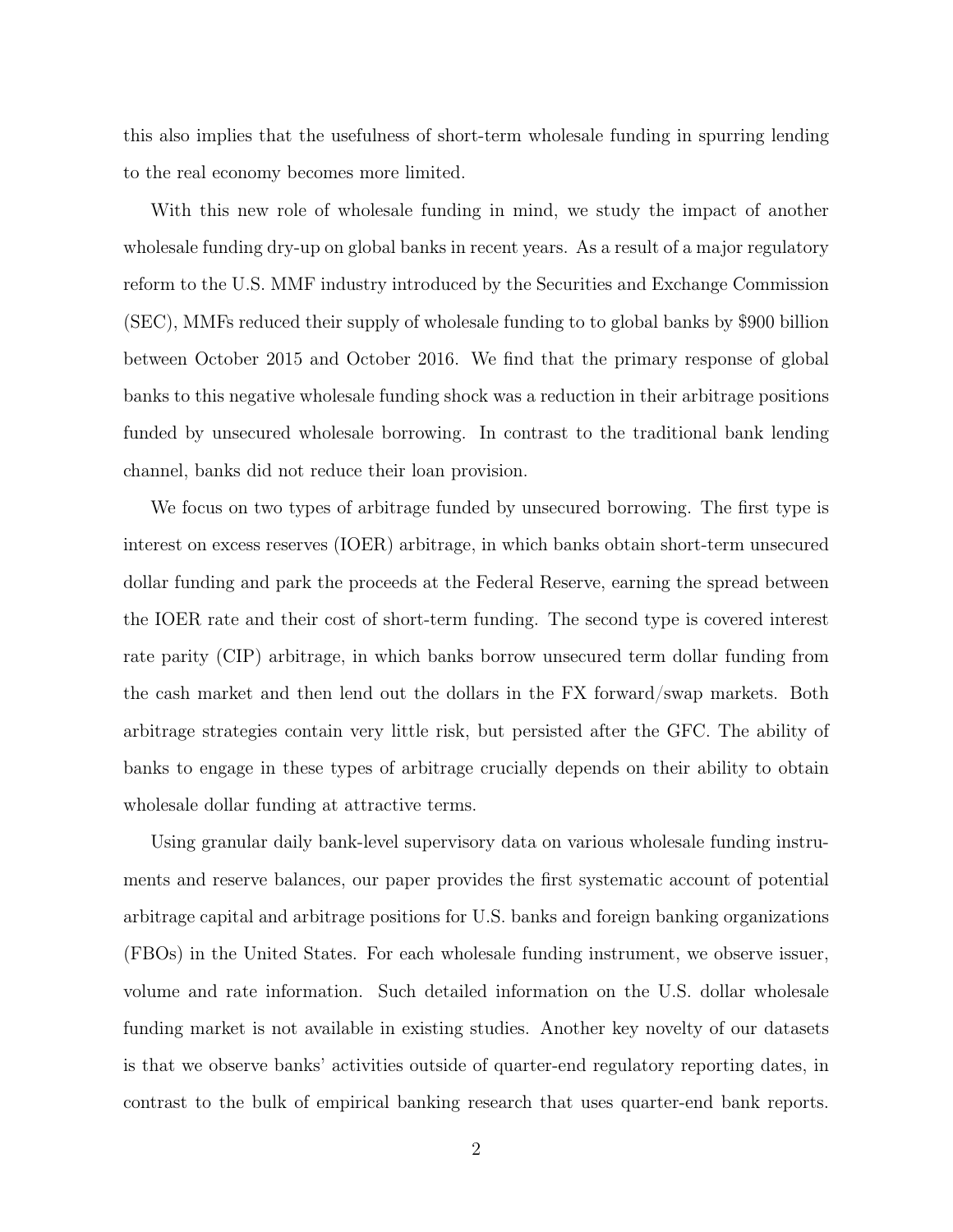This feature turns out to be essential for us to gauge the size and time variations of banks' arbitrage activities, as banks window-dress their quarter-end balance sheets to in order to have better reported regulatory capital ratios (for example, Du et al. (2018)).

We use a sample of 62 global banks that frequently trade with U.S. MMFs. These are the global banks with the highest credit quality because U.S. MMFs are required to invest the bulk of their portfolios in top-quality issuers. We measure the potential arbitrage capital for the IOER and CIP arbitrages as the amount of short-term wholesale funding raised below the IOER rate and the implied dollar rates from the dollar-yen swap markets, respectively. We find that the overwhelming majority of unsecured wholesale dollar funding of our sample banks can be used for arbitrage, with about 95% of total funding raised at a rate below the implied dollar interest rate from the dollar-yen foreign exchange swap and about a third of total funding raised at a rate below the IOER rate. These results are important as they confirm that IOER and CIP arbitrage opportunities are readily available for large global banks using the actual borrowing costs on their wholesale funding instruments.

The size of observed arbitrage capital is large for foreign banks and rather insignificant for U.S. banks. The cumulative amount of the potential unsecured arbitrage capital for the IOER and CIP arbitrage stands at around \$1.5 trillion between 2015-2017. Foreign banks account for more 80% of total potential arbitrage capital. Furthermore, we estimate that the potential arbitrage capital accounts for about half of FBOs' assets in the United States, and about 20% of foreign banks' global dollar assets. In contrast, the amount of arbitrage capital only accounts for about 1-2% of U.S. banks' global dollar assets.

U.S. MMFs are a key provider of dollar arbitrage capital to global banks, but their role has significantly diminished since the SEC MMF reform. Over the year leading up to the MMF reform implementation deadline, the cumulative amount of potential arbitrage capital for the IOER and CIP arbitrages declined from \$1.6 trillion in October 2015 to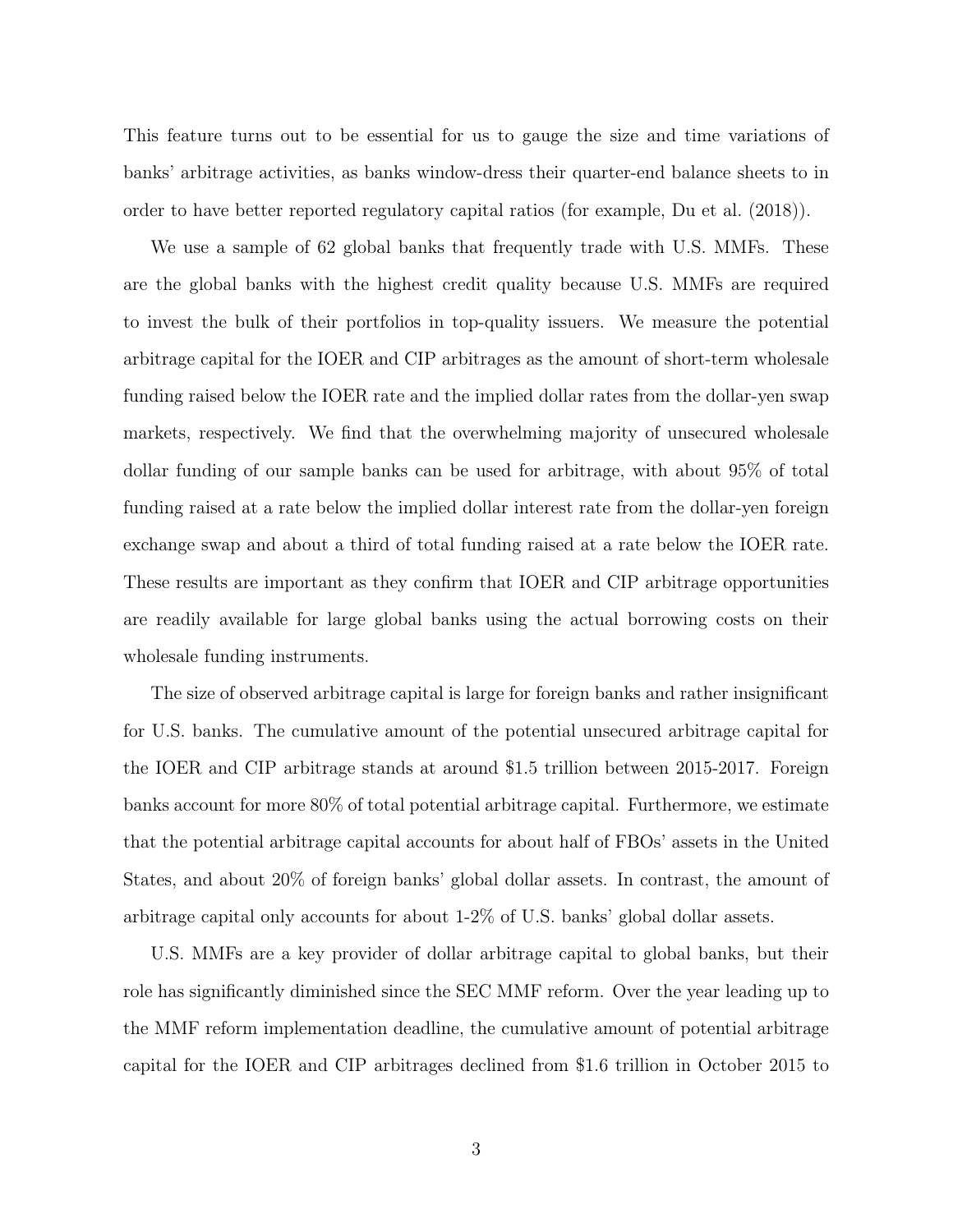about \$1.3 trillion in October 2016, and the share of the potential arbitrage capital coming from MMFs declined from about two thirds to about one quarter.

To establish a causal relationship between funding supply from MMFs and banks' activities, our identification relies on the cross-sectional variations in reductions in unsecured funding from prime funds and changes in banks' outcome variables over the one year prior to the reform implementation deadline. To instrument for the loss of funding from MMFs, we construct a Bartik-style shift-share estimator that allows us to estimate the amount of funding lost from MMFs for a particular bank based on the inner product of the pre-reform shares of the bank in an individual MMF complex's assets under management (AUM) invested in unsecured assets and the changes in the respective MMF complex's AUM in unsecured assets.

We find that the MMF reform significantly reduced the availability of potential arbitrage capital for banks. For every dollar loss of funding from prime MMFs, potential arbitrage capital declines by \$0.6, on average, for both the IOER and CIP arbitrages. The decline in unsecured funding directly translated into declines in excess reserve balances. In addition to the decline in arbitrage capital, using data on daily reserve balances at the Federal Reserve, we also construct a proxy for the IOER arbitrage position as the minimum of the reserve balances and the amount of funding obtained at a rate below the IOER rate. We show that the proxy for the IOER arbitrage position also declined by about \$0.6, on average, per dollar of funding lost.

In contrast to the strong response of potential arbitrage capital and reserve positions, we do not find any significant evidence of a decline in banks' loan positions following this large negative funding supply shock. We first examine changes in the loan positions on the balance sheets of our sample banks from the FR 2644 form, which only include U.S. based entities. In addition, we also use the Dealscan data on U.S. dollar-denominated syndicated loan issuances of the entire banking organizations. We find consistent evidence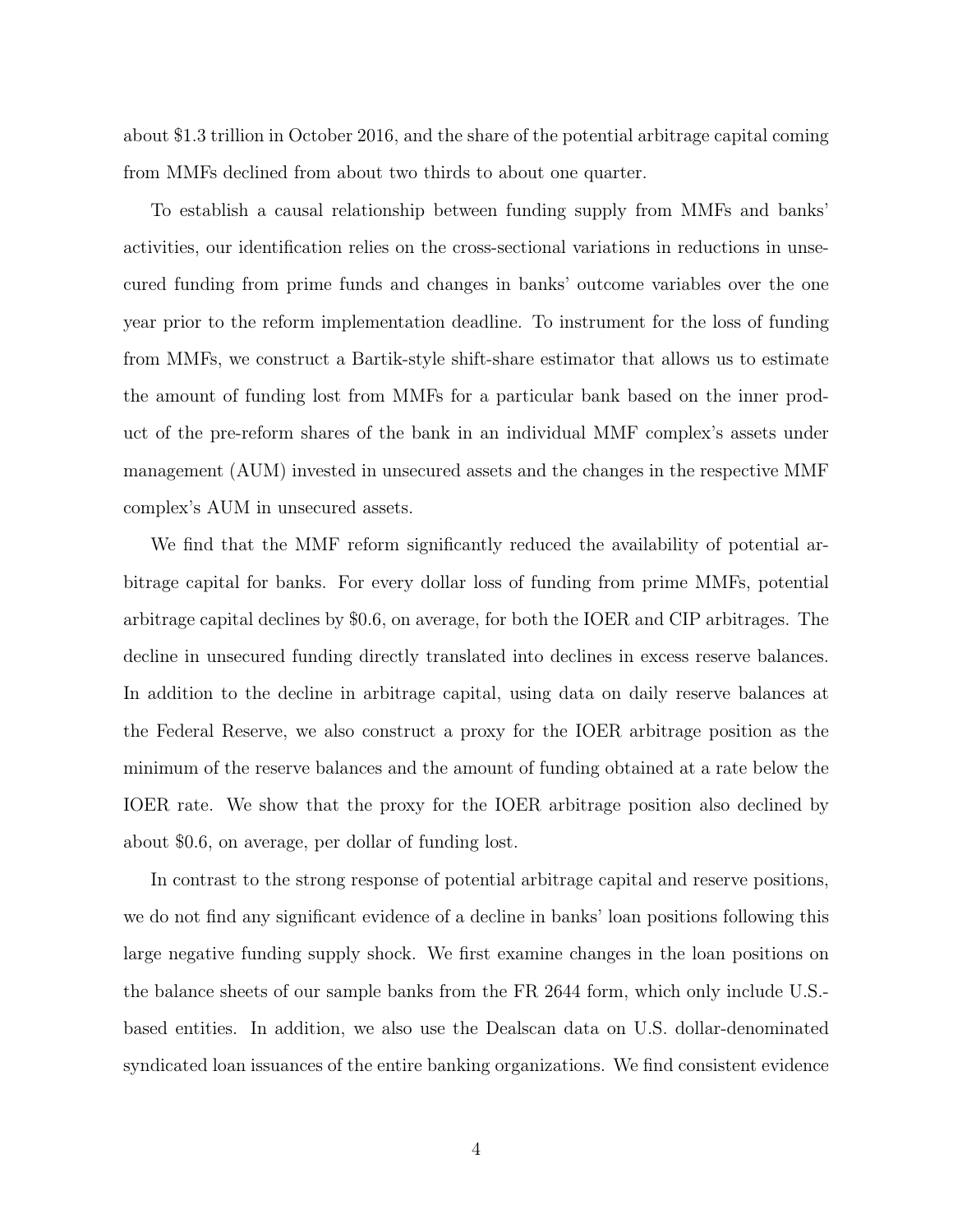across the two data sources that the negative wholesale funding shock as a result of the MMF reform did not translate into a significant reduction in loan supply.

In addition to showing the average effect across all sample banks, we also examine heterogeneous responses to the reform depending on banks' business models. We divide our sample banks into two groups based on their arbitrage activities. In particular, we sort on the correlation between daily changes in unsecured funding and daily changes in reserve balances. We label banks that exhibit above median correlation between unsecured funding and reserves as "IOER arbitrageurs" and banks that exhibit below median correlation as "non-IOER arbitrageurs". Overall, we find stronger responses to the reform by the IOER arbitrageurs. In response to a \$1 reduction in unsecured funding from prime funds, IOER arbitrageurs cut their potential arbitrage capital and arbitrage positions by between \$0.8 and \$1 and shrink their balance sheet size by about \$0.6. Non-IOER arbitrageurs, on the other hand, cut their potential arbitrage capital by only about \$0.5 and do not shrink their overall balance sheet size. Besides balance sheet adjustments, we show that the loss of funding as a result of the MMF reform also increases banks' wholesale funding costs. The effect on the funding costs is more pronounced for the non-IOER arbitrageurs than for the IOER arbitraguers.

Furthermore, we show that the reform led to more muted quarter-end effects attributable to declines in unsecured funding around quarter-ends. Given that both the IOER and CIP arbitrages are balance sheet intensive, banks in foreign jurisdictions have incentives to scale down their arbitrage activities on quarter-end regulatory reporting dates. Smaller differences in the potential arbitrage capital intra-quarters and on quarterends suggest reductions in intra-quarter arbitrage activities. We find strong evidence that the quarter-end effects in total unsecured funding outstanding and unsecured funding borrowed from prime funds have declined significantly after the reform. Instead, secured funding plays an increasingly important role in quarter-end dynamics. These findings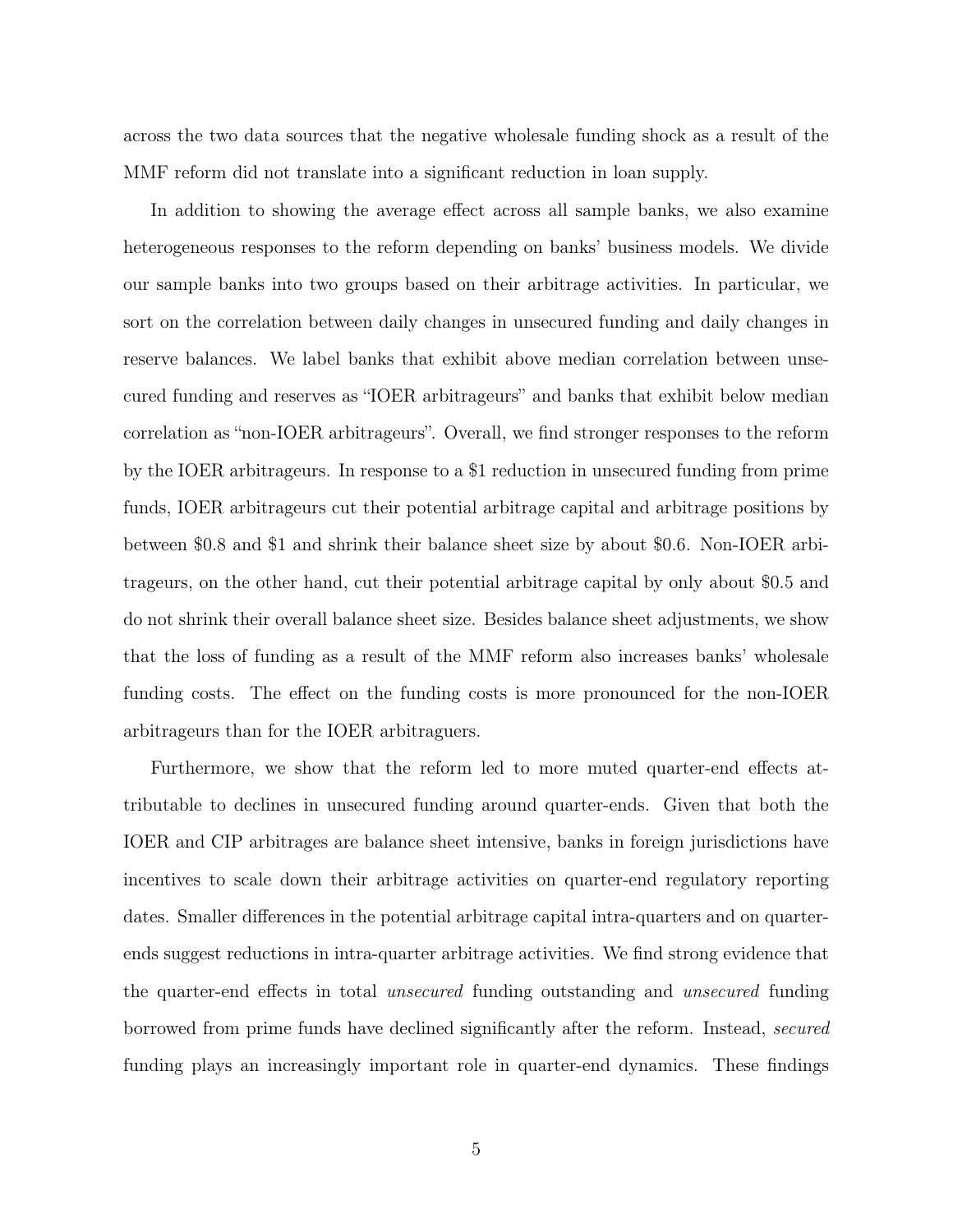support the view that MMF reform has reduced arbitrage activities funded by unsecured borrowing.

Finally, we examine the relationship between arbitrage capital and arbitrage profits. In general, we find evidence that reductions in arbitrage capital are associated with increases in arbitrage profits, which provides support that supply shocks to the arbitrage capital matter for variation in equilibrium arbitrage profits. This negative relationship is stronger on quarter-ends when banks are more constrained by their balance sheet capacity. In addition, for the IOER arbitrage, we find a stronger negative correlation between arbitrage capital and arbitrage profits after the MMF reform implementation deadline.

In terms of contributions to the literature, our paper provides a new perspective on the role of short-term wholesale funding for global banks. Existing theoretical models, such as Calomiris and Kahn (1991) and Diamond and Rajan (2011), give reasons for bank to run maturity mismatch and borrow from wholesale lenders to support loan growth. The fragility of wholesale funding is highlighted during the global financial crisis and the European debt crisis (for example, Kacperczyk and Schnabl (2010, 2013); Afonso et al.  $(2011)$ ; Gorton and Metrick  $(2012)$ ; Duygan-Bump et al.  $(2013)$ ; Copeland et al.  $(2014)$ ; Chernenko and Sunderam (2014)). Our paper is mostly closely related to Ivashina et al. (2015) and Correa et al. (2016), which find significant contraction in dollar lending by global banks following the negative funding supply shock from MMFs during the European Debt Crisis. The contrast between our results and those in Ivashina et al. (2015) and Correa et al. (2016) can be explained by a significant transformation of the role of wholesale funding after the crisis. When a large portion of wholesale funding is used to support liquid arbitrage positions post-crisis, the primary response of banks to the funding shock is a reduction in arbitrage positions rather than loan provision.

The arbitrage capital perspective of short-term wholesale funding connects our paper to the recent literature on arbitrage and window-dressing activities in financial markets and the implications of post-crisis regulations on these activities. Bech and Klee (2011),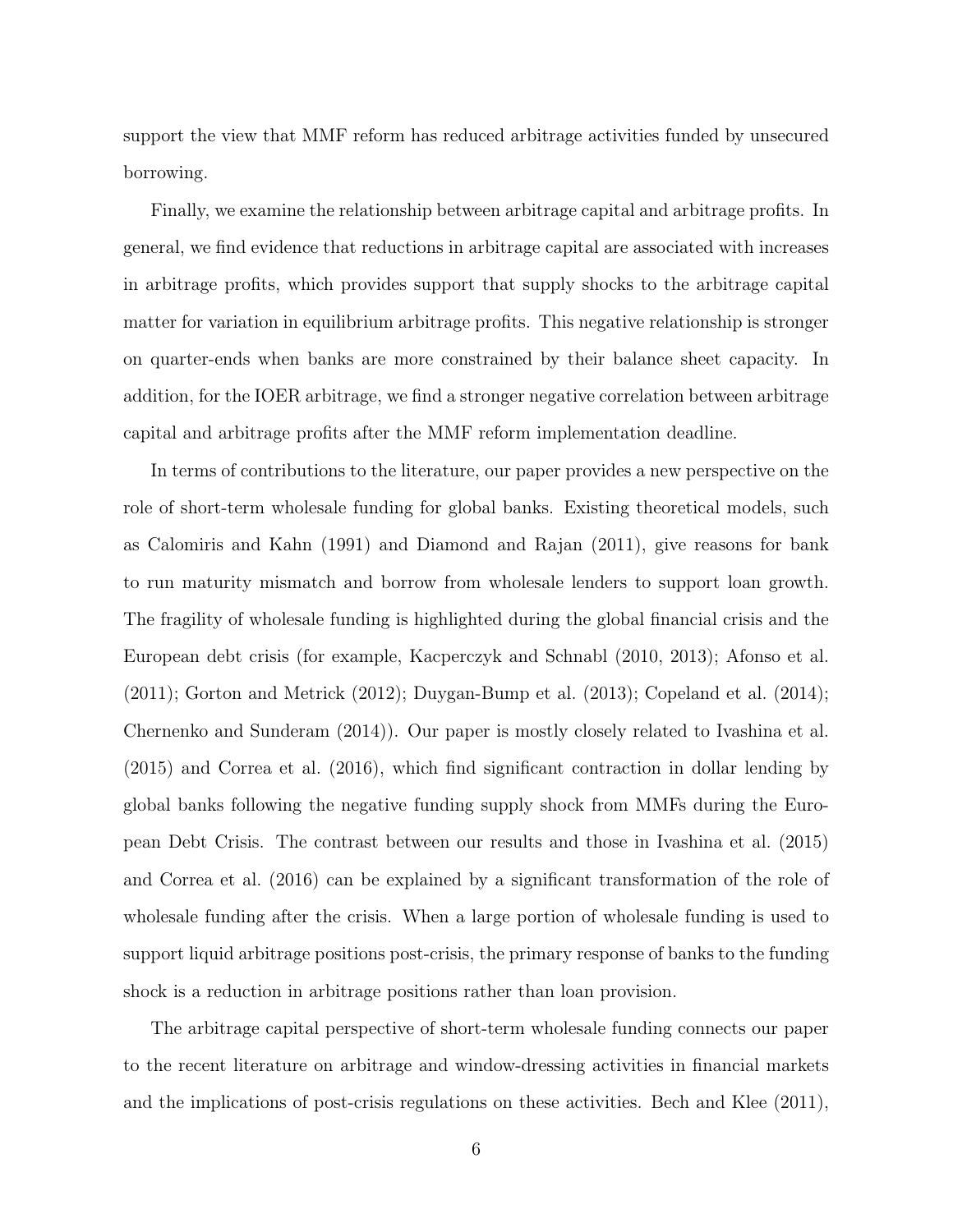Banegas and Tase (2016), and Keating and Macchiavelli (2017) study the dynamics of the IOER arbitrage. Munyan (2017) and Anbil and Senyuz (2018) examine regulatory-driven repo window-dressing activities. Du et al. (2018) document persistent CIP violations and their quarter-end dynamics due to window dressing for capital regulations. A growing literature has been examining the frictions in global dollar intermediation that help explain the persistence of these CIP violations (for example, Borio et al. (2016); Avdjiev et al. (2019); Rime et al. (2017); Aldasoro et al. (2019)). One important contribution of our paper is to measure dollar arbitrage capital for global banks and examine quantity and price response of the arbitrage activities with respect to the supply of arbitrage capital.<sup>3</sup>

Last but not the least, our paper also has significant implications for monetary policy implementation (for example, Ihrig et al. (2015); Duffie and Krishnamurthy (2016) and Anderson and Kandrac (2017)). As short-term money market rates from wholesale funding markets remain to be monetary policy target rates for almost all central banks, understanding the changing dynamics and financial plumbing of these markets is key to maintaining a successful control of monetary policy target rates.

The paper is structured as follows. In section 2, we discuss various data sources used in the paper and provide some background on the SEC MMF reform. In section 3, we describe the two arbitrage strategies and our measures of potential funding for arbitrage. In section 4, we present our main empirical results on the effects of the MMF reform. In section 5, we discuss the relationship between arbitrage capital and arbitrage profits. Section 6 concludes.

<sup>&</sup>lt;sup>3</sup>A few other papers also examine the impact of the SEC MMF reform from different perspectives. Cipriani and Spada (2018) focus on estimating the premium for "money-like" assets. Gissler and Narajabad (2017a,b,c); Sundaresan and Xiao (2018) examine the growing role of the federal home loan banks (FHLBs) following the reform and other post-crisis liquidity regulations. Since foreign banks cannot borrow from FHLBs and U.S. banks source very little arbitrage capital to begin with, the growing role of the FHLBs does not directly affect the arbitrage capital of global banks.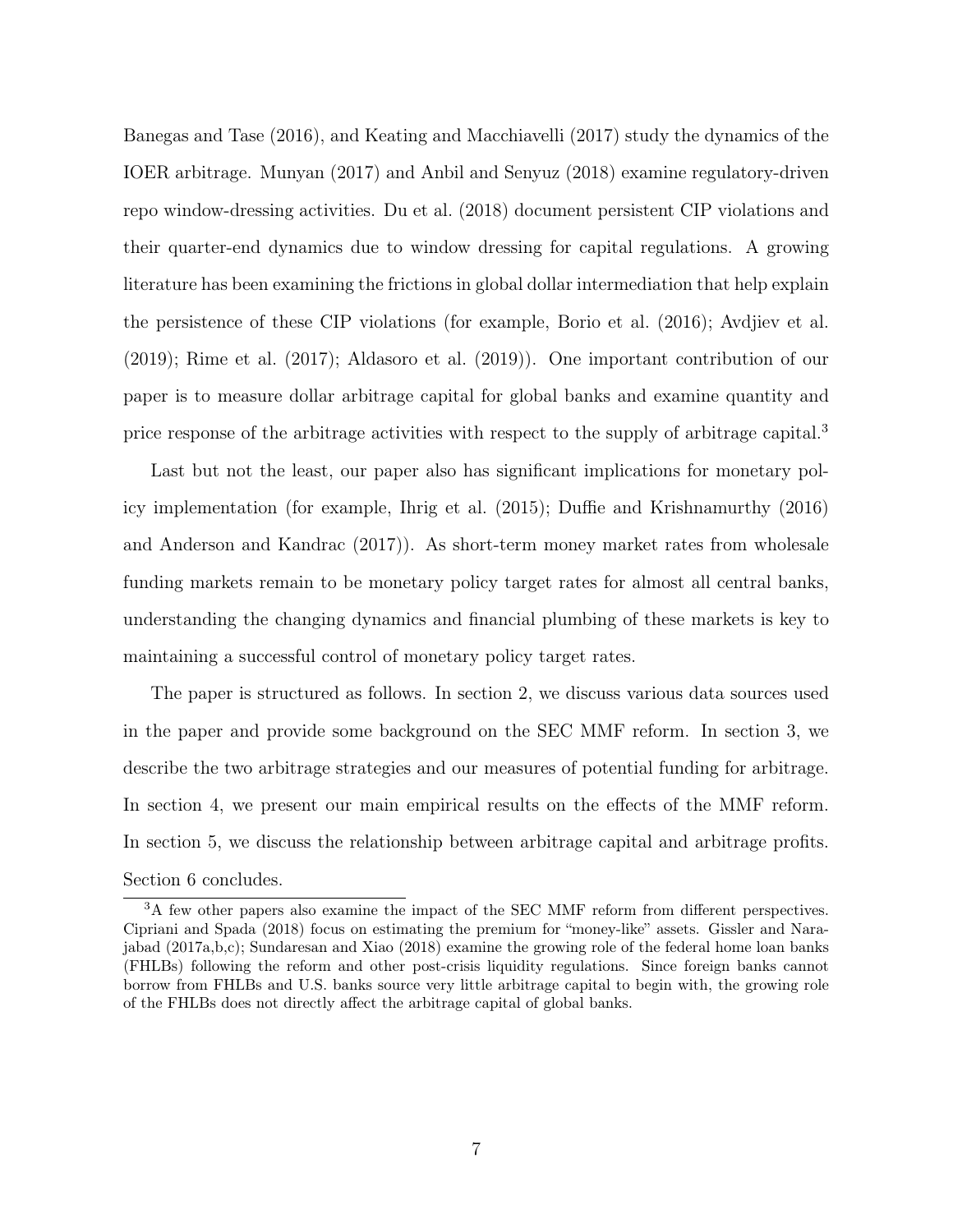# 2 Data Sources and SEC MMF Reform

### 2.1 Data Sources

One important contribution of the paper is that we provide a picture of dollar wholesale funding profiles for U.S. banks and FBOs in the United States at a daily frequency that is as comprehensive as possible, compiled from a host of supervisory data on various wholesale funding instruments at the transaction level. The advantage of our compiled dataset over banks' quarter-end regulatory filings is that it offers much more granular information on various wholesale funding instruments and that it allows us to examine fluctuations in wholesale funding activities on non-quarter-end days. In addition to detailed wholesale funding information, we also have daily data on reserve balances at the Federal Reserve and weekly balance sheet information on some broad categories of bank business operations. All the above mentioned data sources are only available within the Federal Reserve System. Finally, we observe security-level information on MMFs' holdings of bank securities at a monthly frequency, which is collected by the SEC and publicly available. We now briefly discuss each of these data sources and the construction of our sample.

First, we compile a dataset of various wholesale funding instruments at the transaction level, including certificates of deposit (CD), commercial paper (CP), euro-dollars (ED), federal funds (FF) and tri-party repos (RP). Each data entry includes information on the trade date, borrower name, maturity, borrowing amount, borrowing rate, and instrument type (CD, CP, ED, FF, or RP). We obtain CP transactions from the Depository Trust and Clearing Corporation (DTCC). DTCC is the national clearinghouse for the settlement of securities trades and a custodian for securities. DTCC performs these functions for almost the entire domestic CP market. For FF, CD, and ED, we use transaction-level data from the FR 2420 Report of Selected Money Market Rates, which collects, starting in April 2014, daily issuance data on FF, CD, and ED from U.S. banks and FBOs that meet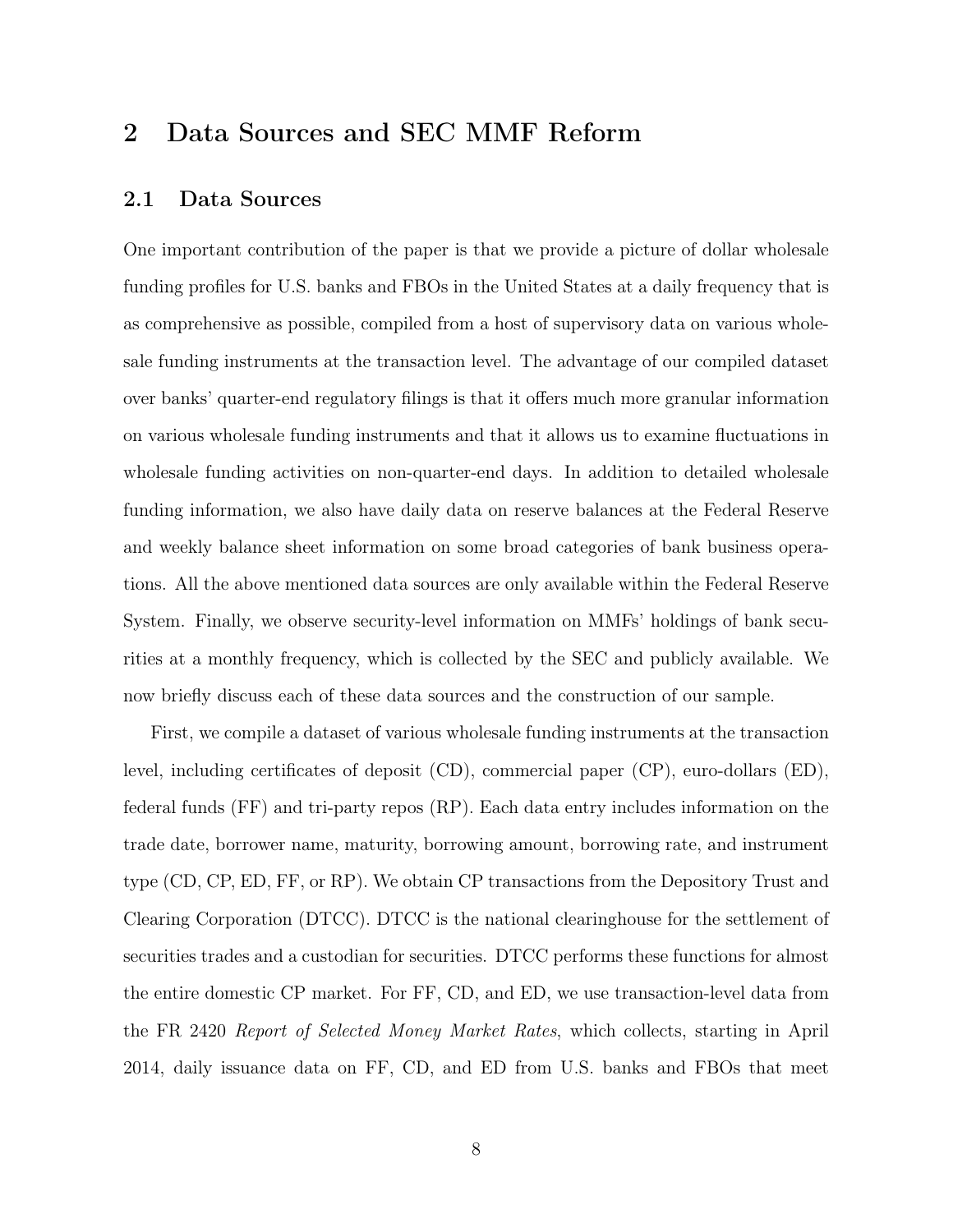certain size requirements.<sup>4</sup> For RP, we use position-level data from the tri-party repo market, which are reported to the Federal Reserve Bank of New York (FRBNY).<sup>5</sup> We do not have detailed data on the bilateral repo market. The tri-party repo market captures the bulk of the repo lending from money market funds to large dealers.

In summary, we cover the entire funding sourced from the federal funds, tri-party repo, and U.S.-based CP markets. In addition, we cover funding sourced from CD and ED markets by U.S.-based entities of U.S. and foreign banks. This collection represents the most significant segments of dollar cash funding markets for global banks. Furthermore, it nearly represents the universe of bank-issued instruments available to U.S. MMFs. However, we do not observe ED and CD borrowing by non-U.S.-based banks outside the United States.

In addition to detailed data on banks' wholesale funding instruments, we also have data on weekly bank balance sheet information from the FR 2644 Weekly Report of Selected Assets and Liabilities of Domestically Chartered Commercial Banks and U.S. Branches and Agencies of Foreign Banks. The FR 2644 report parallels the quarterly bank Call Reports, but it is, while available at a higher frequency, far less detailed than bank Call Reports. In addition, we have obtained data on daily bank-level reserve balances held at the Federal Reserve.

Finally, MMFs are one of the most important supplier of short-term wholesale funding to global banks. The two main types of MMFs in the United States are prime funds and

<sup>&</sup>lt;sup>4</sup>The FR 2420 report collects data from (1) domestically chartered commercial banks and thrifts with \$18 billion or more total assets, or \$5 billion or more in assets and meeting certain unsecured borrowing activity thresholds, and (2) U.S. branches and agencies of foreign banks with total third-party assets of \$2.5 billion or more (Federal Reserve Board, Instructions for Preparation of Report FR 2420). The FR 2420 report captures U.S.-based ED transactions, which include offshore borrowing of U.S. banks, domestic borrowing of offshore funding through international banking facilities (IBF), borrowing done by offshore branches (mainly in the Caribbean) of U.S. banks and FBOs in the United States. Between April 2014 and October 2015, the FR 2420 report only captures offshore borrowing by U.S. banks, but not by FBOs or by IBFs. Starting in October 2015, ED transactions done by FBOs and by IBFs were added into the report, which account for the bulk of U.S-based ED activities.

<sup>&</sup>lt;sup>5</sup>These data include all activity on the tri-party platform, including collateral deposits and borrow pledges, so somewhat overstate strict tri-party repo activity.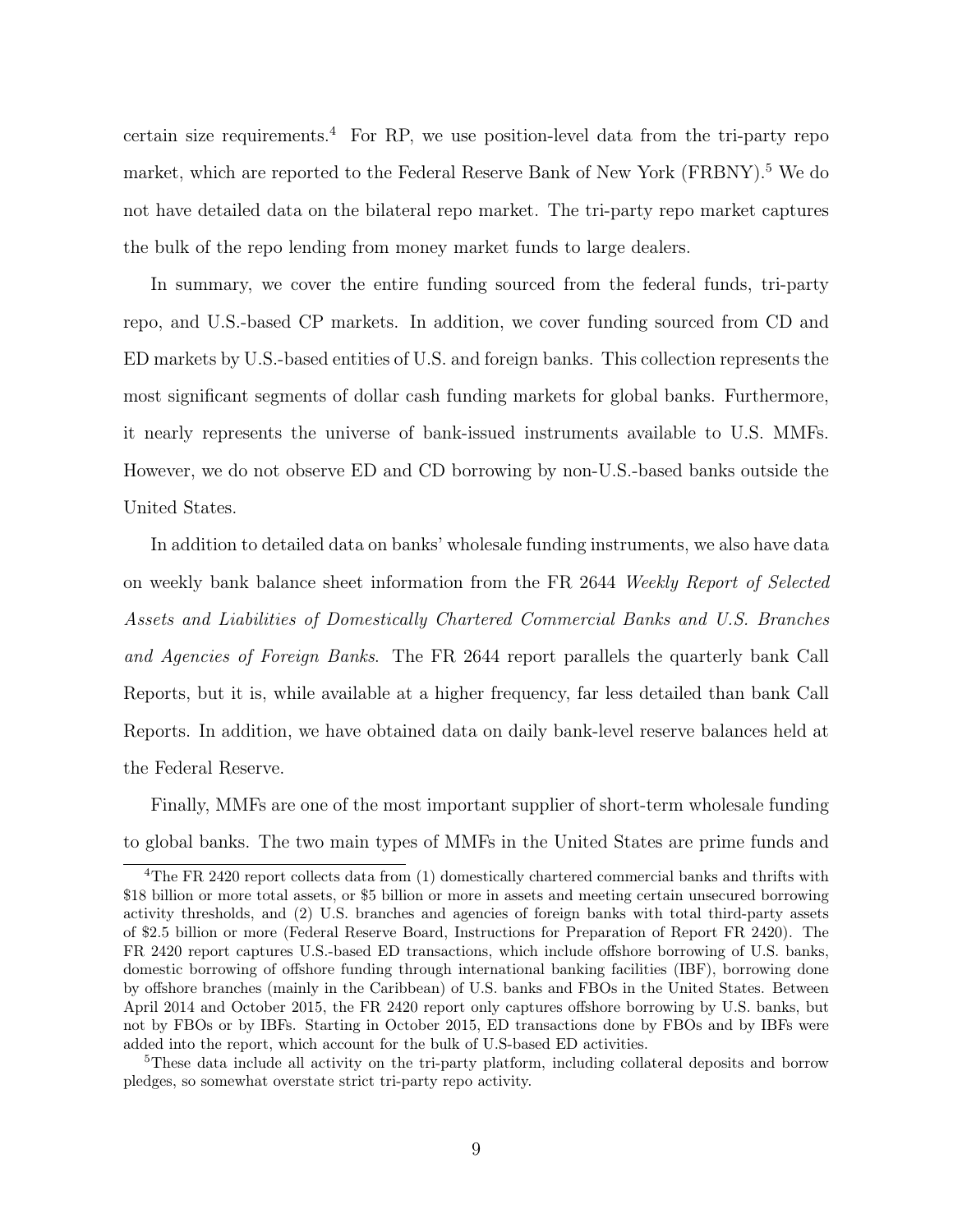government funds. Prime funds can hold short-term debt securities up to one year across different types of issuers, whereas government funds can only hold government securities and repos backed by government securities. We use data on U.S. money market funds' month-end portfolio holdings from Form N-MFP Monthly Schedule of Portfolio Holdings of Money Market Funds from the SEC. The N-MFP schedule discloses portfolio holdings of each MMF at the CUSIP level, as well as the AUM of the fund every month-end since 2011. We construct a sample that contains 62 global banks that frequently trade with U.S. MMFs. These banks account for 90% of total prime fund holdings of bank securities. Since U.S. MMFs are required to invest the bulk of their portfolios in top-quality issuers, our sample only includes top-tier global banks in terms of credit risk.

### 2.2 Wholesale funding shock after the SEC MMF reform

In 2014, the SEC introduced a package of reforms of the U.S. MMF industry to be implemented by October 14, 2016. The reform mainly targeted prime funds and left regulations regarding government funds largely unchanged. Prior to the reform, both prime and government funds used a constant net asset value (NAV) to value their assets, which allowed investors to redeem their MMF shares at par, on demand. The reform requires institutional prime MMFs to use a floating NAV to value their assets, and allows them to implement redemption gates and liquidity fees to limit outflows. Government funds can still use constant NAVs and are largely not subject to gates and fees. Overall, the reform made prime MMFs less "money-like" and triggered large flows of AUM from prime to government funds.

As shown in Figure 1a, between the reform announcement date on July 23, 2014 and the implementation deadline on October 14, 2016, prime funds lost about \$1 trillion in AUM, whereas government funds gained about \$1 trillion in AUM. Most of the changes in AUMs occurred within one year prior to the implementation deadline, reflecting the fact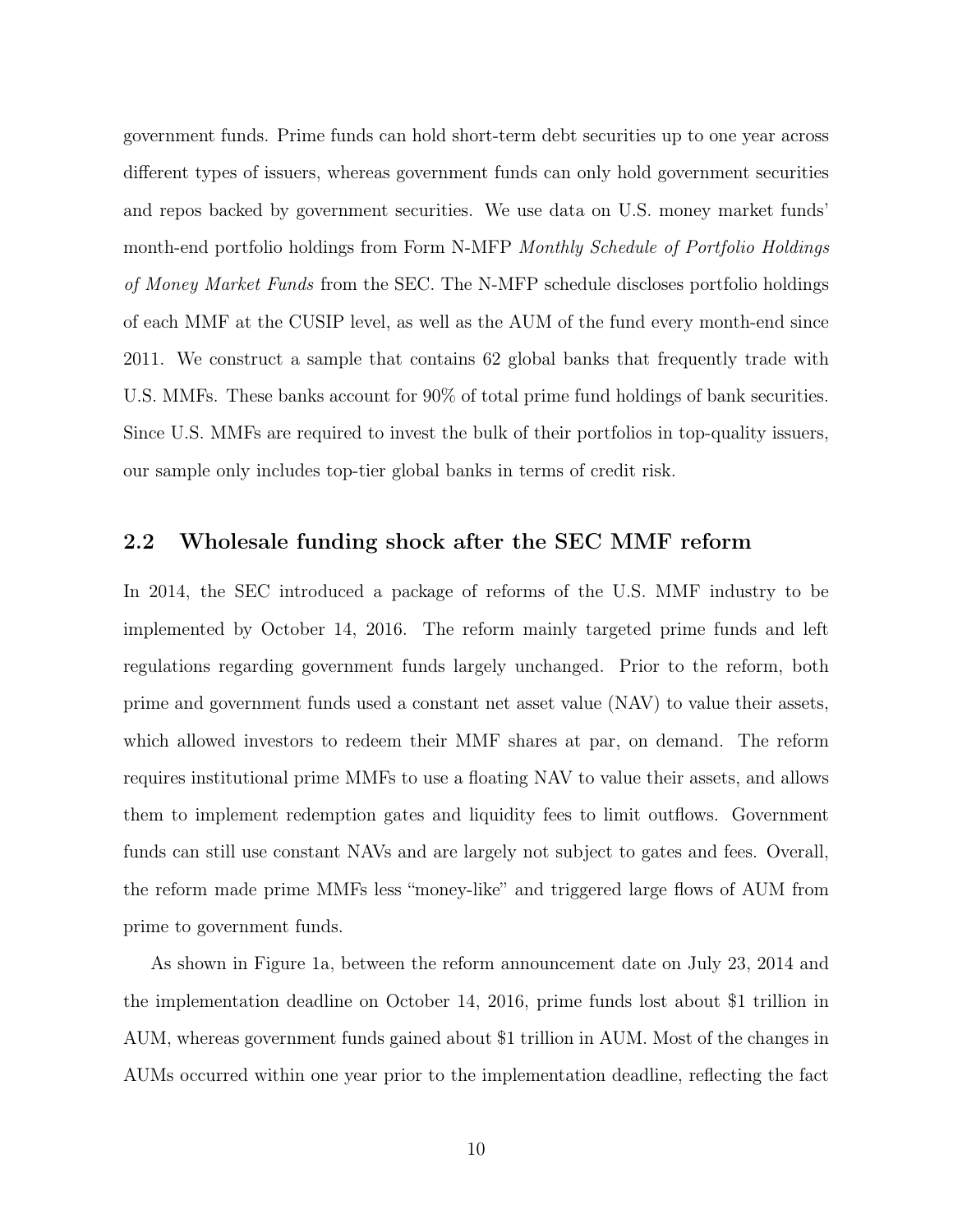that MMFs cannot hold securities with remaining maturities longer than one year, so the new rules became relevant one year prior to the implementation deadline. As shown in Figure 1b, the \$1 trillion reduction in prime funds' AUM affected primarily banks. The total loss of unsecured funding from prime funds during the reform for our sample banks was about \$700 billion, far exceeding the total loss of prime MMFs' funding of \$200 billion during the peak of the European debt crisis and about \$400 billion during the peak of the global financial crisis after the Lehman bankruptcy (Duygan-Bump et al. (2013)).

# 3 Arbitrage Capital

We consider two types of risk-free arbitrage strategies based on unsecured funding: IOER arbitrage and CIP arbitrage. The ability of banks to engage in these arbitrages crucially depends on their ability to borrow wholesale dollars at attractive terms.

### 3.1 IOER Arbitrage

First, banks can engage in IOER arbitrage by raising unsecured dollar funding from the federal funds, ED, CD, and CP markets, and directly depositing the proceeds at the Federal Reserve, earning the spread between the IOER rate and the unsecured funding rate. Since a deposit at the Federal Reserve offers the best liquidity and safety, IOER arbitrage based on unsecured funding is a textbook version of risk-free arbitrage. The main reason banks do not scale up this trade to infinity and arbitrage away the profits is that such arbitrage positions expand the size of banks' balance sheets and make the Basel III leverage ratio requirement more binding. Additionally, non-depository institutions either do not earn IOER on their reserve balances or cannot hold reserve balances at the Federal Reserve, and therefore cannot engage in this arbitrage. These features led to a consistently positive profit for IOER arbitrage during our sample period.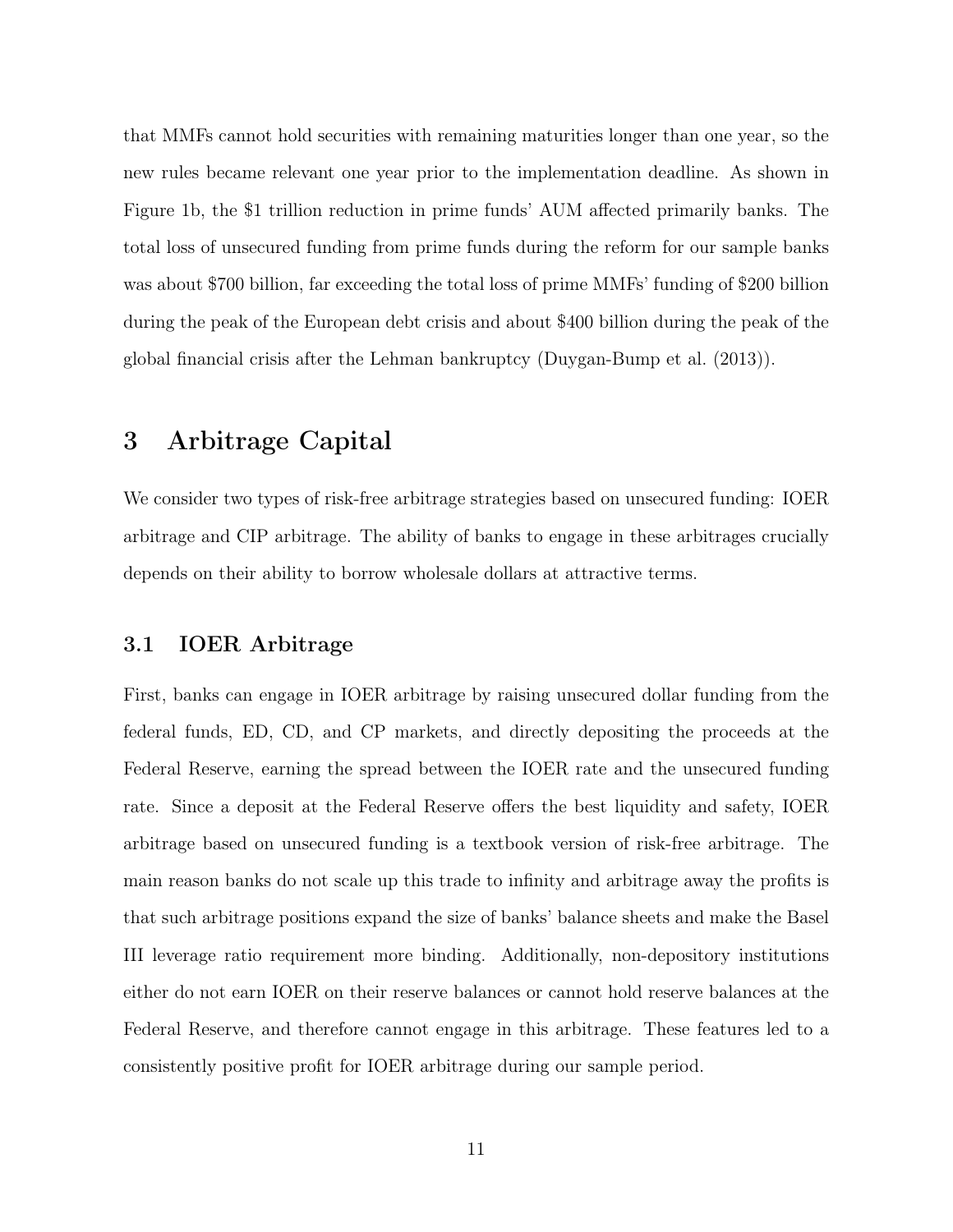We measure the amount of potential arbitrage capital for bank i at time t,  $Y_{i,t}^{IOER}$ , as the total outstanding amount of unsecured wholesale funding borrowed at a rate below the IOER rate:

$$
Y_{i,t}^{IOER} = \sum_{n,k} y_{i,n,k,t} [y_{i,n,k,t} | r_{i,n,k,t-n} < r_{t-n}^{IOER}], \tag{1}
$$

where  $y_{i,n,k,t}$  denotes the outstanding amount at time t for the k-th unsecured funding instrument with a remaining maturity of n days issued by bank i, and  $r_{i,n,k,t-n}$  denotes the issuing rate of the same instrument on the issuance date  $t-n$ , and  $r_{t-n}^{IOER}$  denotes the IOER rate on the issuance date.

In addition to measuring potential arbitrage capital, we can also calculate a proxy for IOER arbitrage positions by taking the minimum of excess reserves and potential IOER arbitrage capital for each sample bank:

$$
Q^{IOER}_{i,t} = \min(ExcessReserves_{i,t}, Y^{IOER}_{i,t}),
$$

where  $ExcessReserves_{i,t}$  denotes the amount of excess reserve balances held at the Federal Reserve by bank  $i$  at time  $t$ . IOER arbitrage is limited by both the amount of funding obtained at a rate less than IOER and the amount actually earning IOER.

#### 3.2 CIP Arbitrage

Second, banks can engage in CIP arbitrage by raising unsecured dollar wholesale funding, and then lending dollars in the FX forward/swap markets, thereby earning any deviation in CIP. As shown in Du et al. (2018), there are large and persistent CIP deviations for all G10 currencies versus the U.S. dollar. For low-nominal-interest rate currencies (such as the euro, Japanese yen, and Swiss franc), there are risk-free arbitrage profits when borrowing dollars in cash markets, investing in foreign currencies, and hedging the foreign currency exchange rate risk using FX forwards and swaps.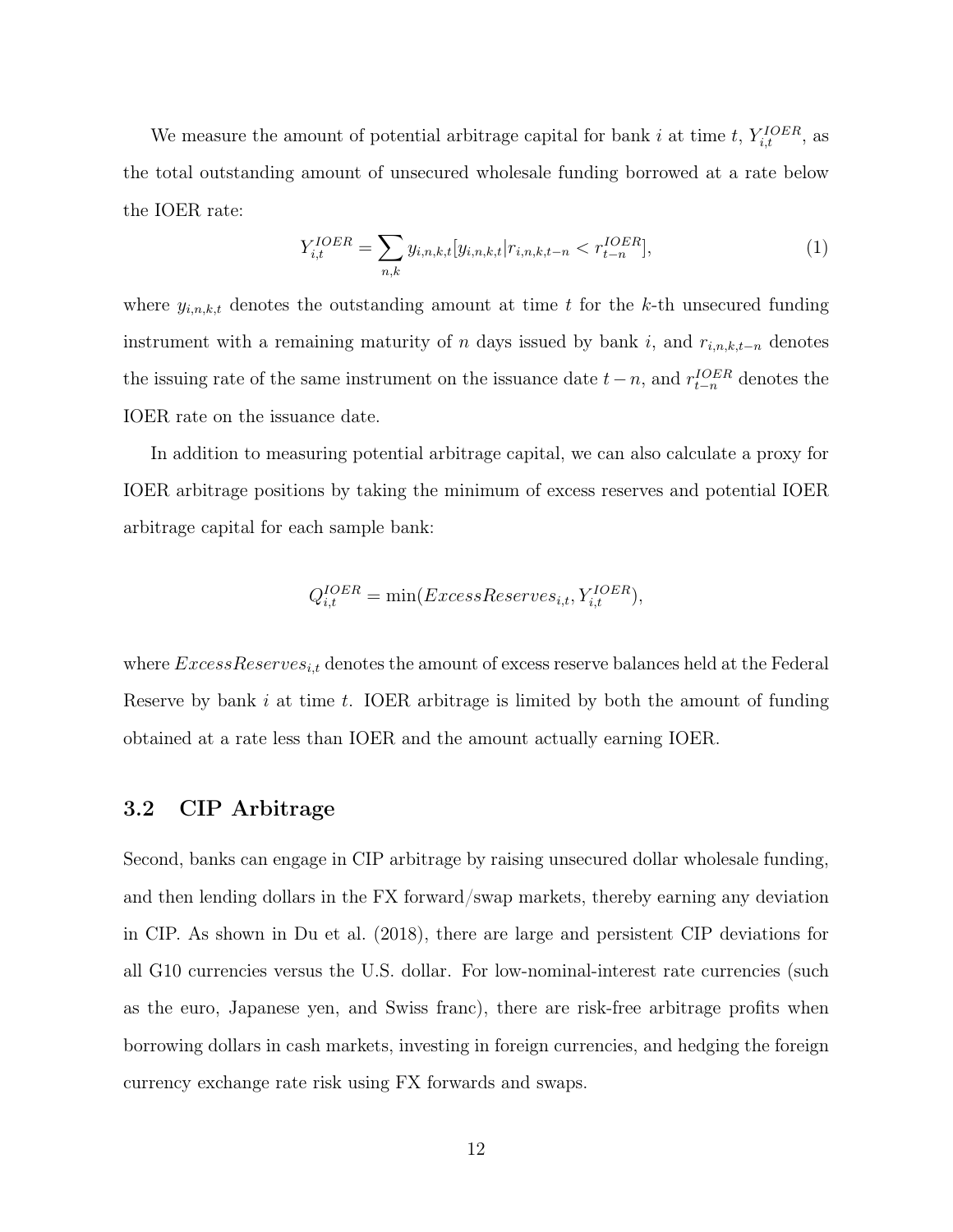We use the Japanese yen as a benchmark currency to gauge the potential capital for CIP arbitrage. The reason is that the dollar-yen is one of the most liquid FX currency pairs, and banks and real-money investors (e.g., pension funds and life insurance companies) in Japan have strong demand for dollar funding and hedging services, therefore becoming natural counterparties for global banks' CIP arbitrage positions. We use the Japanese overnight index swap (OIS) curve to measure the risk-free interest rates that global banks earn on their yen investments. We obtain very similar results if we instead use T-bill or repo rates, or the deposit rate at the Bank of Japan's deposit facility. One advantage of using the OIS curve is that it has a very granular maturity breakdown (overnight, 1-week, 2-week, 3-week, 1-month, 2-month, ..., 12-month), which allows us to more precisely match the OIS tenor with the corresponding maturity of the dollar funding leg.

To calculate the potential arbitrage capital for the CIP arbitrage, we first calculate the swapped yen rate expressed in dollars,  $r_{n,t}^{\mathcal{X}\rightarrow\mathcal{S}}$ :

$$
r_{n,t}^{\mathcal{X}\to\mathsf{\$}}=r_{n,t}^{\mathcal{Y}}-\rho_{n,t}^{\mathcal{Y}-\mathsf{\$}},
$$

where  $r_{n,t}^{\mathcal{F}}$  denotes the yen OIS interest rate with a tenor of n days, and  $\rho_{n,t}^{\mathcal{F}\to\mathcal{S}}$  denotes the FX forward premium to swap yen into dollars. Analogous to Equation (1), we can measure the amount of potential capital for the CIP arbitrage as the total outstanding amount of funding obtained at a rate below the swapped yen rate upon issuance:

$$
Y_{i,t}^{CIP} = \sum_{n,k} y_{i,n,k,t} [y_{i,n,k,t} | r_{i,n,k,t-n} < r_{n,t-n}^{\mathcal{X} \to \mathcal{S}}]. \tag{2}
$$

We only have balance sheet information for U.S.-based bank branches; however, the investing leg of the CIP arbitrage would generally show up on the balance sheets of foreign affiliates. Therefore, the most closely related information we have is the net positions that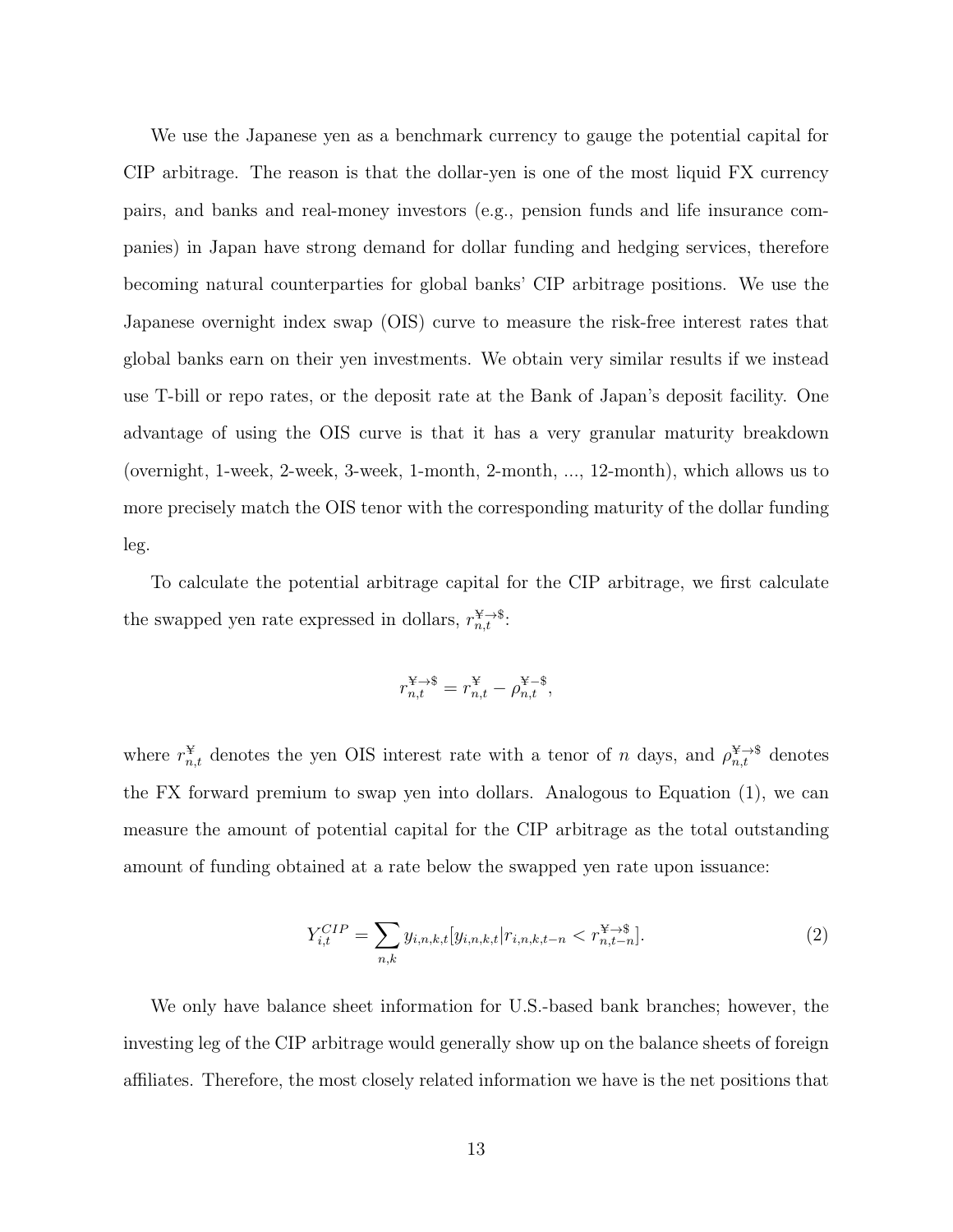the U.S.-based branches have vis-a-vis their foreign affiliates. In other words, in order to do CIP arbitrage, a U.S.-based branch of a foreign bank needs to send dollars to their foreign affiliates abroad, resulting in a positive due-from position. From the FR 2644 report, we can observe firms' net-due-to positions. In addition, we can refine this measure by adjusting for ED positions. Since the bulk of the ED positions we observe from the FR 2420 report are funded offshore and transferred to the U.S. branches in order to park the cash at the Federal Reserve for IOER arbitrage, we adjust the net-due-to positions by the outstanding ED amounts to better proxy for dollar lending from U.S.-based branches to their foreign affiliates. Our proxy for CIP arbitrage positions is therefore:

$$
Q_{i,t}^{CIP} = -(NetDueTo_{i,t} - Y_{i,t}^{ED}),
$$

where  $NetDueTo_{i,t}$  is the net borrowing from foreign affiliates and  $Y_{i,t}^{ED}$  is the outstanding ED amount from the FR 2420 report for bank i at time t. We note that  $Q_{i,t}^{CIP}$  is a very coarse measure for the actual CIP arbitrage positions, but it nevertheless contains information on global banks' dollar intermediation activities from U.S. to foreign offices.

### 3.3 Stylized Facts on Arbitrage Capital of Global Banks

In this subsection, we first provide some stylized facts on IOER and CIP arbitrage capital for global banks. First, almost every single dollar raised from the unsecured wholesale funding market is arbitrage capital for our sample banks. The total amount of observed arbitrage capital averages to about \$1.5 trillion between 2015 and 2017. Panel A of Figure 2 plots unsecured wholesale funding outstanding by rates. The red area indicates funding issued at rates below the IOER rate; in other words, potential arbitrage capital for IOER arbitrage. Funding issued above the IOER rate, but below the swapped yen rate in dollars is shown as the yellow area. The sum of the red and the yellow areas indicates potential arbitrage capital for CIP arbitrage. The blue area indicates funding issued above the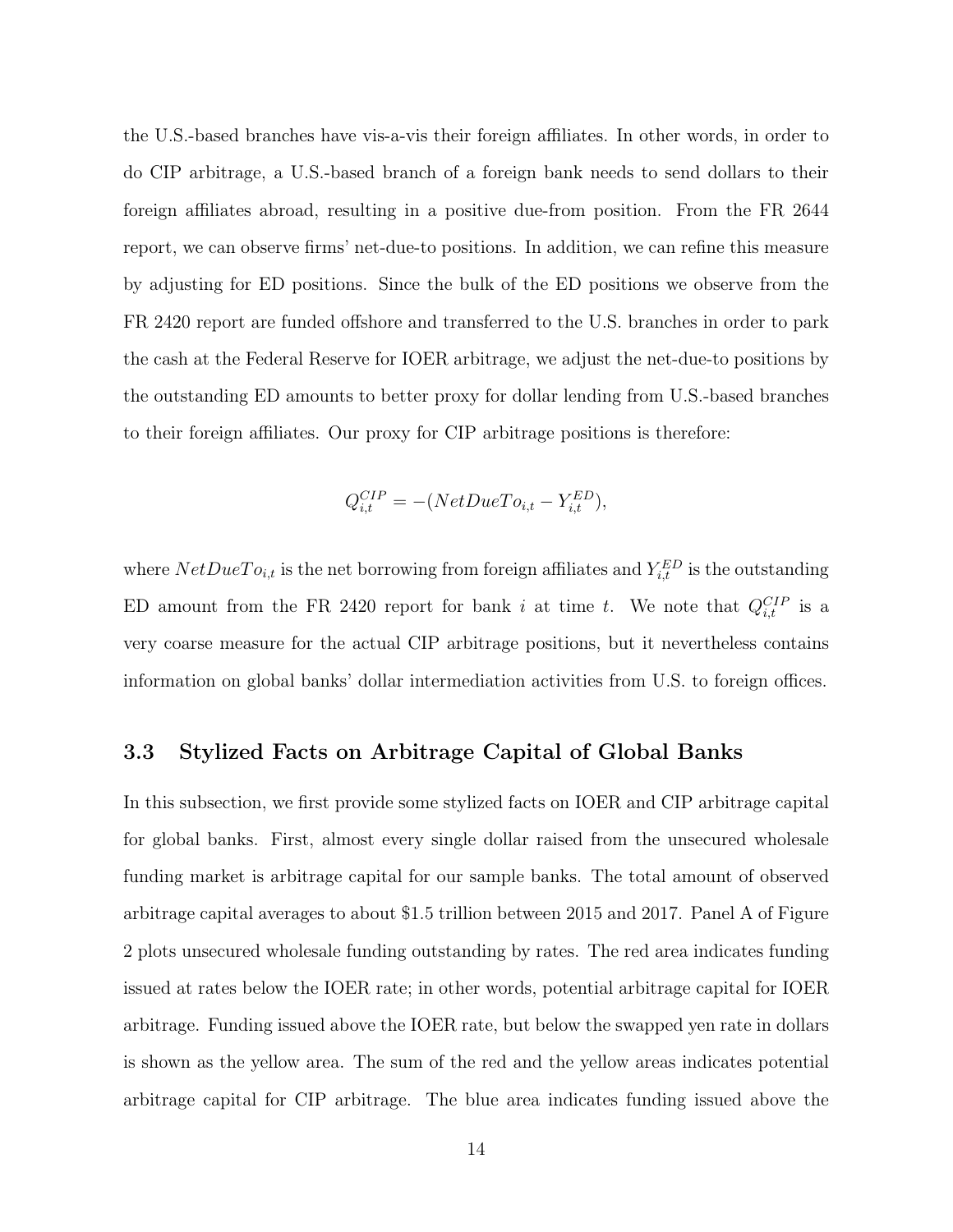swapped yen rate in dollars, which is therefore not usable for either arbitrage. We can see that more than 95% of short-term unsecured wholesale funding outstanding from our sample banks can be used for IOER or CIP arbitrage.

Second, MMFs are an important supplier of potential arbitrage capital to banks, but their importance significantly declined after the MMF reform. As shown in Panel (B) of Figure 2. In October 2015, the total potential arbitrage capital for the IOER and CIP arbitrages combined was around \$1.6 trillion, of which about \$1 trillion was borrowed from MMFs. After the MMF reform in October 2016, the total potential capital fell to about \$1.3 trillion, with funding from MMFs only comprising about \$300 billion of the total. That is, the share of total potential arbitrage capital coming from MMFs fell from about two thirds to about a quarter.

Third, the size of arbitrage capital is large for foreign banks and rather insignificant for U.S. banks. Table 1 shows the size of arbitrage capital relative to several measures of total assets for foreign and U.S. banks, respectively. We can see that the \$1.3 trillion arbitrage capital for foreign banks is 49% of total assets of foreign banks within the United States. Even though the arbitrage capital is relative small for global assets of foreign banks  $(3\%)$ , it accounts for 19% of global U.S. dollar-denominated assets.<sup>6</sup> In contrast, the \$0.2 trillion arbitrage capital for U.S. banks only accounts for 3% of U.S. banks' assets within the United States, 1.9% of U.S. banks' global assets, and 2.4% of U.S. banks' assets denominated in the U.S. dollar.

## 4 Effects of the MMF Reform on Global Banks

In this section, we examine formally how banks responded to the large negative wholesale funding shock as a result of the SEC MMF reform. We first present our empirical

<sup>6</sup>Based on the BIS Locational Banking Statistics for France, Japan, Netherlands, Switzerland, and the United Kingdom (where the currency composition of total bank balance sheet is available), we estimate that 15% of global assets of foreign banks are denominated in USD.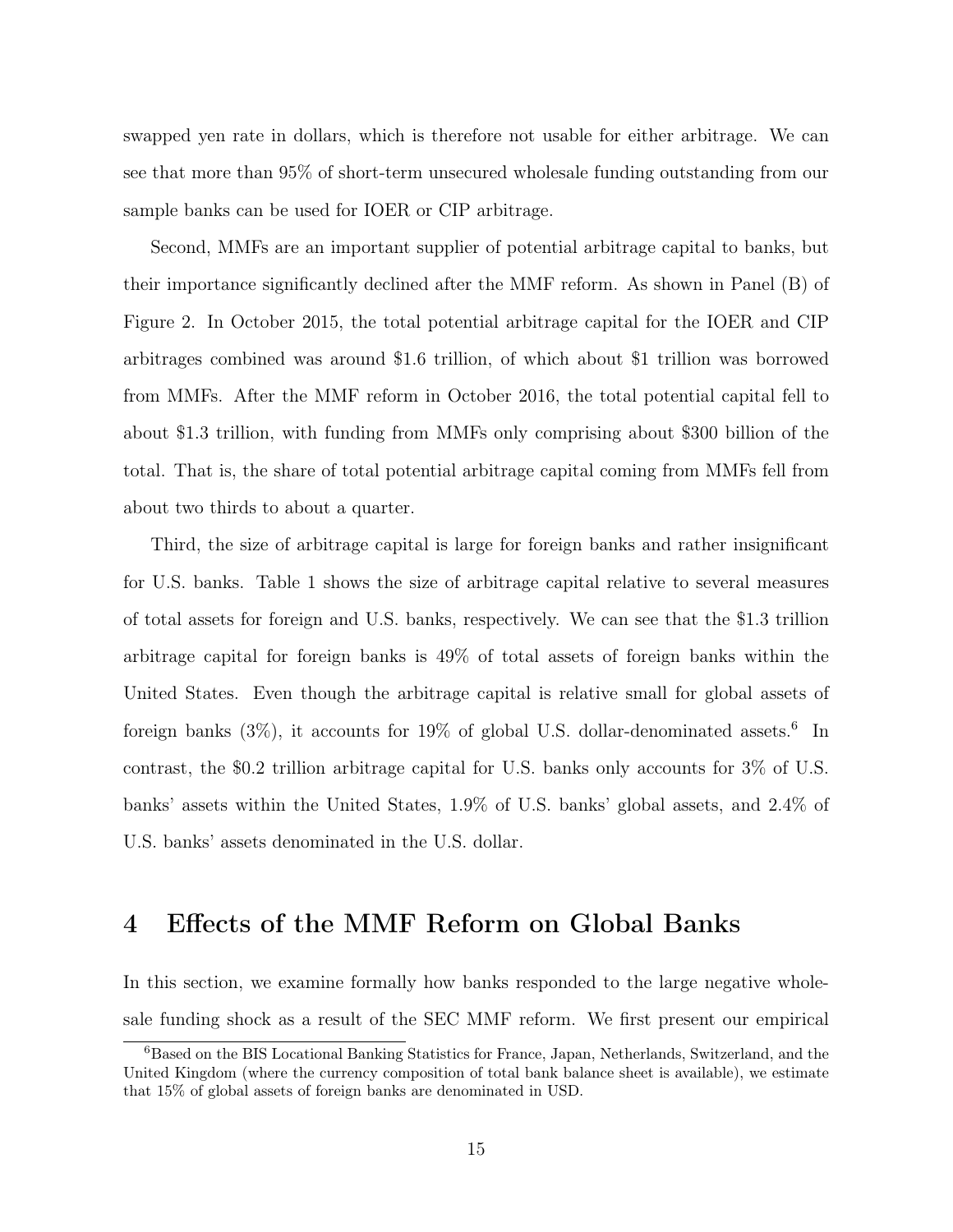identification strategy, and then present some summary statistics, followed by regression results.

### 4.1 Methodology

We run baseline OLS regressions of changes in bank i's unsecured funding activity  $(\Delta Y_{i,t})$ on changes in prime funds' holdings of bank *i*'s unsecured debt securities  $(\Delta hold_{i,t}^{Unsec})$ ,

$$
\Delta Y_{i,t} = \alpha + \beta \Delta hold_{i,t}^{Unsec} + \epsilon_{i,t}.
$$

We focus on the changes between October 2015 and October 2016 to capture effects over the 1-year reform implementation period prior to the implementation deadline. To increase the power of our regressions and to avoid issues related to quarter-end window dressing, we use the four quarterly changes from October 2015 to January 2016, January 2016 to April 2016, April 2016 to July 2016, and July 2016 to October 2016.

However, one concern with this empirical approach is that changes in equilibrium quantities could be driven both by funding supply shocks from MMFs and funding demand shocks by banks. To isolate the effects of funding supply shocks from MMFs, we use a Bartik-style shift-share instrument for  $\Delta hold_{i,t}^{Unsec}$ .

$$
B_{i,t} = \sum_{j} s_{i,j,t-1} \Delta a u m_{j,t}.
$$

where  $s_{i,j,t-1}$  denotes the lagged (pre-reform) share of bank i in fund complex j's portfolio, and  $\Delta a u m_{j,t}$  denotes the change in the AUM of all prime funds within fund complex j. We define the lagged bank share as of June 30, 2014, just before the MMF reform was announced in July. We construct the Bartik instrument at the fund complex level rather than the individual fund level to ensure the exogeneity of the instrument. It is less likely that bank demand is driving changes in the total AUM of all prime funds in a complex.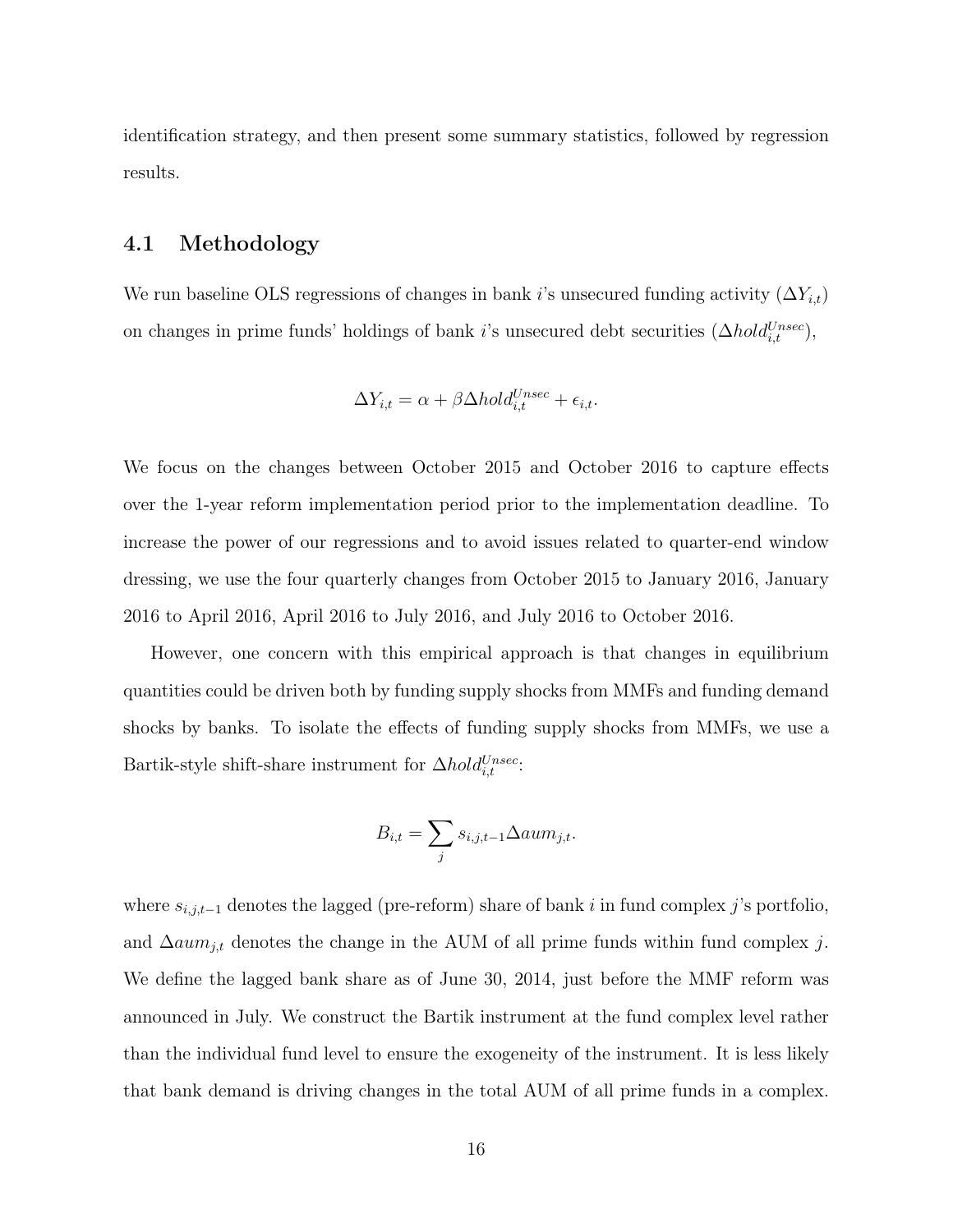Moreover, in order to not abstract from from intra-complex flows between prime and government funds as a result of the MMF reform, we consider only prime funds within a complex rather than all funds. Lastly, we refine the Bartik instrument by leaving out the changes of complex j's AUM held in securities issued by bank i  $(\Delta a u m_{i,j,t})$  to further ensure exogeneity:

$$
\tilde{B}_{i,t} = \sum_{j} s_{i,j,t-1} (\Delta aum_{j,t} - \Delta aum_{i,j,t}). \tag{3}
$$

Given that bank i's share in complex j's AUM is quite persistent,  $\tilde{B}_{i,t}$  is a strong instrument. Figure 5 plots  $\Delta hold_{i,t}^{Unsec}$  on the horizontal axis and, on the vertical axis, the fitted value from the first-stage regression:

$$
\Delta hold_{i,t}^{Unsec} = \gamma + \delta \tilde{B}_{i,t} + \epsilon_{i,t}.
$$

The correlation between the predicted loss of funding and actual loss of funding is  $67\%$ .<sup>7</sup> For  $\tilde{B}$  to be an exogenous instrument, our identifying assumption is that changes in the total prime funds' AUM of complex j are independent of funding demand shocks of individual bank i.

In addition to estimating the average effects using all sample banks, we also explore heterogeneous responses to the reform depending on banks' business models. We divide our sample banks into two groups based on their arbitrage activities. Specifically, we sort banks based on the correlation between daily changes in their reserve balances and daily changes in their unsecured wholesale funding outstanding. We label banks with above median correlation as "IOER arbitrageurs" and banks with below median correlation as "non-IOER arbitrageurs". We report our results separately for these two types of banks.

<sup>7</sup>Our results are largely similar if we use annual changes from October 2015 to October 2016, instead of quarterly changes. With annual changes, the correlation in the first-stage increases to 86%.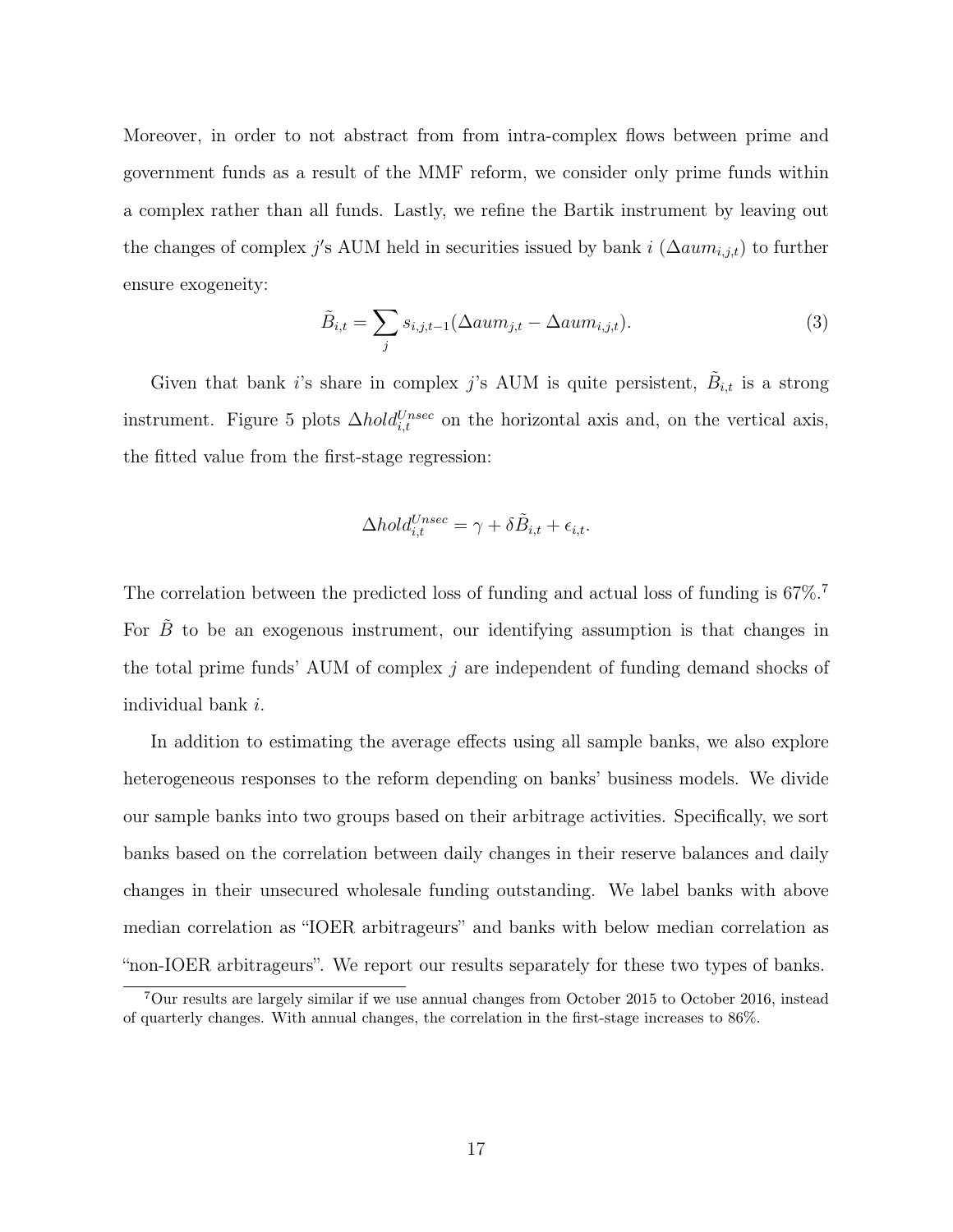### 4.2 Summary statistics

Before presenting formal regression results, we first present some summary statistics on the wholesale funding, loan and reserve balances for US and foreign banks over the reform implementation period. Panel A of Figure 3 plots the unsecured wholesale funding outstanding and prime funds' unsecured holdings for foreign and U.S. banks, respectively. Overall, our sample banks lost about \$700 billion in unsecured funding from prime funds, and reduced their total unsecured funding outstanding by about \$300 billion. Foreign banks account for the bulk of the decline in unsecured funding outstanding and the decline in unsecured borrowing from prime funds. On the other hand, U.S. banks have very little arbitrage capital outstanding and rely very little on unsecured funding from MMFs. Panel B shows that MMFs' holdings of repos issued by foreign banks increased somewhat, but total outstanding repos of both foreign and U.S. banks remained quite flat. Therefore, the decline in unsecured debt outstanding was not offset by an increase in secured debt outstanding.

On the assets side, as shown in Panel A of Figure 4, foreign banks did not decrease their loan provision despite the large declines in unsecured funding. Weekly loan positions for foreign banks remained quite stable over the reform implementation period. Meanwhile, as shown in Panel B of Figure 4, the decline in unsecured funding was correlated with a decline in the excess reserve balances of foreign banks.

In summary, during the reform implementation period, foreign banks lost large amounts of unsecured funding from prime funds, and reduced their overall unsecured wholesale funding outstanding, but did not increase their repo outstanding. Interestingly, the large funding loss did not translate into declines in loan positions, but rather a large reduction in reserve balances at the Federal Reserve. This motivates us to study the effect of the reform on banks' arbitrage activities.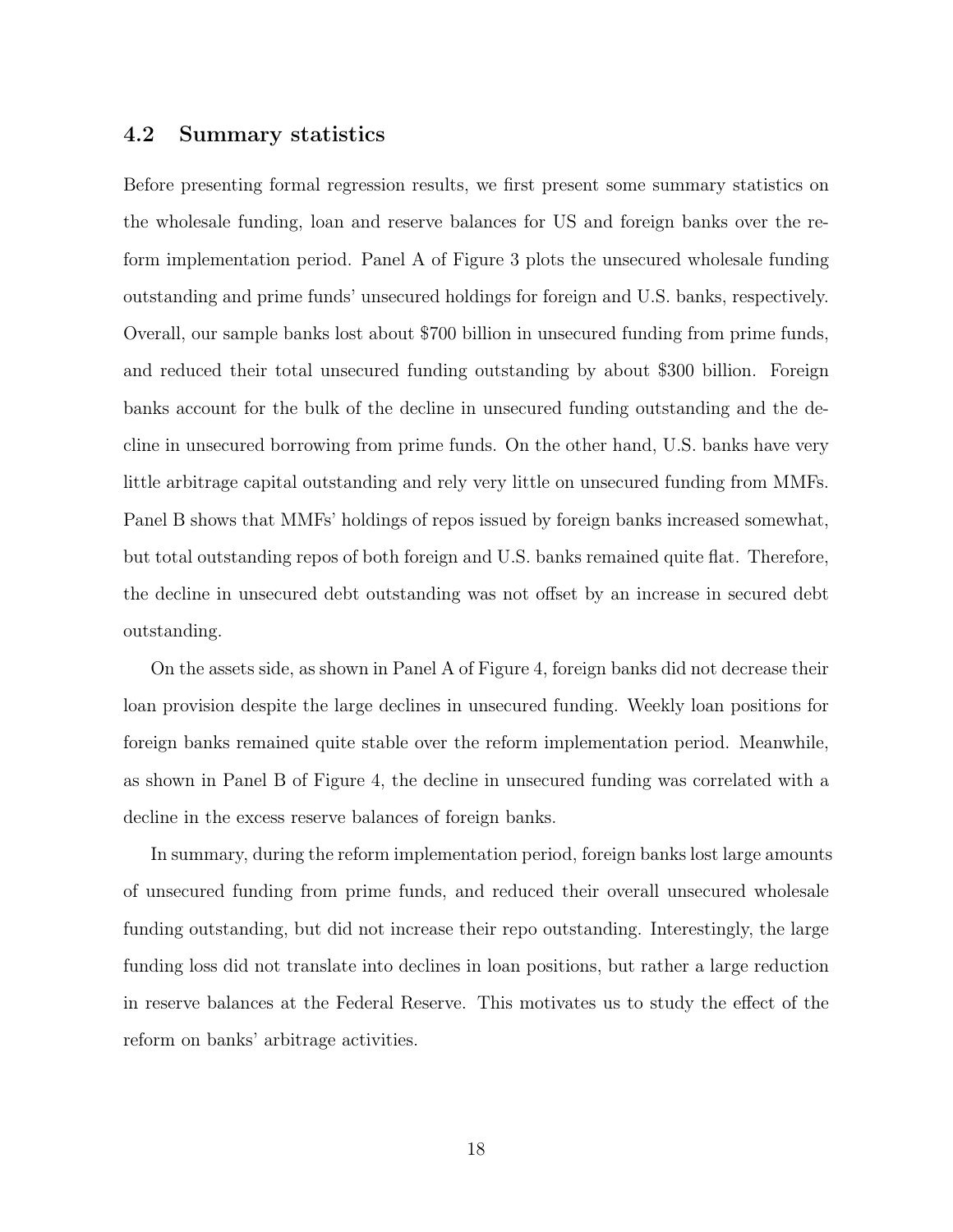### 4.3 Arbitrage Capital and Arbitrage Positions

We now turn to our formal cross-sectional regressions. Panel A of Table 2 shows regression results for changes in both the potential arbitrage capital and proxies for arbitrage positions over the reform implementation period for all sample banks. The OLS estimates are presented at the top of the panel and the IV estimates are presented at the bottom. Column 1 shows that a \$1 billion loss in funding from MMFs led to a \$0.6 billion loss in potential arbitrage capital for IOER arbitrage. The estimates are quite similar for both the OLS and IV specifications. For the CIP arbitrage, in Column 2, a \$1 billion loss in funding from MMFs led to about a \$0.8 billion reduction in the potential arbitrage capital based on the OLS estimate and almost a \$0.7 billion reduction based on the IV estimate.

We also obtain significantly positive coefficients when using proxies of arbitrage positions. As shown in Column 3, a \$1 billion loss in funding from MMFs led to a decline in the IOER arbitrage position of about \$0.6 billion. In Column 4, we show that a \$1 billion loss in funding from MMFs led to a \$0.3-\$0.4 billion loss in our proxy for CIP arbitrage positions. In summary, we show that the MMF reform significantly reduced the amounts of arbitrage capital and proxies for arbitrage positions for our sample banks, on average.

Panels B and C show regression results for IOER arbitrageurs and non-IOER arbitrageurs, respectively. We generally find stronger results for IOER arbitrageurs than for non-IOER arbitrageurs. For IOER arbitrage, IOER arbitrageurs reduced their potential arbitrage capital (Column 1) and their arbitrage positions (Column 3) almost one-for-one in response to the loss of unsecured funding from prime funds, whereas non-IOER arbitrageurs only reduced their arbitrage capital and arbitrage positions by about \$0.4 in response to a \$1 loss of funding from prime funds. For the CIP arbitrage, the response of potential arbitrage capital (Column 2) is also slightly weaker for non-IOER arbitrageurs relative to IOER arbitrageurs. However, the magnitude of the response of the proxy for CIP arbitrage positions (Column 4) is similar across the two groups. It is plausible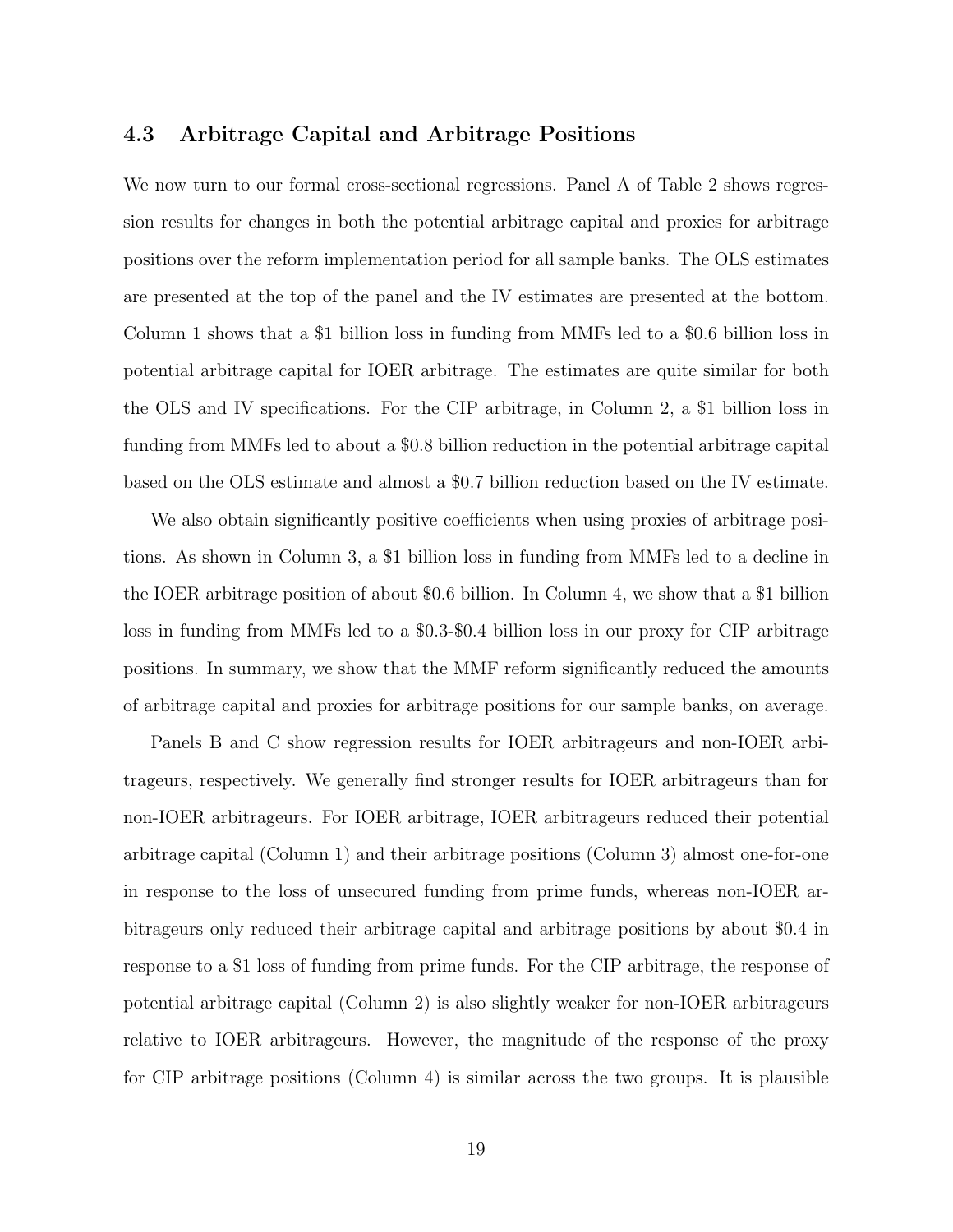that some banks classified as non-IOER arbitrageurs actively engage in CIP arbitrage activities.

### 4.4 Composition of Assets

In addition to studying the effect of the large funding shock due to the MMF reform on potential arbitrage capital and arbitrage positions, we also examine the effects on the size and composition of bank assets. The traditional bank lending channel suggests that a large reduction in the credit supply to banks would result in reductions in loan provision by banks. Ivashina et al. (2015) and Correa et al. (2016) find supporting evidence for the traditional bank lending channel using the funding shock from MMFs during the European Debt Crisis. However, contrary to the traditional bank lending channel, we find that banks' loan provision and securities holdings were little changed in response to the reform.

Table 3 presents results on total assets, loans, securities, and cash positions for all sample banks, IOER arbitrageurs, and non-IOER arbitrageurs, respectively. Panel A presents the results for all sample banks. Based on the IV estimates, the effect of the reform on banks' assets was quite limited. Only the cash position enters the regression significantly, which is unsurprising given that reserves are a large part of banks' cash positions.

Panel B of Table 3 shows that, for IOER arbitrageurs, the MMF reform led to a broad deleveraging. Based on the IV estimate, total assets fell by about \$0.6 billion in response to a \$1 billion loss in MMF funding. The reduction in cash explains most of the decline in total assets, while loan and securities positions were little changed.

In contrast, as shown in Panel C, non-IOER arbitrageurs did not exhibit a significant contraction in total assets as a result of the MMF reform. Cash positions declined by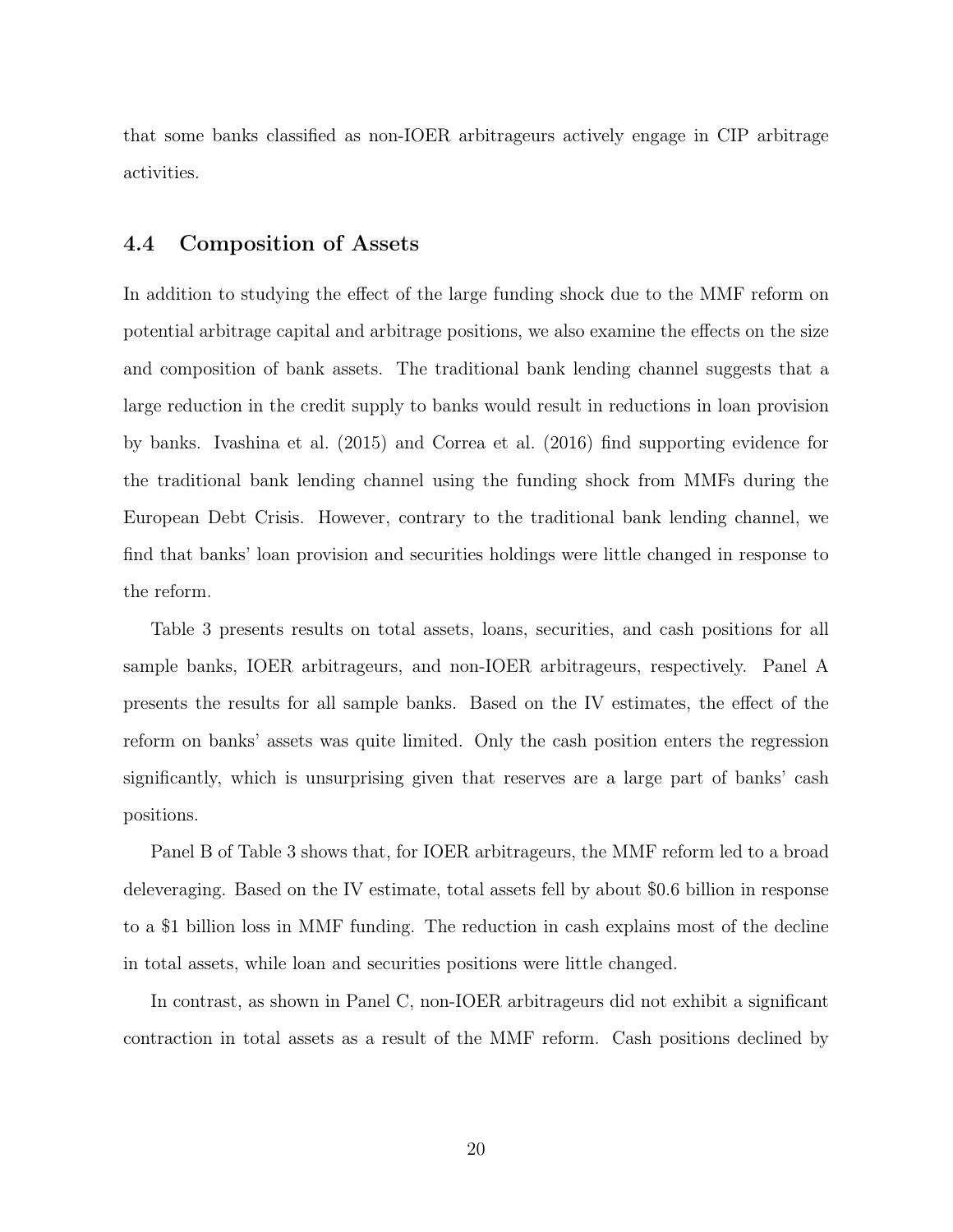about \$0.3 billion in response to a \$1 billion loss in MMF funding. Loan and securities positions were not significantly affected by the reform.

Taken together, these results do not support the traditional bank lending channel during the MMF reform implementation period. The large negative shock on the liability side of banks' balance sheets had limited spillovers to the asset side, except for a significant reduction in cash positions due to the reduction in reserve balances.

### 4.5 Bank Funding Costs

Beyond balance sheet adjustments, the loss of funding as a result of the MMF reform can also affect banks' funding costs. To test for differential responses in banks' funding costs to the MMF reform, we run cross-sectional regressions of changes in banks' funding rates for benchmark tenors on the change in unsecured funding obtained from MMFs from October 2015 to October 2016.<sup>8</sup> In order to ensure that our pricing data comprise only transactions at market rates, we discard transactions at rates below 5 basis points.<sup>9</sup>

As equilibrium funding costs are affected by both the supply of and demand for funding, OLS regression estimates may suffer from simultaneity bias. To mitigate concerns about such bias, we provide, as before, IV estimates in addition to OLS estimates, using the Bartik instrument specified in Equation (3).

As shown in Column (1) of Table 4, the loss of unsecured funding from MMFs led to an increase in banks' funding costs in the cross section. Specifically, a \$10 billion reduction in unsecured funding from MMFs is associated with a 2 basis point increase in a bank's funding rate relative to the funding rate of a bank without any funding loss. Although

<sup>8</sup>The tenors included are overnight, 1-week, 1-month, 3-month, 6-month, 9-month, and 1-year. Including additional tenors available in the data produces very similar results.

<sup>9</sup>There are some very low-rate trades in the data that represent intrabank trades or other non-market transactions. The rates on these trades do not respond to market conditions, including rate increases by the Federal Reserve. The 5-basis point cut-off was chosen because, as of October 2015, it represented the offering rate on the overnight reverse repurchase agreement facility by the Federal Reserve and therefore the minimum rate at which market participants should be willing to lend funds. Alternative approaches to deal with outliers in the pricing data, such a winsorizing the data, yield very similar results.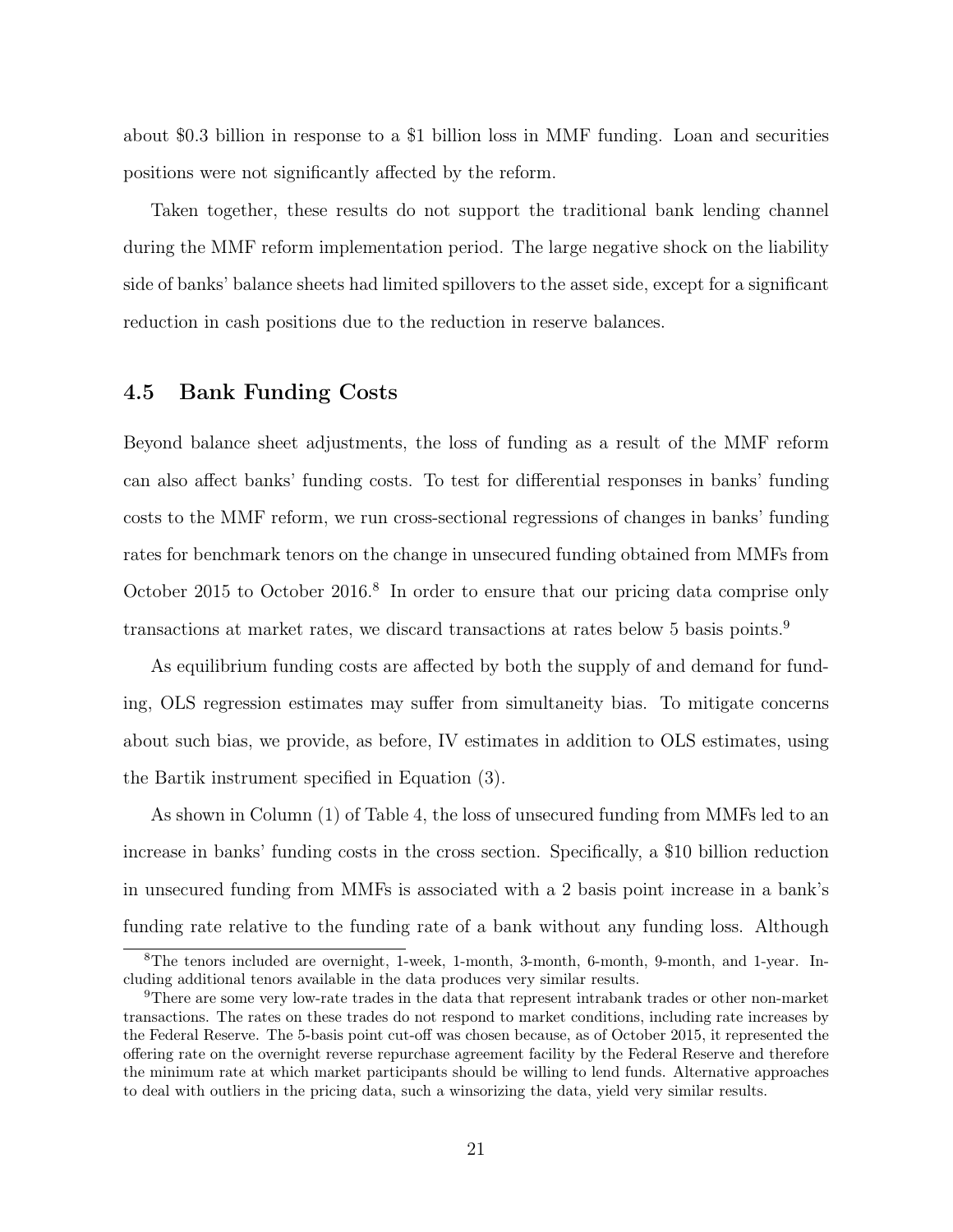this figure may seem small at first, it is economically meaningful given the extremely low level of rates during our sample period.

Columns (2) and (3) of Table 4 report the analogous results separately for IOER arbitrageurs and non-IOER arbitrageurs. We find that IOER arbitrageurs do not have a statistically significant relationship between changes in the funding they obtain from MMFs and their cost of borrowing. In contrast, for non-IOER arbitrageurs, both OLS and IV estimates are statistically significant. In particular, non-IOER arbitrageurs' cost of funding increases by about 4 basis points for a \$10 billion decline in unsecured funding. One interpretation for these results is that non-IOER arbitrageurs have a steeper demand curve for dollar wholesale funding than the IOER arbitrageurs. Given a large reduction in the supply of funding from MMFs, non-IOER arbitrageurs have to obtain sufficient funding at higher costs to maintain their business activities, while the IOER arbitrageurs can scale down their arbitrage activities more easily without incurring a large increase in funding costs.

### 4.6 Quarter-End Effects

In this section, we show that, during the reform implementation period as well as during the period after the reform implementation deadline, quarter-end effects associated with unsecured funding have become much more muted, which supports our main result that the MMF reform has reduced arbitrage funded by unsecured borrowing.

We first note that the magnitude of quarter-end effects is very informative about the amount of arbitrage positions outside quarter-ends. Both the IOER and CIP arbitrage strategies contain very little risk, but expand banks' balance sheets, and therefore have a large effect on the leverage ratio under Basel III, which is defined as equity over total assets regardless of the risk characteristics of the assets. In many foreign jurisdictions, the leverage ratio is calculated using a quarter-end snapshot of bank balance sheets. As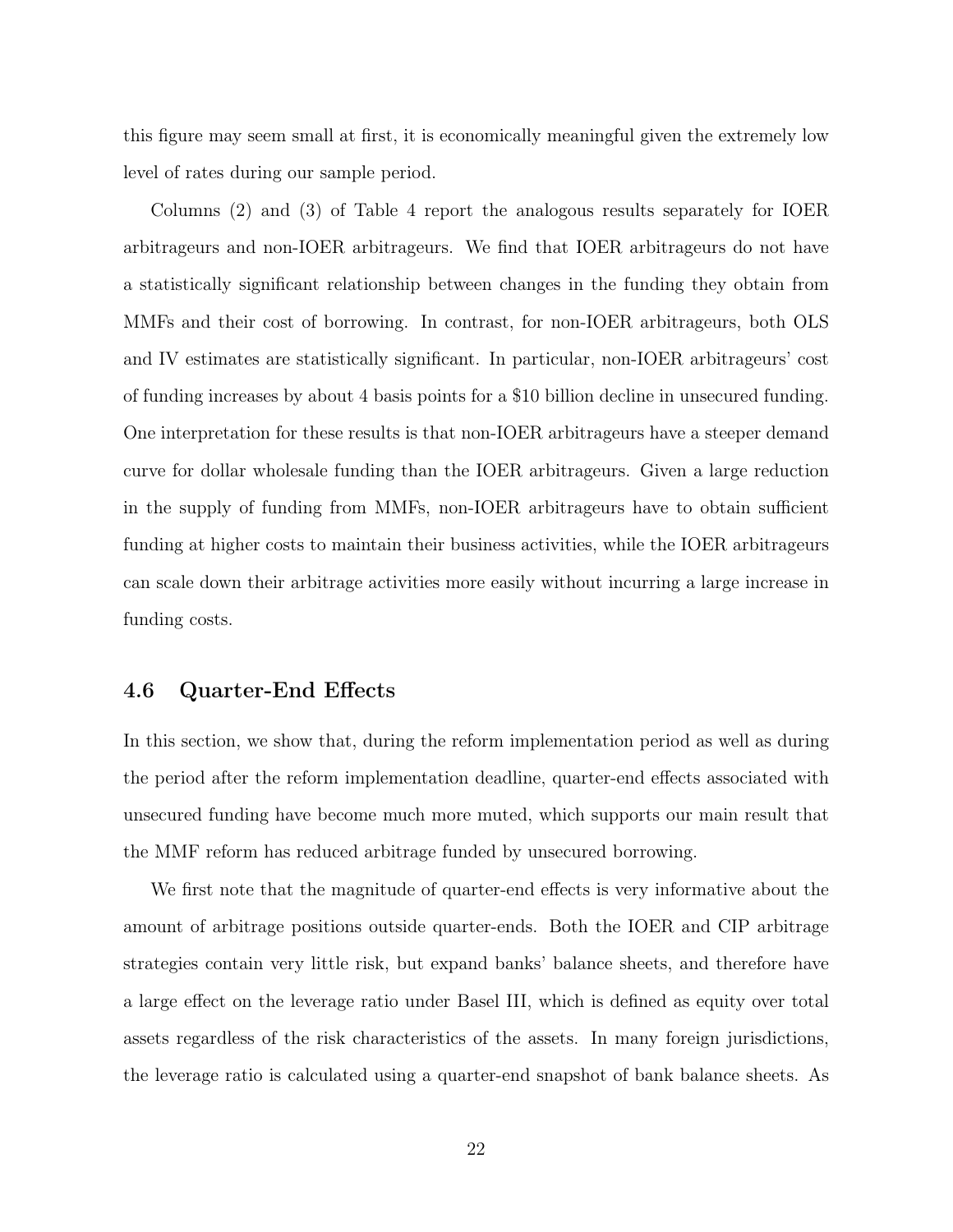a result, banks have strong incentives to shed some arbitrage positions on quarter-end reporting days to improve their reported leverage ratio. A smaller quarter-end decline could suggest that banks have a smaller arbitrage position prior to the quarter-end, and therefore less need to window dress.

We observe MMF holdings at a monthly frequency and measure quarter-end effects by comparing the holdings on quarter-ends to the average holdings on adjacent non-quarterend month-ends. Panel 1a of Figure 6 plots MMFs' total holdings of secured (repo) and unsecured instruments issued by our sample banks. The yellow dashed lines indicates quarter-ends. We observe a significant drop in MMFs' secured and unsecured holdings on quarter-ends relative to the adjacent non-quarter-end month-ends. Panel 1b of Figure 6 displays the quarter-end effects for each quarter calculated as the difference between the quarter-end holdings and the average holdings on the two adjacent non-quarter-end month-ends for secured and unsecured instruments, respectively. In addition, the solid line in Panel 1b shows the ratio of the unsecured quarter-end effects (red bar) to the total quarter-end effects (sum of the red and blue bars) over time. Overall, the unsecured quarter-end effect in MMF holdings declined from about \$170 billion in 2015Q4 to only about \$30 billion in 2016Q4, and the share of unsecured quarter-end effects relative to total quarter-end effects declined from about 0.6 in 2015Q4 to about 0.1 in 2016Q4.

Panels 2a and 2b show the analogous results using total unsecured and secured wholesale funding outstanding, rather than just that held by MMFs. Since we are not limited to just month-ends here, we calculate the quarter-end effect as the difference between the outstanding amount on the quarter-end date  $t$ , and the average outstanding amounts  $2$ weeks before and after the quarter-end  $(t - 14$  and  $t + 14)$ . Since we only have good coverage for euro-dollars starting in October 2015, the quarter-end effects can be calculated only starting in 2015Q4. Despite the short time series, we can still see that the unsecured quarter-end effects measured using total debt outstanding also declined significantly, from \$200 billion in 2015Q4 to \$100 billion 2016Q4. Also, the share of unsecured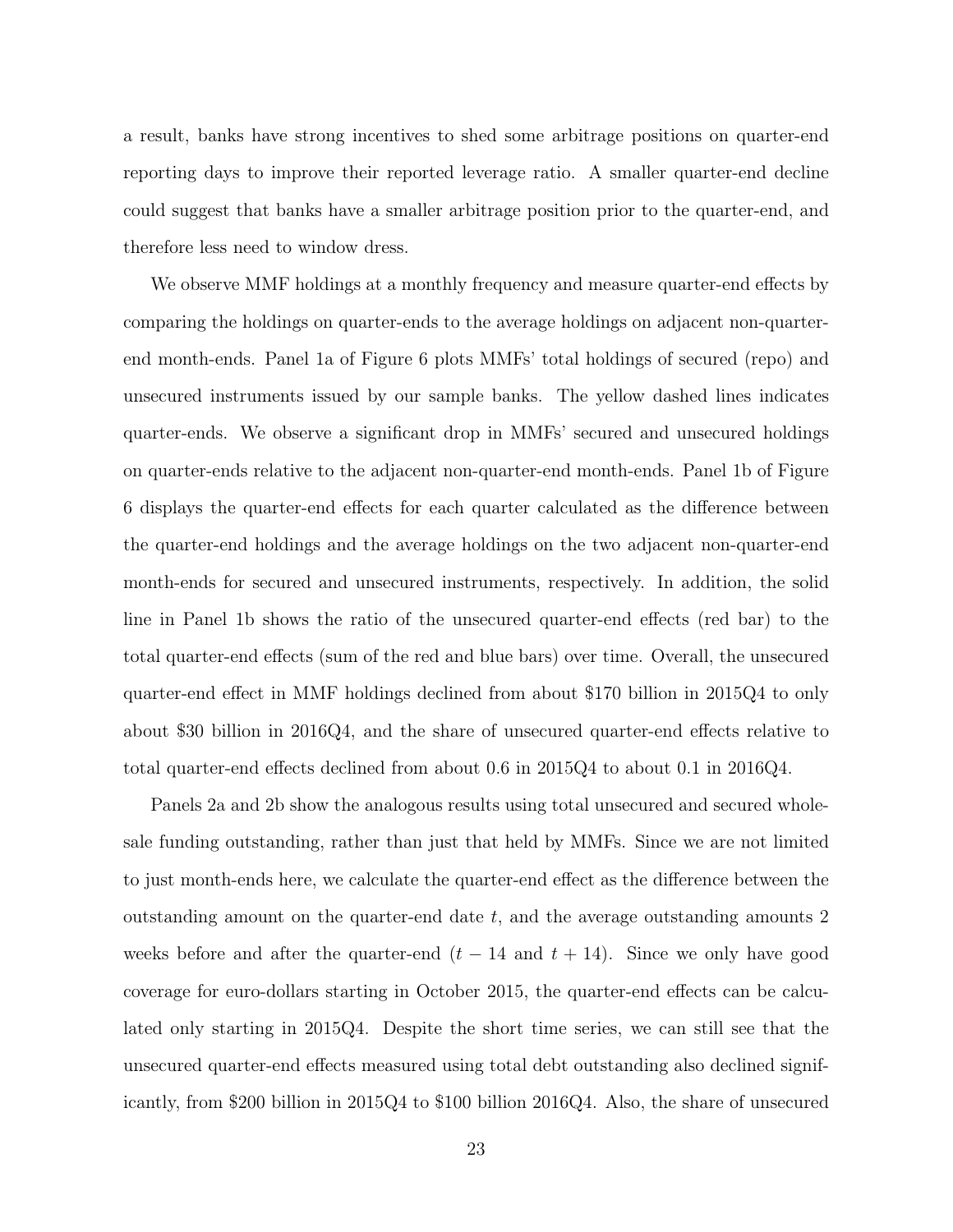quarter-end effects relative to total quarter-end effects trended down notably over the reform implementation period.

## 5 Arbitrage Capital and Arbitrage Profits

Finally, we examine the relationship between aggregate arbitrage capital and arbitrage profits for the IOER and CIP arbitrages. A negative association between the amount of potential arbitrage capital and arbitrage profits provides support that supply shocks to the arbitrage capital matter for variation in equilibrium arbitrage profits. In addition to examining the relationship between prices and quantities over the reform implementation period, we also examine whether the relationship has changed in the post-MMF reform period (after October 2016).

One important caveat to note is that the aggregate amount of arbitrage capital we capture in our data is part of the total arbitrage capital for these arbitrage strategies globally. This is because we do not observe euro-dollar positions done by non-U.S. affiliated branches and subsidiaries of foreign banks. In the case of CIP arbitrage, we also lack data on the amount of arbitrage capital for non-banks, such as real-money investors. Nevertheless, since global banks still lie at the center of global capital markets and that the U.S. market is still the most important wholesale funding markets for dollar funding, we are capturing a significant part global arbitrage activities for the IOER and CIP arbitrage.

We calculate the volume-weighted IOER arbitrage profit as:

$$
\pi_t^{IOER} = \sum_{i,n,k} (y_{i,n,k}/Y_{i,t}^{IOER}) (r_{t-n}^{IOER} - r_{i,n,k,t-n}).
$$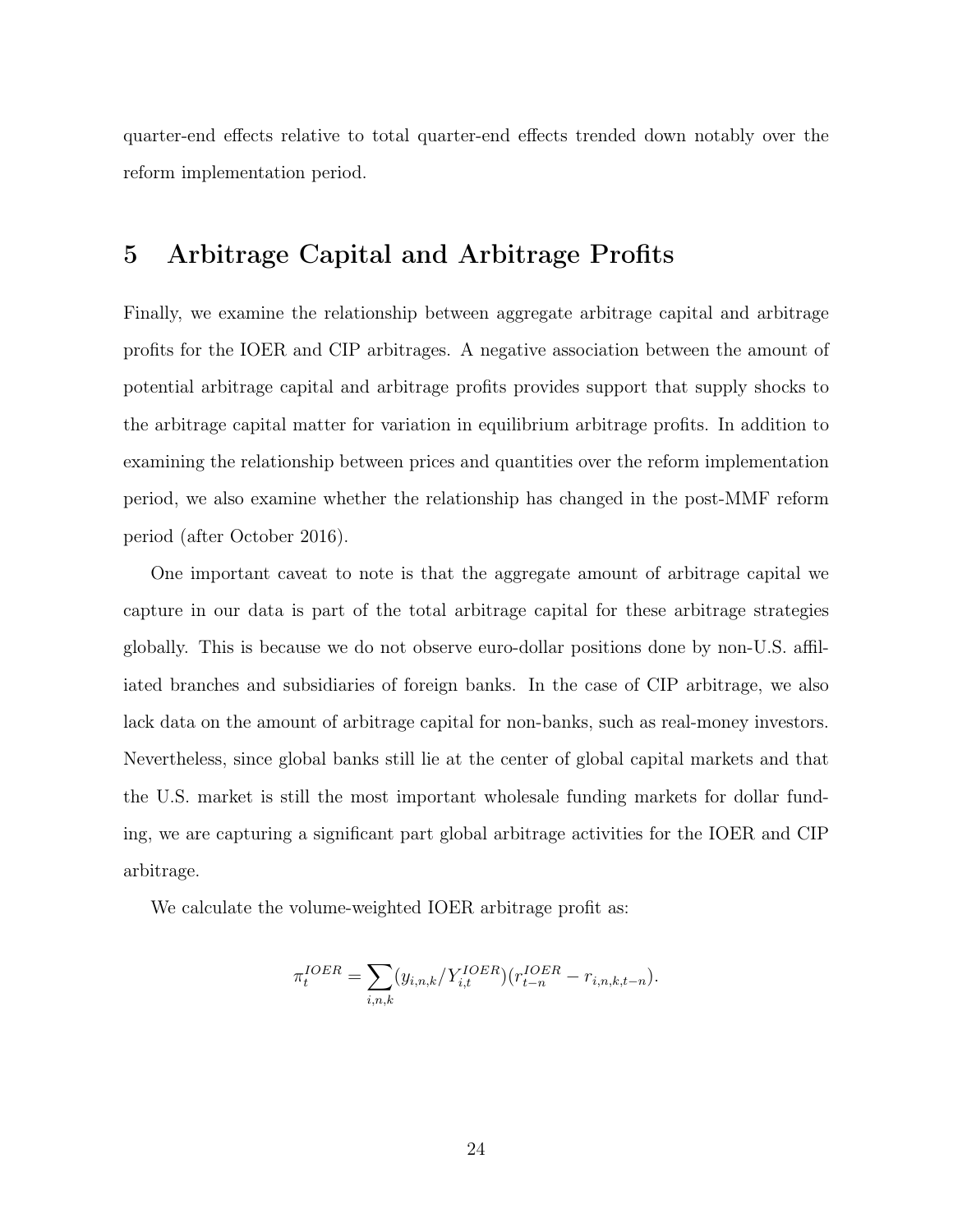Panel A of Figure 7 plots the IOER profit together with the potential IOER arbitrage capital. We can see notable increases in the IOER arbitrage profits on all month-ends and notable declines in the potential arbitrage capital on quarter-ends.

We now run regressions of daily changes in the average arbitrage profits (in basis points) on the daily changes in the arbitrage capital (in billions of dollars) for IOER arbitrage:

$$
\Delta \pi_t^{IOER} = \alpha + \beta \Delta Y_t^{IOER} + \gamma Post_t + \delta Post_t \times \Delta Y_t^{IOER} + \epsilon_t.
$$
\n(4)

We include a time dummy,  $Post_t$ , to denote the period after the MMF reform and an interaction between  $Post<sub>t</sub>$  and the potential arbitrage capital.  $Post<sub>t</sub>$  is equal to one if date is after October 14, 2016 and zero otherwise. We estimate the regression using data between October 2015 and June 2017. Therefore, the coefficient  $\beta$  estimates the relationship between the price and quantity during the MMF implementation period and the coefficient  $\delta$  estimates whether the relationship has changed in the post-MMF reform period. In addition, we estimate the regression separately for non-period-end dates and period-end-dates. In addition to quarter-ends, we examine month-ends as the Basel III leverage ratio in some foreign jurisdictions is calculated as the average of the past three month-ends.

Table 5 shows the regression results for IOER arbitrage. The results in Panel A are based on potential arbitrage capital,  $Y_t^{IOER}$ , as defined in equation (1). Column (1) reports results using daily changes that do not include a month-end. While we do not find a significant relationship between the IOER arbitrage profit and potential arbitrage capital over the reform implementation period, the coefficient on the interactive term between the potential arbitrage capital is negative and statistically significant, which suggests the relationship between arbitrage profits and potential arbitrage capital became more negative after the reform. As shown in Column (2), if the daily changes include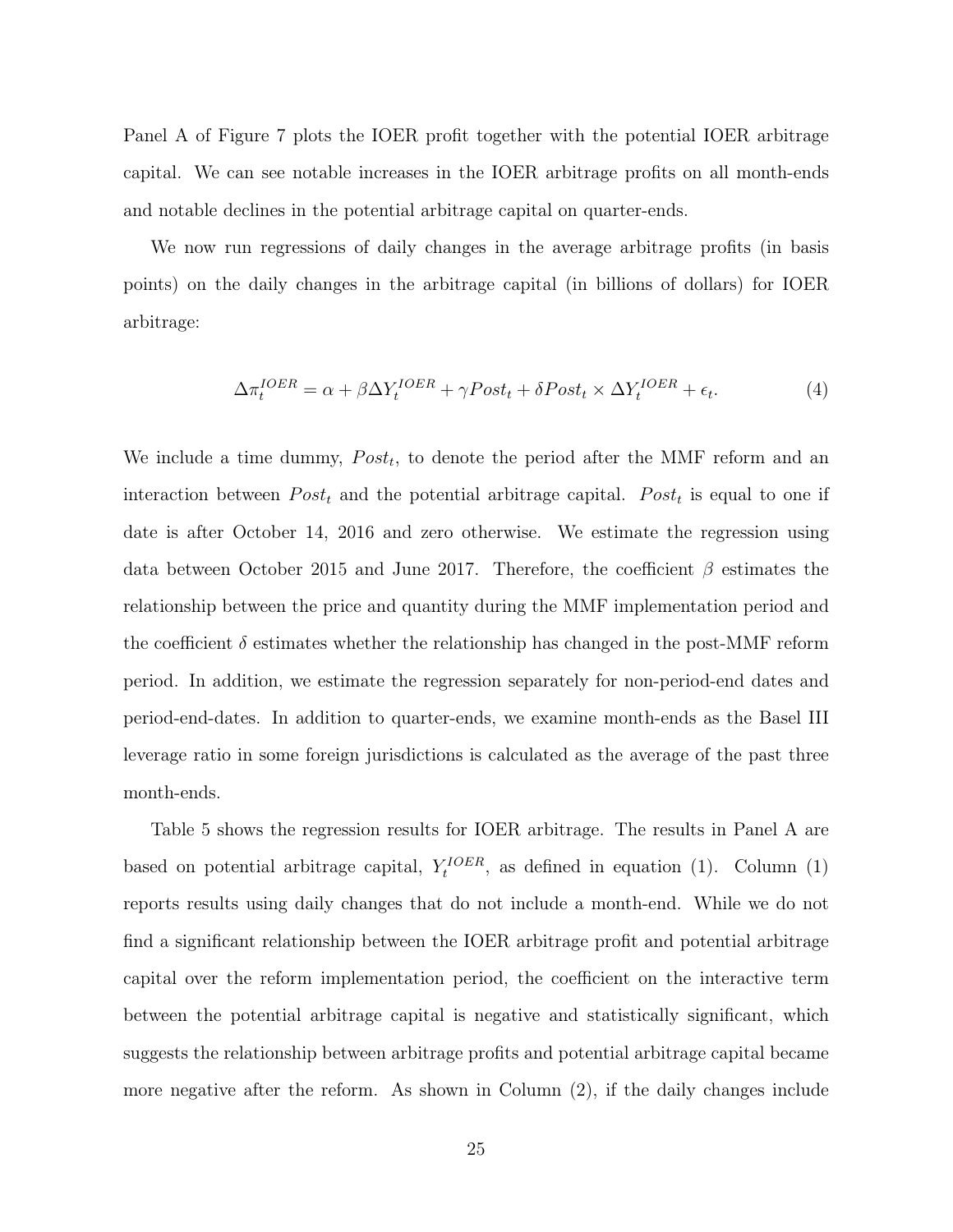a month-end, then a \$10 billion reduction in arbitrage capital translates into a roughly 0.8 basis point increase in arbitrage profits. This elasticity is significantly more negative after the reform, with a \$10 billion reduction in arbitrage capital translating into a 2 basis point increase in arbitrage profits on month-ends. Columns (3) and (4) show that the price elasticity is particularly large in magnitude for non-quarter-end month-ends relative to quarter-ends. In particular, over the reform implementation period, a \$10 billion reduction in arbitrage capital is associated with a 0.7 basis point increase in arbitrage profits on quarter-ends, but a 2.2 basis point increase in arbitrage profits on non-quarterend month-ends. The estimates on both quarter-ends and non-quarter-end month-ends also became more negative after the reform implementation.

Banks may employ primarily overnight borrowing to fund their IOER arbitrage position, while using term funding for other purposes. In this case, running the IOER arbitrage regressions using a potential arbitrage capital measure,  $Y_t^{IOER}$ , that excludes any wholesale funding with a maturity other than overnight would produce stronger results than those presented in Panel A. If banks, however, use both overnight and term funding for IOER arbitrage, the results will be very similar to those presented above. The estimates in Panel B are slightly smaller than in Panel A, which is more consistent with the notion that both overnight and term borrowing is employed to fund IOER arbitrage positions.

Similarly, we calculate the volume-weighted CIP arbitrage profit as:

$$
\pi_{n,t}^{CIP} = \sum_{i,k} (y_{i,k}/Y_{i,t}^{CIP})(r_{t-n}^{Y \to \$} - r_{i,n,k,t-n}).
$$

Due to the term-nature of the CIP arbitrage, we calculate the profit for different benchmark maturities: one-week, one-month, and three-month. We also calculate tenor-specific arbitrage capital by summing up all potential arbitrage capital with an issuance maturity less than or equal to the tenor of the arbitrage profit. After constructing these profit and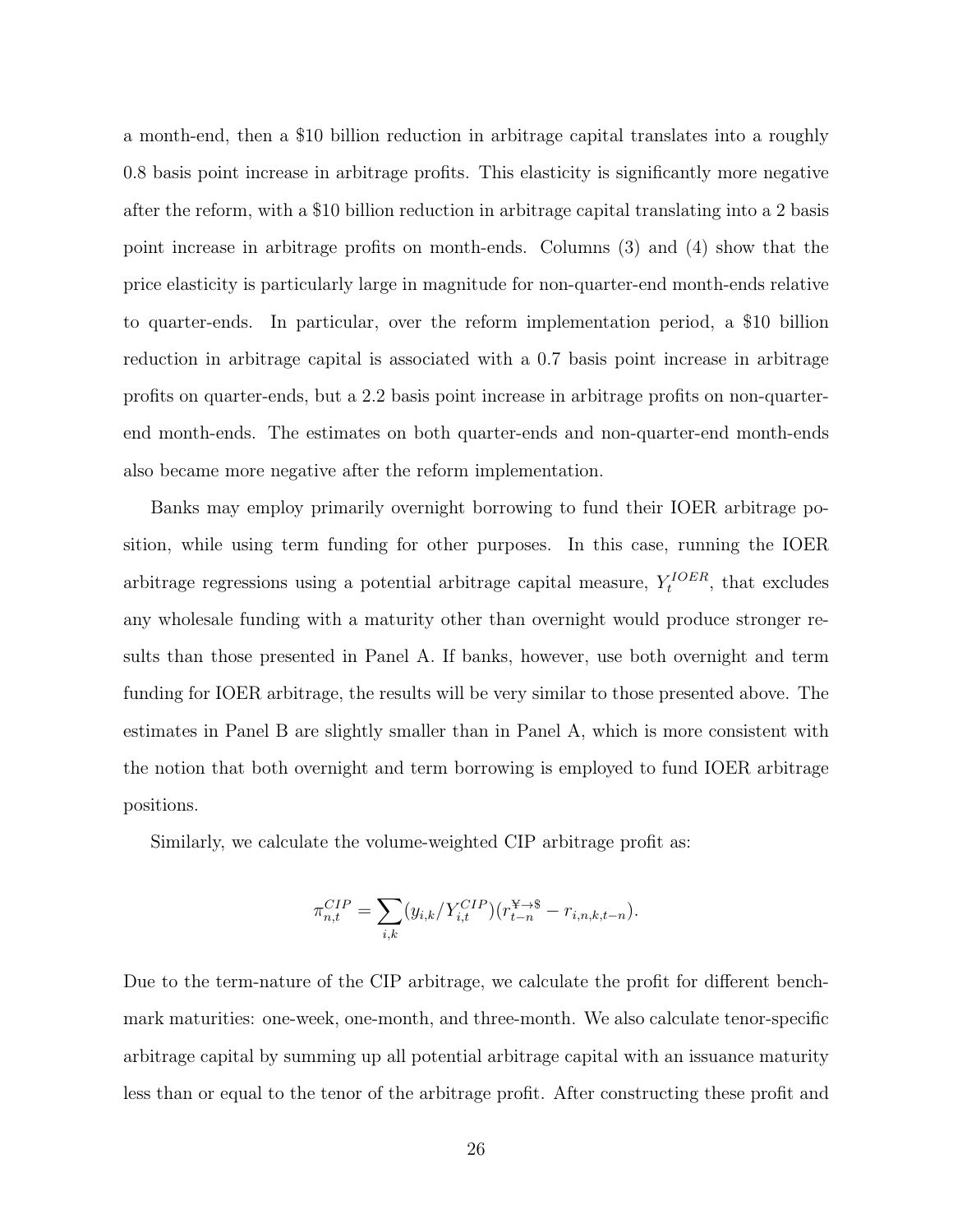quantity measures, we perform a similar regression as in equation (4):

$$
\Delta \pi_{n,t}^{CIP} = \alpha + \beta \Delta Y_{n,t}^{CIP} + \gamma Post_t + \delta Post_t \times \Delta Y_{n,t}^{CIP} + \epsilon_t.
$$
\n
$$
\tag{5}
$$

Table 6 presents regression results for the CIP arbitrage profit. Columns 1 and 2 show the regression results for daily changes in the one-week CIP arbitrage profits that do not cross quarter-ends and that cross quarter-ends, respectively. A one-week contract starts crossing a quarter-end one week before the end of that quarter. Estimates for coefficients  $\beta$  and  $\delta$  are both negative, but not statistically significant. Columns 3 and 4 show the regression results for daily changes in the one-month CIP arbitrage profits that do not cross quarter-ends and that do cross quarter-ends, respectively. Over the reform implementation period, the negative relationship between the arbitrage profit and potential arbitrage capital is present both outside quarter-ends and on quarter-ends, with a stronger relationship on quarter-ends. The coefficient on the interaction term between the post reform dummy and arbitrage capital is not statistically significant, suggesting that the relationship does not get stronger after implementation. For the three-month CIP arbitrage profit, Columns 5 and 6 show that a \$100 billion reduction in arbitrage capital is associated with a 3 basis point increase in the arbitrage profit for contracts that do not cross the year-end, and a 9 basis point increase in the arbitrage profit for contracts that do cross the year-end. Again, the coefficient on the interaction is not statistically significant.

In summary, we find a negative relationship between arbitrage profit and arbitrage capital over the reform implementation period. The relationship is stronger for contracts that cross regulatory reporting dates. For IOER arbitrage, we also find that the negative relationship is strengthened in the post-reform period.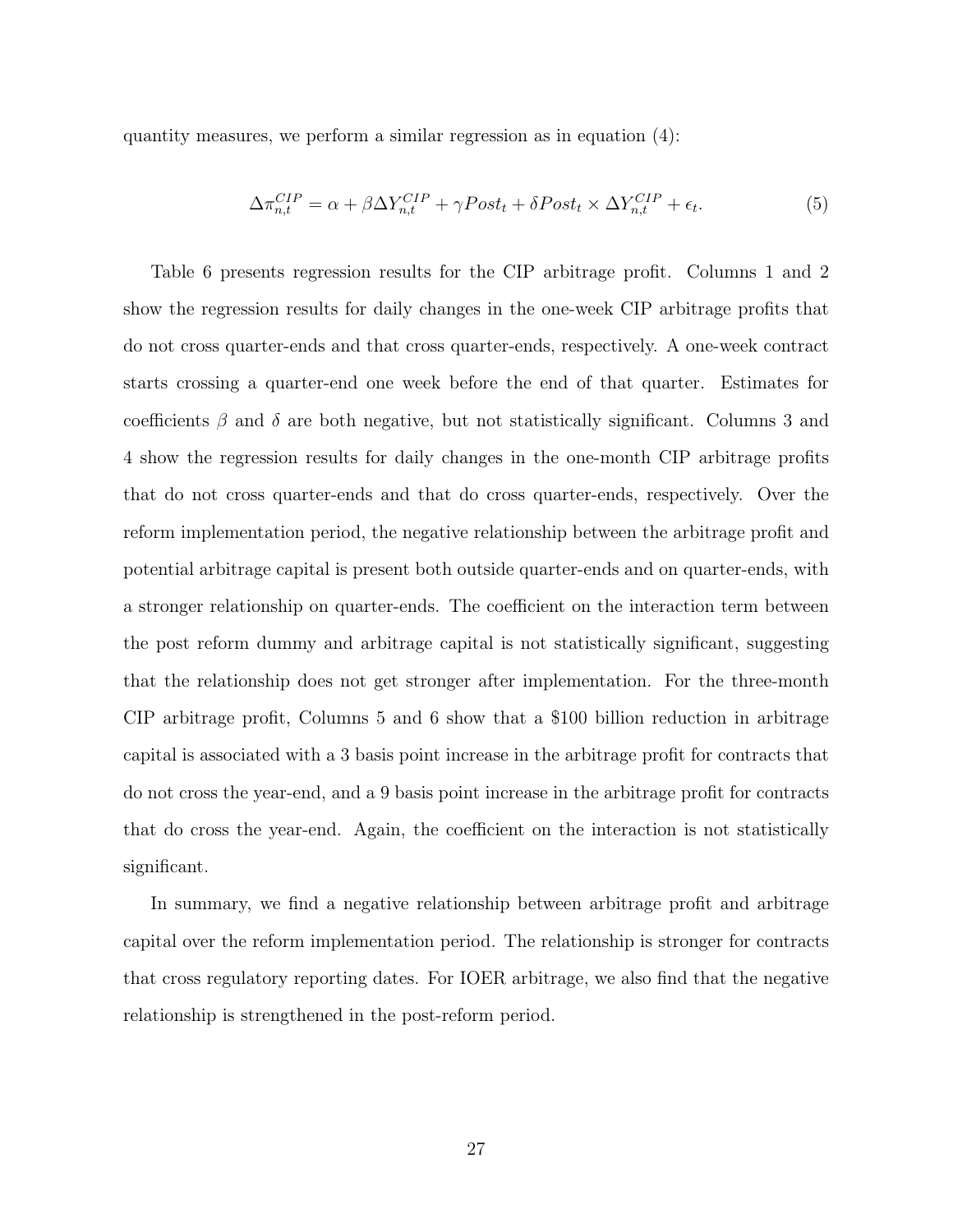# 6 Conclusion

We document that almost the entire unsecured shrot-term wholesale funding sourced by top-tier global banks is potential arbitrage capital for IOER and CIP arbitrages (about \$1.5 trillions between 2015-2017). This leads to an important business activity for global banks: use short-term wholesale funding to finance risk-free arbitrage positions. Under this environment, in response to the large negative funding cost induced by the SEC MMF reform in 2016, we find that global banks primarily scale down their arbitrage activities, without reducing their loan provision.

These results highlight a significant transformation of the role of wholesale funding in global banks' business operations post crisis. Consistent with the vision of the Basel III liquidity regulations, a large part of short-term wholesale funding has been used to finance liquid asset positions, which makes global banks more resilient to wholesale funding dryups. However, this also implies that the role of short-term wholesale funding in liquidity and maturity transformation also becomes more limited.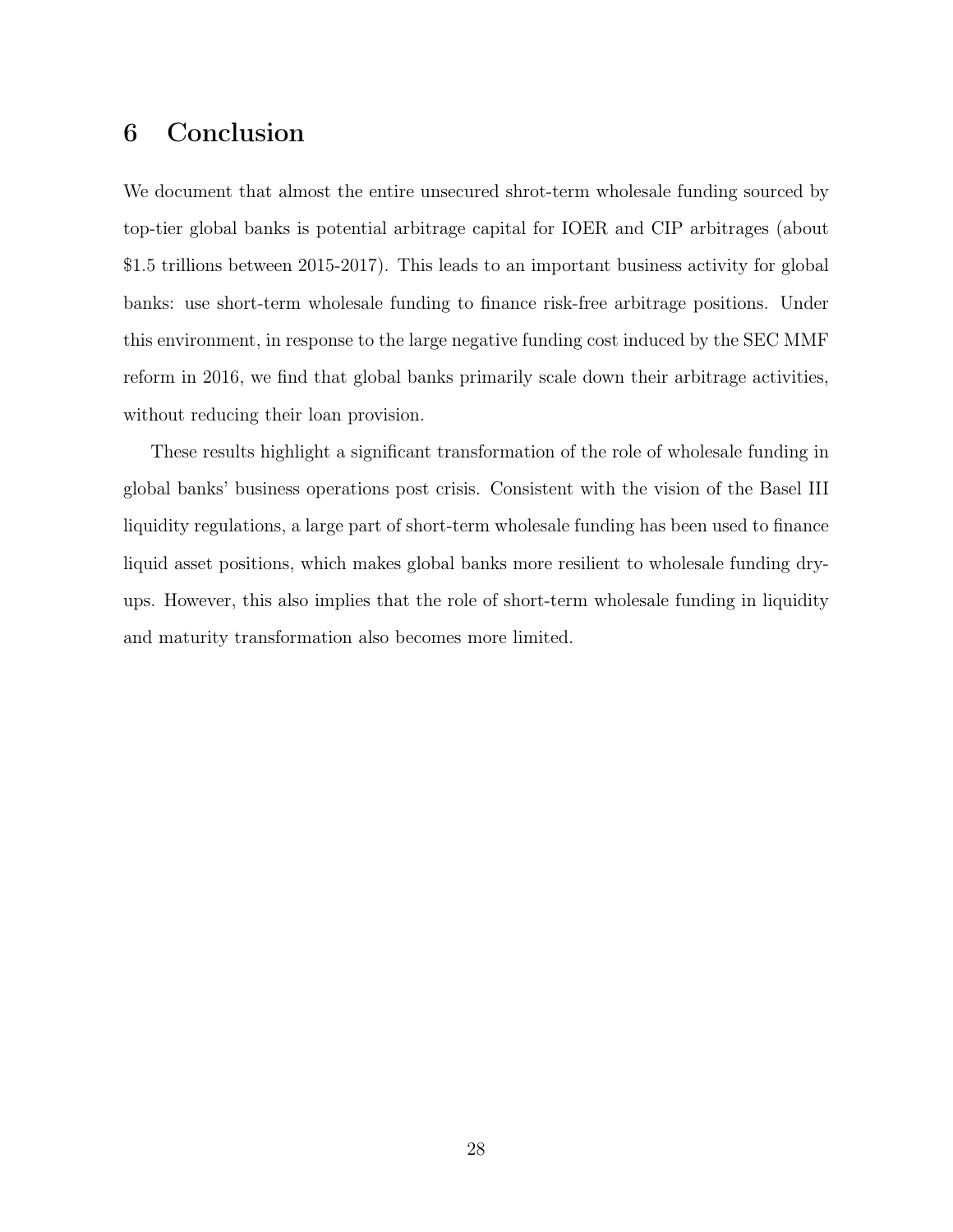# References

- Afonso, Gara, Anna Kovner, and Antoinette Schoar, 2011, Stressed, not frozen: The federal funds market in the financial crisis, Journal of Finance 66, 1109–1139.
- Aldasoro, Iñaki, Torsten Ehlers, and Egemen Eren, 2019, Global banks, dollar funding, and regulation, BIS Working Paper No. 708.
- Anbil, Sriya, and Zeynep Senyuz, 2018, The regulatory and monetary policy nexus in the repo market, Federal Reserve Board Finance and Economics Discussion Series 2018-027.
- Anderson, Alyssa G, and John Kandrac, 2017, Monetary policy implementation and financial vulnerability: Evidence from the overnight reverse repurchase facility, The Review of Financial Studies 31, 3643–3686.
- Avdjiev, Stefan, Wenxin Du, Catherine Koch, and Hyun Song Shin, 2019, The dollar, bank leverage, and deviations from covered interest parity, American Economic Review: Insights 1, 193–208.
- Banegas, Ayelen, and Manjola Tase, 2016, Reserve balances, the federal funds market and arbitrage in the new regulatory framework, Federal Reserve Board Finance and Economics Discussion Series 2016-079.
- Bech, Morten L., and Elizabeth Klee, 2011, The mechanics of a graceful exit: Interest on reserves and segmentation in the federal funds market, Journal of Monetary Economics 58, 415–431.
- Borio, Claudio, Robert N. McCauley, Patrick McGuire, and Vladyslav Sushko, 2016, Covered interest parity lost: understanding the cross-currency basis, BIS Quarterly Review September.
- Brunnermeier, Markus K., and Lasse Heje Pedersen, 2008, Market liquidity and funding liquidity, Review of Financial Studies 22, 2201–2238.
- Calomiris, Charles W., and Charles M. Kahn, 1991, The role of demandable debt in structuring optimal banking arrangements, American Economic Review 497–513.
- Cetorelli, Nicola, and Linda S. Goldberg, 2012, Follow the money: Quantifying domestic effects of foreign bank shocks in the great recession, American Economic Review 102, 213–18.
- Chernenko, Sergey, and Adi Sunderam, 2014, Frictions in shadow banking: Evidence from the lending behavior of money market mutual funds, Review of Financial Studies 27, 1717–1750.
- Cipriani, Marco, and Gabriele La Spada, 2018, Investors' appetite for money-like assets: The money market fund industry after the 2014 regulatory reform, Federal Reserve Bank of New York Staff Report No. 816.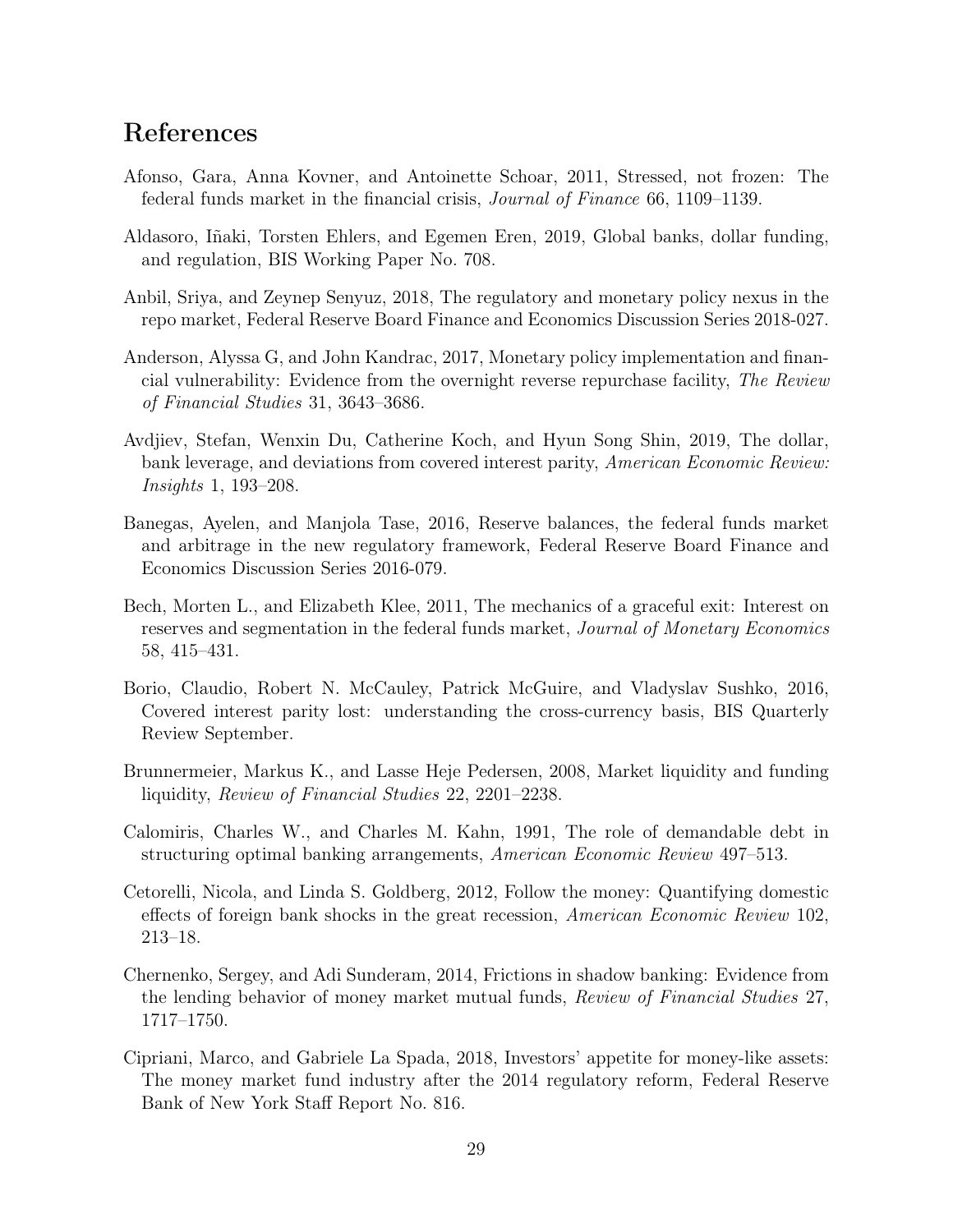- Copeland, Adam, Antoine Martin, and Michael Walker, 2014, Repo runs: Evidence from the tri-party repo market, Journal of Finance 69, 2343–2380.
- Correa, Ricardo, Horacio Sapriza, and Andrei Zlate, 2016, Liquidity shocks, dollar funding costs, and the bank lending channel during the European sovereign crisis, Federal Reserve Bank of Boston Risk and Policy Analysis Unit Paper No. RPA 16-4.
- Diamond, Douglas W., and Raghuram G. Rajan, 2009, The credit crisis: Conjectures about causes and remedies, American Economic Review 99, 606–10.
- Diamond, Douglas W., and Raghuram G. Rajan, 2011, Fear of fire sales, illiquidity seeking, and credit freezes, Quarterly Journal of Economics 126, 557–591.
- Du, Wenxin, Alexander Tepper, and Adrien Verdelhan, 2018, Deviations from covered interest rate parity, Journal of Finance 73, 915–957.
- Duffie, Darrell, and Arvind Krishnamurthy, 2016, Passthrough efficiency in the fed's new monetary policy setting, in Designing Resilient Monetary Policy Frameworks for the Future. Federal Reserve Bank of Kansas City, Jackson Hole Symposium, 1815–1847.
- Duygan-Bump, Burcu, Patrick M. Parkinson, Eric S. Rosengren, Gustavo A. Suarez, and Paul S. Willen, 2013, How effective were the federal reserve emergency liquidity facilities? evidence from the asset-backed commercial paper money market mutual fund liquidity facility, Journal of Finance 68, 715–737.
- Gissler, Stefan, and Borghan N. Narajabad, 2017a, The increased role of the federal home loan bank system in funding markets, part 1: Background, Federal Reserve Board Finance and Economics Discussion Notes.
- Gissler, Stefan, and Borghan N. Narajabad, 2017b, The increased role of the federal home loan bank system in funding markets, part 2: Recent trends and potential drivers, Federal Reserve Board Finance and Economics Discussion Notes.
- Gissler, Stefan, and Borghan N. Narajabad, 2017c, The increased role of the federal home loan bank system in funding markets, part 3: Implications for financial stability, Federal Reserve Board Finance and Economics Discussion Notes.
- Gorton, Gary, and Andrew Metrick, 2012, Securitized banking and the run on repo, Journal of Financial Economics 104, 425–451.
- Ihrig, Jane E, Ellen E Meade, and Gretchen C Weinbach, 2015, Rewriting monetary policy 101: What's the fed's preferred post-crisis approach to raising interest rates?, *Journal* of Economic Perspectives 29, 177–98.
- Ivashina, Victoria, and David S. Scharfstein, 2010, Bank lending during the financial crisis of 2008, Journal of Financial Economics 97, 319–338.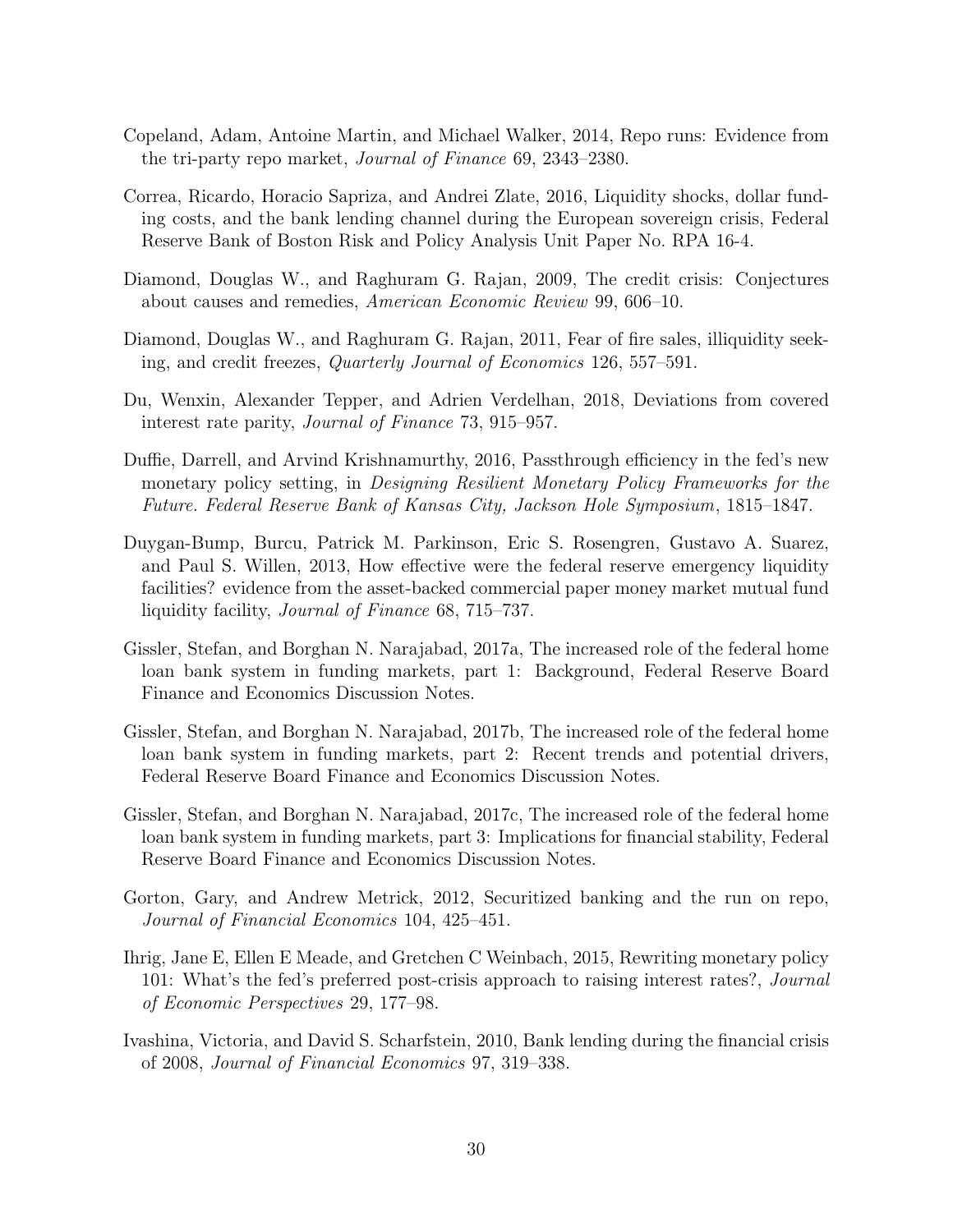- Ivashina, Victoria, David S. Scharfstein, and Jeremy C. Stein, 2015, Dollar funding and the lending behavior of global banks, Quarterly Journal of Economics 130, 1241–1281.
- Kacperczyk, Marcin, and Philipp Schnabl, 2010, When safe proved risky: Commercial paper during the financial crisis of 2007–2009, Journal of Economic Perspectives 24, 29–50.
- Kacperczyk, Marcin, and Philipp Schnabl, 2013, How safe are money market funds?, Quarterly Journal of Economics 128, 1073–1122.
- Keating, Thomas, and Marco Macchiavelli, 2017, Interest on reserves and arbitrage in post-crisis money markets, Federal Reserve Board Finance and Economics Discussion Series 2017-124.
- Munyan, Benjamin, 2017, Regulatory arbitrage in repo markets, Vanderbilt University Working Paper.
- Pérignon, Christophe, David Thesmar, and Guillaume Vuillemey, 2018, Wholesale funding dry-ups, Journal of Finance 73, 575–617.
- Rime, Dagfinn, Andreas Schrimpf, and Olav Syrstad, 2017, Segmented money markets and covered interest parity arbitrage, BIS Working Papers No. 651.
- Shin, Hyun Song, 2009, Reflections on northern rock: The bank run that heralded the global financial crisis, Journal of Economic Perspectives 23, 101–19.
- Sundaresan, Suresh M., and Kairong Xiao, 2018, Unintended consequences of post-crisis liquidity regulation, working paper.
- Tarullo, Daniel K, 2014, Liquidity regulation, in Speech at the 2014 Clearing House Annual Conference. New York, NY .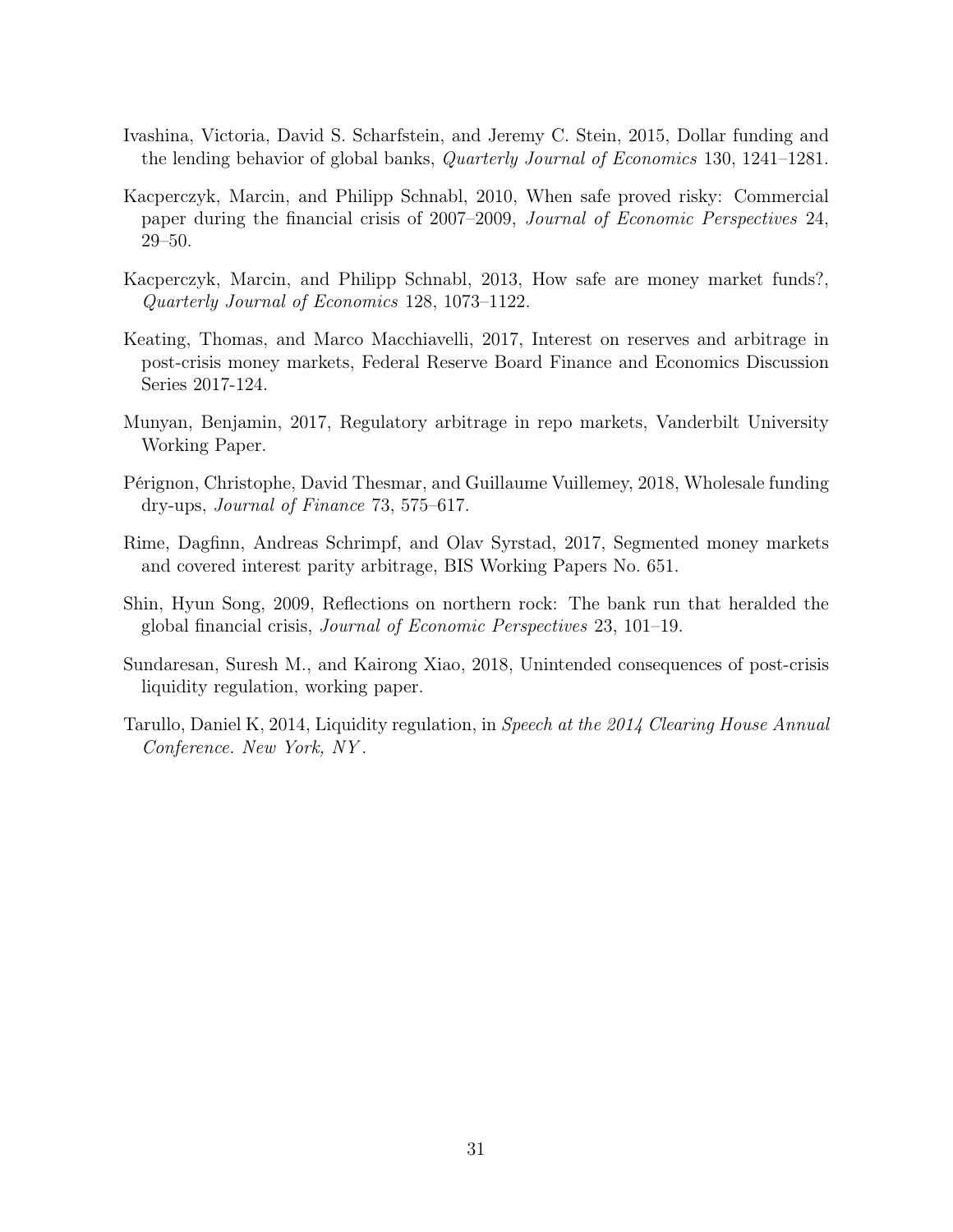

Figure 1: MMF Assets Under Management (AUM)

Notes: Panel (A) plots total assets under management of prime (red) and government (blue) MMFs in the United States in trillions of dollars. Panel (B) plots prime funds' holdings of bank securities for our sample banks. The two vertical black lines denote the MMF reform announcement date on July 23, 2014 and the implementation deadline on October 14, 2016, respectively. Sources: N-MFP (public)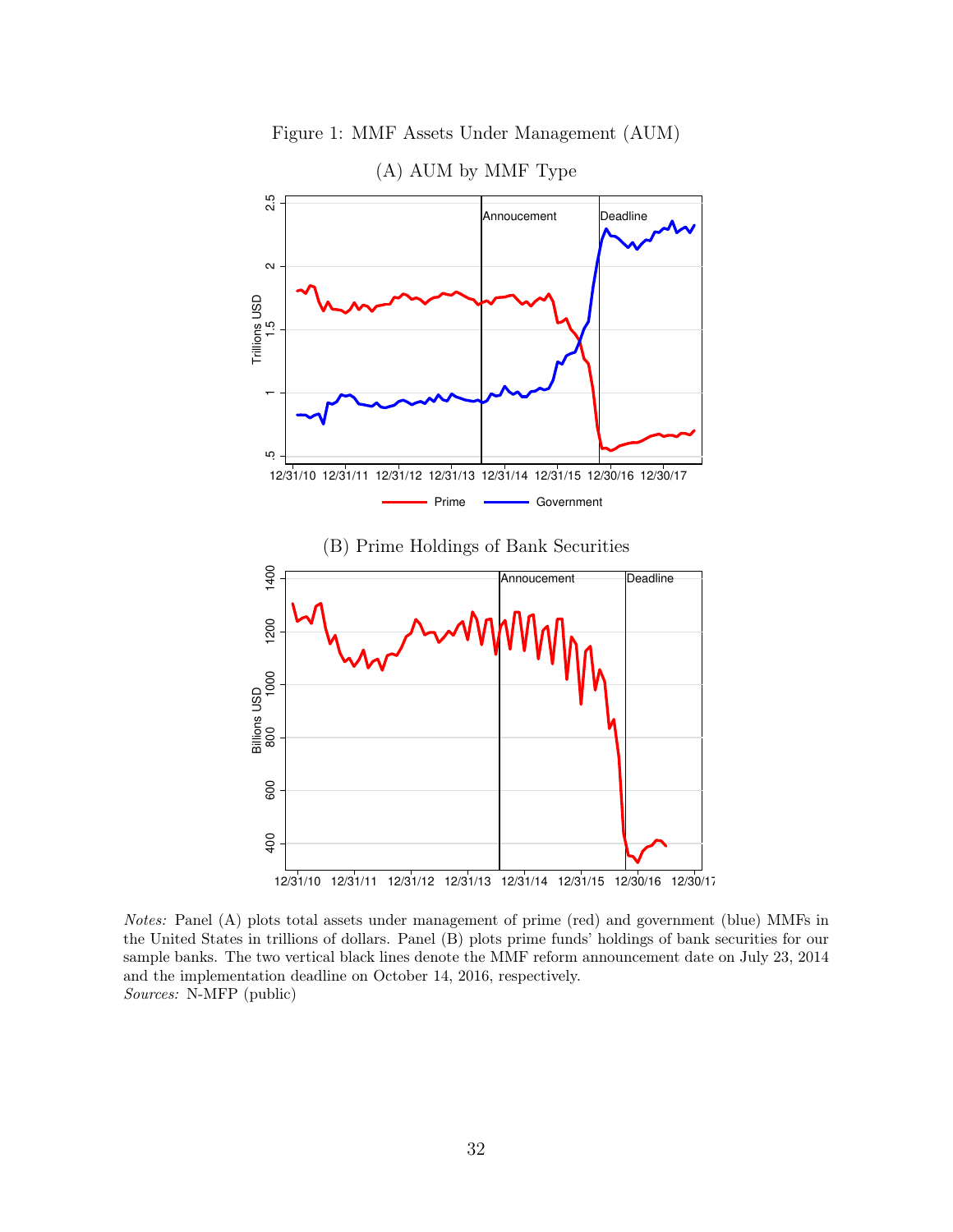

Figure 2: Unsecured wholesale funding outstanding and MMF holdings

Notes: Panel (A) plots unsecured wholesale funding outstanding broken down by rate. The red area denotes outstanding amounts with an issuance rate below the IOER rate. The yellow area denotes outstanding amounts with an issuance rate at or above the IOER rate and below the swapped yen rate in dollars. The blue area denotes outstanding amounts with an issuance rate at or above the swapped yen rate. Panel (B) plots total unsecured wholesale funding outstanding (blue) and the amount held by prime MMFs (red) in billions of dollars. The vertical line denotes the MMF reform implementation deadline on October 14, 2016.

Sources: N-MFP (public), FR 2420, DTCC CP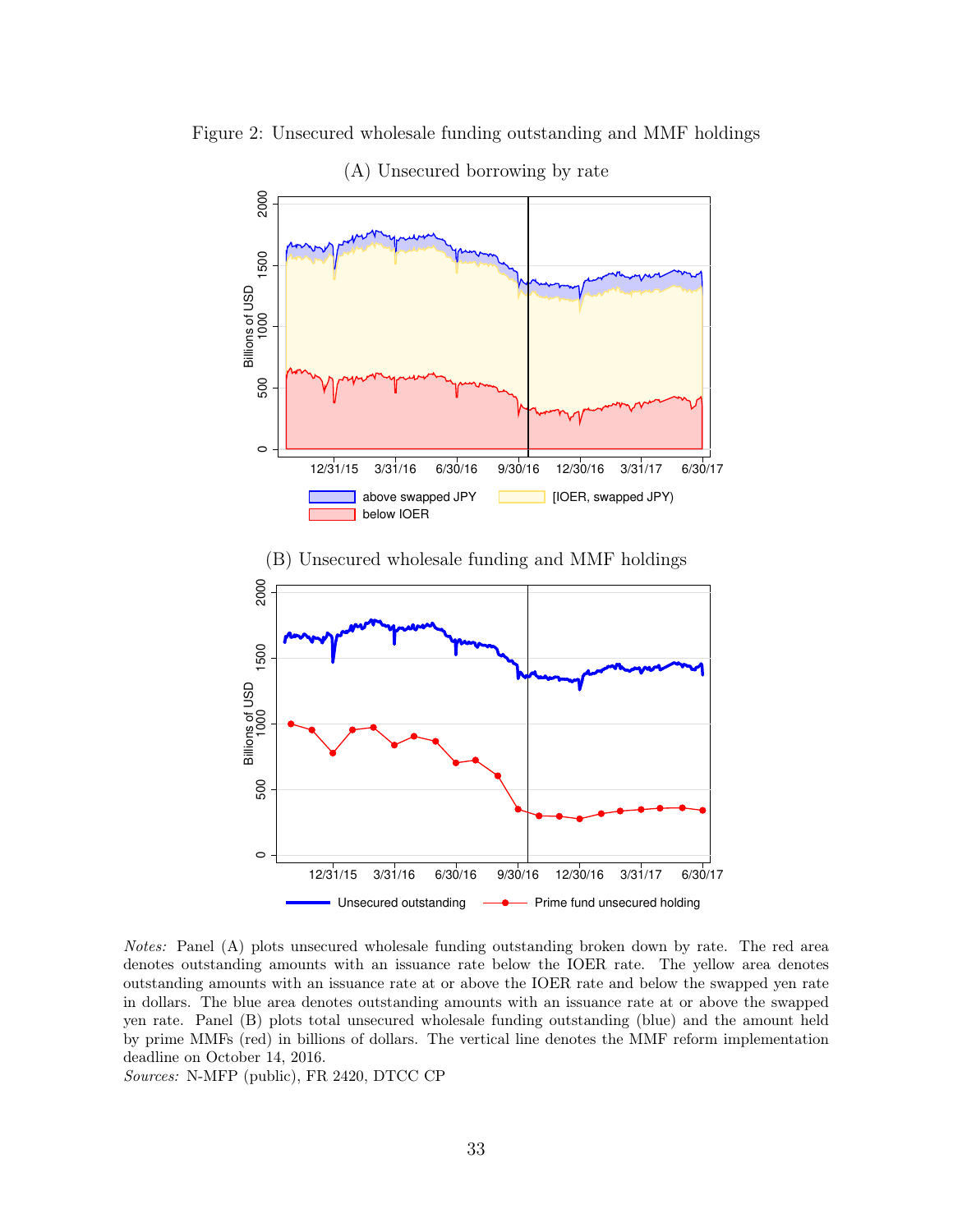

Figure 3: Wholesale funding outstanding and MMF holdings by region

Notes: This exhibit plots total wholesale funding outstanding, together with MMF holdings, broken down by foreign (left column) and U.S. (right column) banks. Panel A plots total unsecured wholesale funding outstanding (blue) and prime MMFs' unsecured holdings (red). Panel B plots secured funding outstanding (green), specifically total tri-party repo, and prime MMFs' repo holdings (red). The vertical line in all figures denotes the MMF reform implementation deadline on October 14, 2016. Sources: N-MFP (public), DTCC CP, FR 2420, FRBNY tri-party repo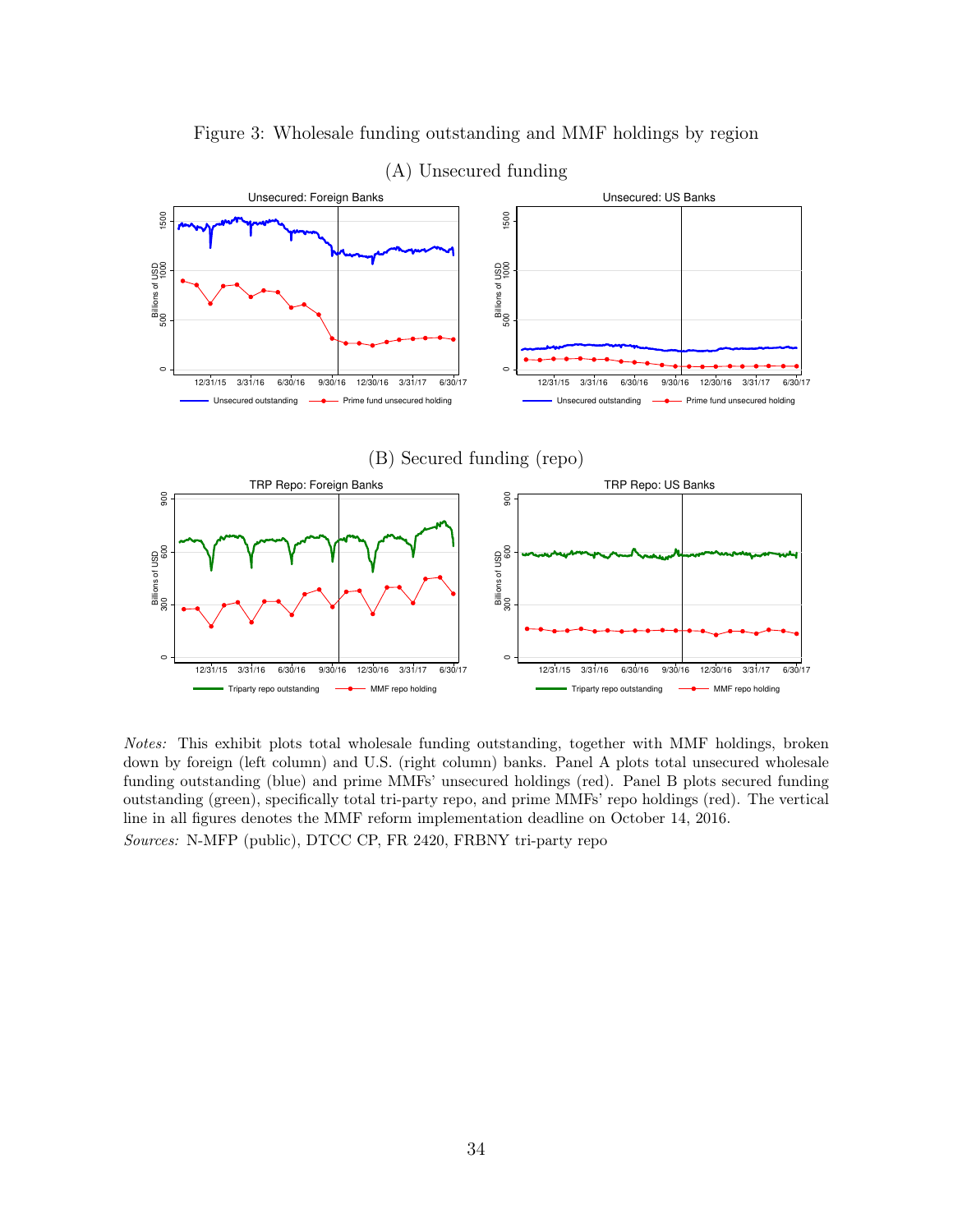

Figure 4: Assets and MMF holdings by region

This exhibit plots bank assets, specifically total loans and reserve balances, together with MMF holdings, broken down by foreign (left column) and U.S. (right column) banks. Panel A plots total loans outstanding (purple) and prime MMFs' unsecured holdings (red). Panel B plots total excess reserve balances held at the Federal Reserve (yellow) and prime MMFs' unsecured holdings (red). The vertical line in all figures denotes the MMF reform implementation deadline on October 14, 2016. Sources: N-MFP (public), FR 2644, FRB reserves data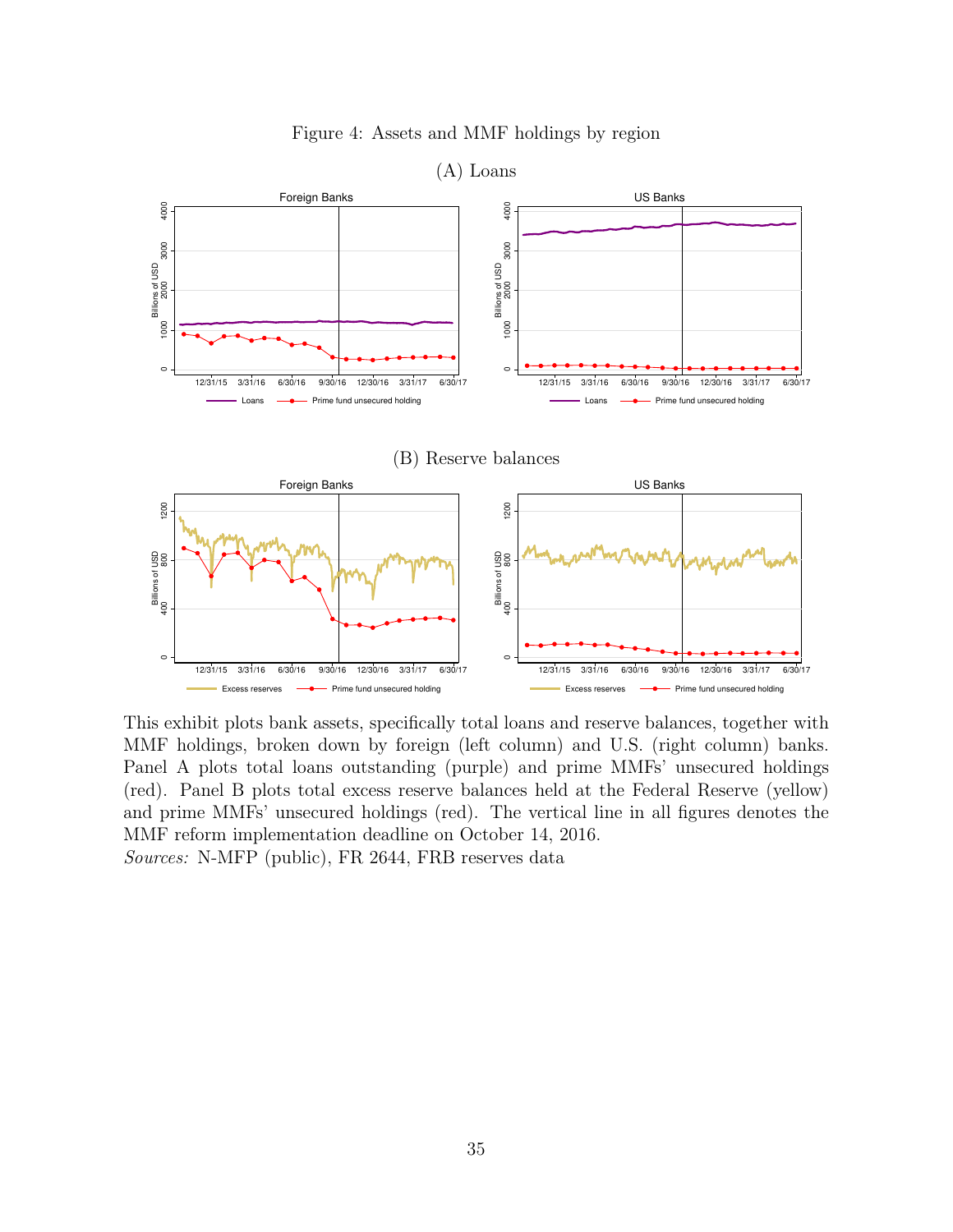Figure 5: First-stage of the IV regression



Notes: This figure plots the change in prime MMF funding on the horizontal axis and the predicted value of the change in prime MMF funding from the first-stage regression:

$$
\Delta hold_{i,t}^{Unsec} = \gamma + \delta \tilde{B}_{i,t} + \epsilon_{i,t}
$$

on the vertical axis. The correlation between the predicted loss of funding and actual loss of funding is 67%. All changes are quarterly at the bank level, and the sample period is October 2015 to October 2016.

Sources: N-MFP (public)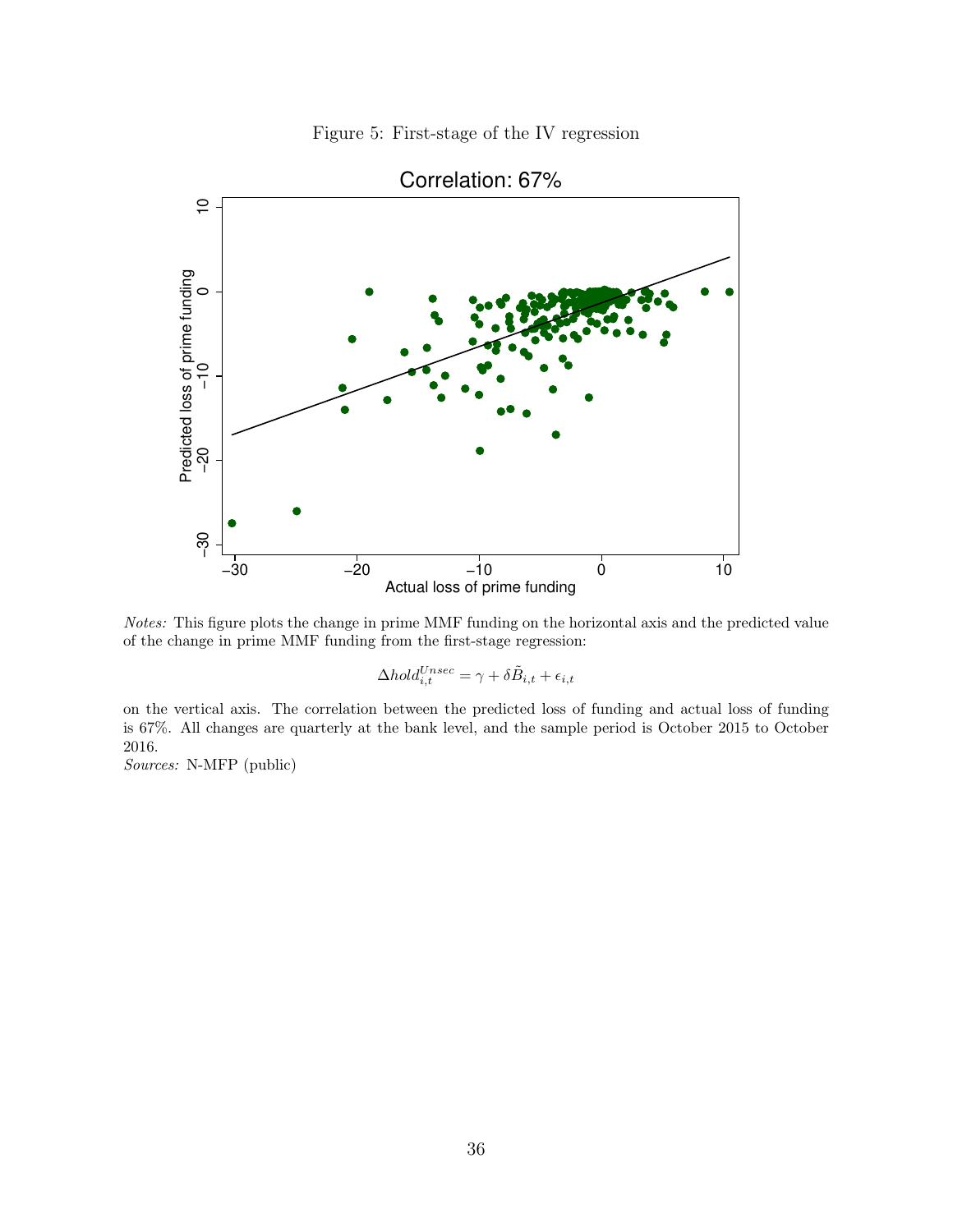

Figure 6: Quarter-end effects in secured and unsecured funding

Notes: This figure illustrates the quarter-end effects in MMF holdings and total debt outstanding for both secured (repo) and unsecured wholesale funding instruments. Panel 1a plots total MMF holdings of repo securities (blue) and unsecured securities (red) issued by our sample banks. Panel 1b plots the quarter-end effects for MMFs' holdings of secured (blue) and unsecured (red) securities for each quarter, and the ratio of the unsecured quarter-end effect to the total (unsecured plus secured) quarter-end effect (black line). Panel 2a plots total tri-party repo outstanding (blue) and total unsecured wholesale funding outstanding (red) for our sample banks. Panel 2b plots the quarter-end effects for total secured (blue) and unsecured (red) debt outstanding, as well as the ratio of the unsecured quarter-end effect to the total quarter-end effect (black line). See Section 4.6 for details on how the quarter-end effects are constructed. Sources: N-MFP (public), FR 2420, DTCC CP, FRBNY tri-party repo data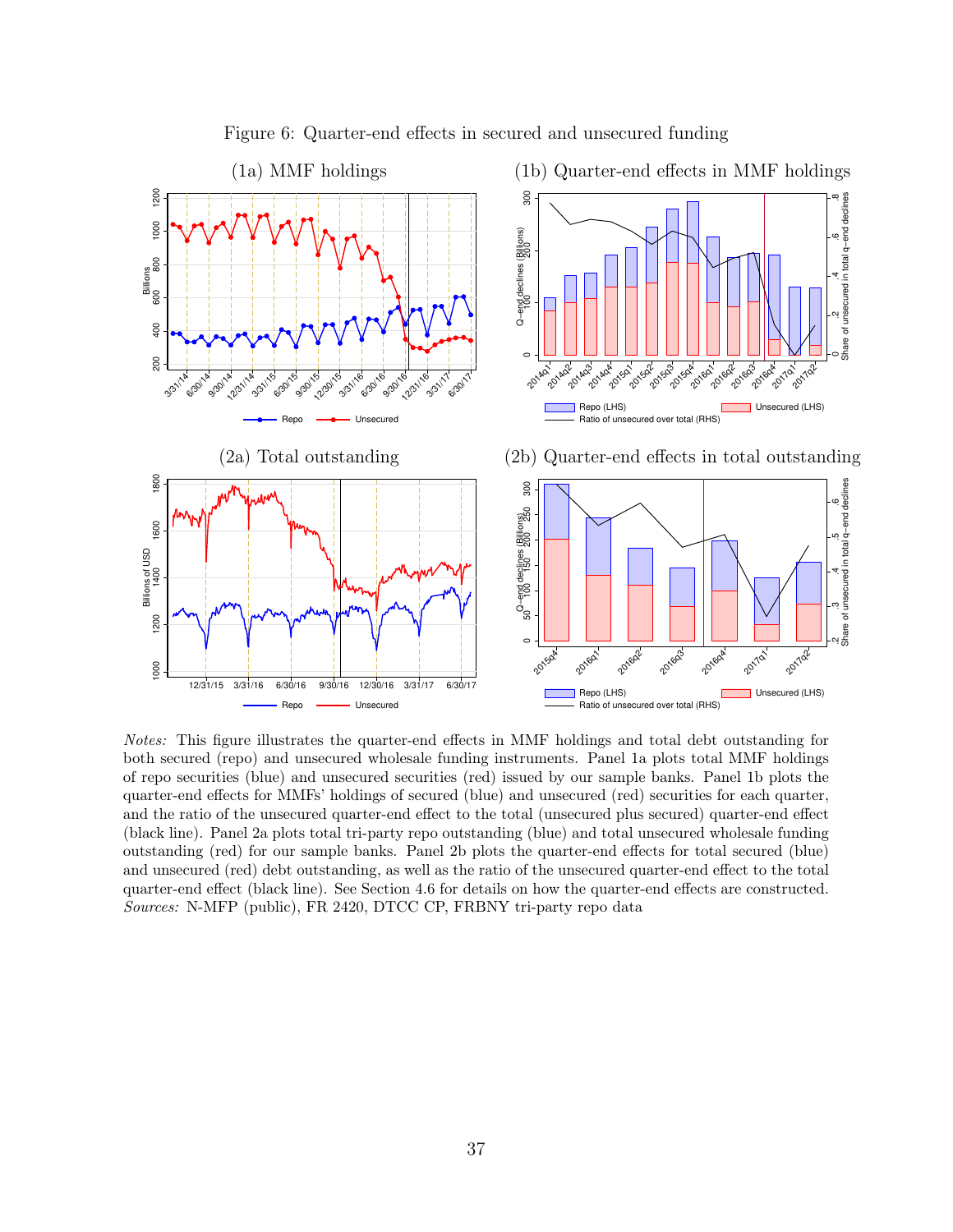

Figure 7: Volume-weighed average arbitrage profits

Notes: The figure shows the profit of different arbitrage strategies. Panel A plots the volume-weighted average IOER arbitrage profit (blue) and total potential arbitrage capital for the IOER arbitrage (red). Only unsecured securities with one-week maturity or less are used in calculating the profits. Panel B plots the volume-weighted average CIP arbitrage profit for the CIP arbitrage at one-week (blue), onemonth (green), and three-month (orange) maturities, as well as the potential arbitrage capital for the CIP arbitrage (red).

Sources: FR 2420, DTCC CP, and Bloomberg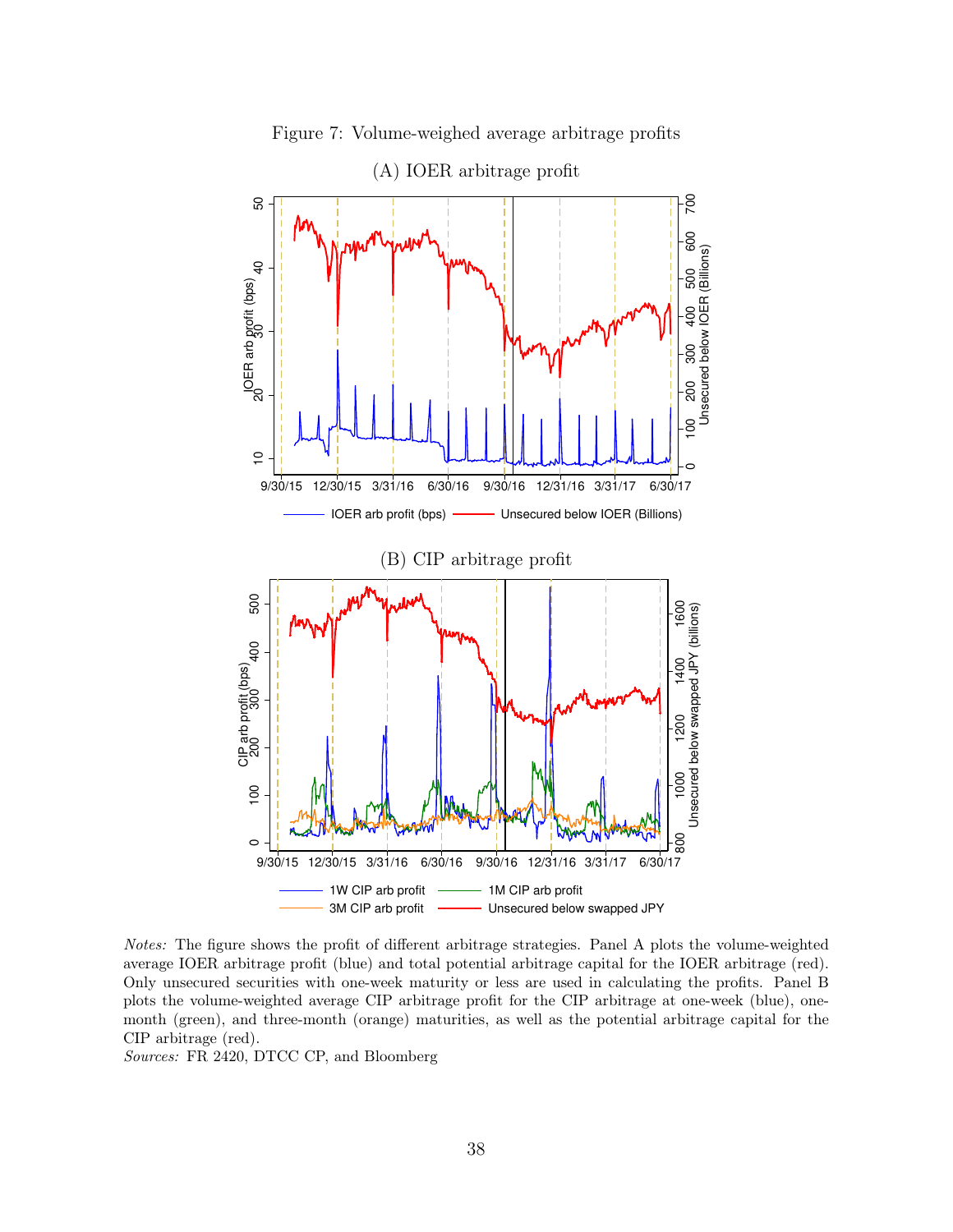|                                                             | Unsecured<br>Wholesale<br>Funding | Assets in U.S.<br>Entities | $\left( 3\right)$<br>Total Global<br>Assets | $\left(4\right)$<br>Estimated<br>Global USD<br>Assets |
|-------------------------------------------------------------|-----------------------------------|----------------------------|---------------------------------------------|-------------------------------------------------------|
| Foreign Banks<br>Amounts in \$Tril.<br>(Share of unsecured) | 1.3                               | 2.8<br>$(48.7\%)$          | 47.9<br>$(2.8\%)$                           | 7.2<br>$(18.9\%)$                                     |
| $U.S.$ Banks<br>Amounts in \$Tril.<br>(Share of unsecured)  | 0.2                               | 6.9<br>$(3.1\%)$           | 11.3<br>$(1.9\%)$                           | 9.1<br>$(2.4\%)$                                      |

Table 1: Size of Unsecured Wholesale Funding for US and foreign banks (2015-2017)

Notes: In Column 1, we report the time-series average of total unsecured whole funding outstanding between October 2015 and June 2017 for foreign and U.S. banks in our sample, respectively. In Column 2, we report the time-series average of total assets in U.S-based entities for foreign and U.S. banks from FR 2644, respectively, and the share of unsecured funding compared to the total assets in U.S-based entities in the parentheses. In Column 3, we report the time-series average of total global assets for foreign and U.S. banks from SNL, respectively, and the share of unsecured wholesale funding compared to their total global assets in the parentheses. In Column 4, we estimate total USD-denominated assets for foreign and US banks. The share of USD-denominated assets in total assets is estimated based on the BIS Locational Banking Statistics for foreign banks, and based on FR 2052a for U.S. banks. We also report the share of unsecured wholesale funding in total USD-denominated assets in the parentheses.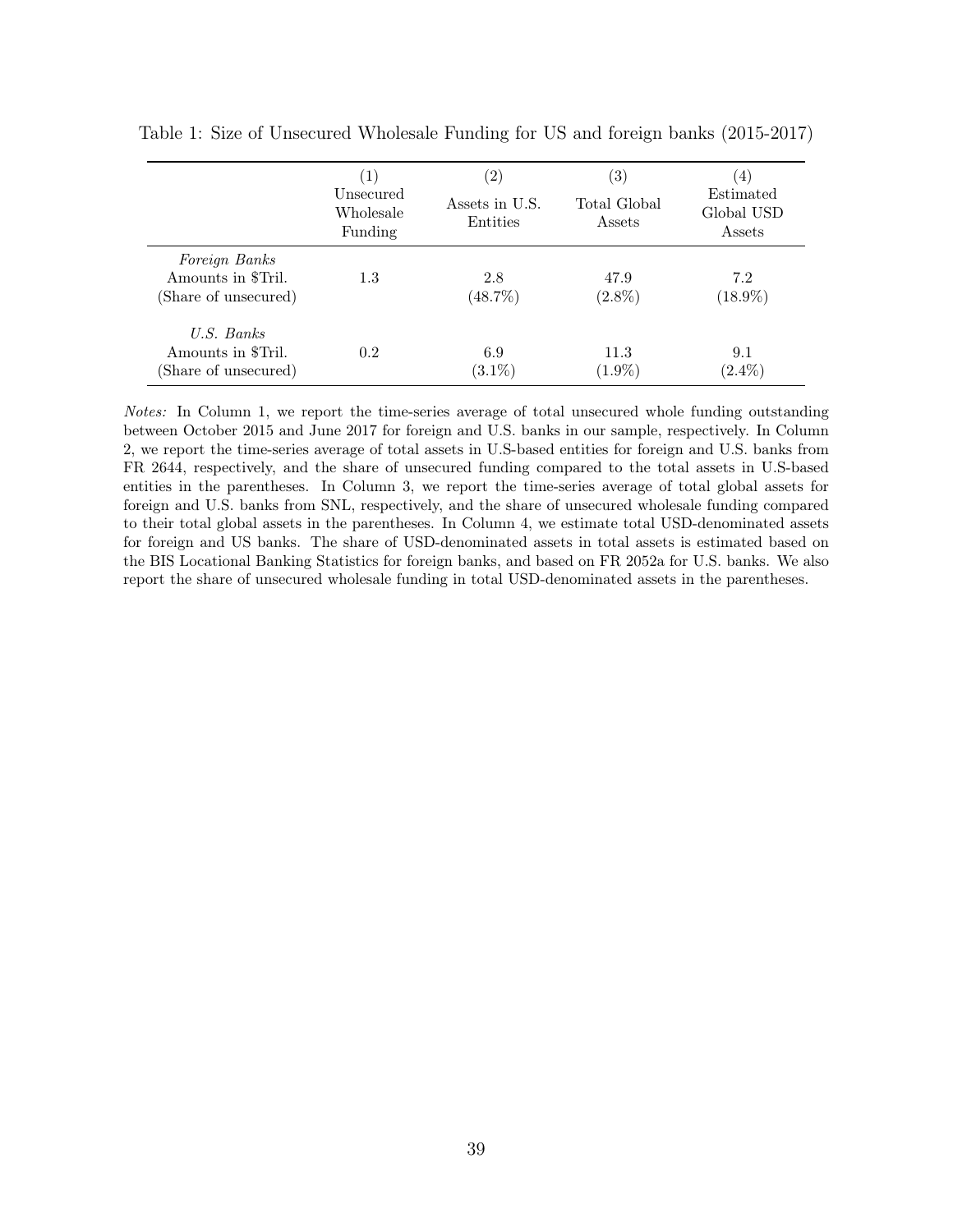|                             | $\begin{matrix} (1) \ \Delta Y^{IOER}_{i,t} \end{matrix}$ | $\overset{(2)}{\Delta Y_{i,t}^{CIP}}$ | $\overset{(3)}{\Delta Q^{IOER}_{i,t}}$ | (4)        |  |  |  |
|-----------------------------|-----------------------------------------------------------|---------------------------------------|----------------------------------------|------------|--|--|--|
| $(A)$ All banks             |                                                           |                                       |                                        |            |  |  |  |
|                             |                                                           | OLS estimates                         |                                        |            |  |  |  |
| $\Delta hold_{i,t}^{Unsec}$ | $0.629***$                                                | $0.845***$                            | $0.595***$                             | $0.449***$ |  |  |  |
|                             |                                                           | $(0.114)$ $(0.087)$ $(0.112)$         |                                        | (0.097)    |  |  |  |
|                             |                                                           |                                       |                                        |            |  |  |  |
|                             |                                                           | $IV\; estimates$                      |                                        |            |  |  |  |
| $\Delta hold_{i,t}^{Unsec}$ | $0.616***$                                                | $0.665***$                            | $0.561***$                             | $0.359***$ |  |  |  |
|                             |                                                           | $(0.111)$ $(0.098)$ $(0.095)$         |                                        | (0.139)    |  |  |  |
|                             |                                                           |                                       |                                        |            |  |  |  |
| Obs.                        | 247                                                       | 247                                   | 247                                    | 195        |  |  |  |
|                             |                                                           | (B) IOER Arbitrageur                  |                                        |            |  |  |  |
|                             |                                                           | OLS estimates                         |                                        |            |  |  |  |
| $\Delta hold_{i,t}^{Unsec}$ | $0.869***$                                                | $0.971***$                            | $0.849***$                             | $0.326**$  |  |  |  |
|                             |                                                           | $(0.146)$ $(0.130)$ $(0.139)$         |                                        | (0.119)    |  |  |  |
|                             |                                                           |                                       |                                        |            |  |  |  |
| <i>IV</i> estimates         |                                                           |                                       |                                        |            |  |  |  |
| $\Delta hold_{i,t}^{Unsec}$ |                                                           | $1.034***$ $0.879***$                 | $0.875***$                             | 0.315      |  |  |  |
|                             |                                                           | $(0.265)$ $(0.268)$ $(0.227)$         |                                        | (0.338)    |  |  |  |
|                             |                                                           |                                       |                                        |            |  |  |  |
| Obs.                        | 131                                                       | 131                                   | 131                                    | 95         |  |  |  |
| (C) Non-IOER Arbitrageur    |                                                           |                                       |                                        |            |  |  |  |
| $OLS\; estimates$           |                                                           |                                       |                                        |            |  |  |  |
| $\Delta hold_{i,t}^{Unsec}$ | $0.340***$                                                | $0.732***$                            | $0.311***$                             | $0.561***$ |  |  |  |
|                             |                                                           | $(0.093)$ $(0.066)$ $(0.083)$         |                                        | (0.135)    |  |  |  |
|                             |                                                           |                                       |                                        |            |  |  |  |
|                             |                                                           | IV estimates                          |                                        |            |  |  |  |
| $\Delta hold_{i,t}^{Unsec}$ | $0.477***$                                                | $0.581***$                            | $0.460***$                             | $0.353**$  |  |  |  |
|                             |                                                           | $(0.087)$ $(0.066)$ $(0.073)$         |                                        | (0.139)    |  |  |  |
|                             |                                                           |                                       |                                        |            |  |  |  |
| Obs.                        | 116                                                       | 116                                   | 116                                    | 100        |  |  |  |

Table 2: Regression results for arbitrage capital and arbitrage positions

Notes: This table shows regression results of changes in potential arbitrage capital and proxies for arbitrage positions on changes in MMF holdings of unsecured bank securities. The first row of each panel shows the OLS estimates and the second row shows the IV estimates using the Bartik instrument defined by equation (3). The sample includes all banks in Panel A, IOER arbitrageurs in Panel B, and non-IOER arbitrageurs in Panel C. IOER (non-IOER) arbitrageurs are defined as banks with above (below) median correlations between daily changes in unsecured funding and daily changes in reserve balances. The dependent variables are:  $\Delta Y_{i,t}^{IOER}$  is the change in the potential IOER arbitrage capital,  $\Delta Y_{i,t}^{CIP}$  is the change in the potential CIP arbitrage capital,  $\Delta Q_{i,t}^{IOER}$  is the change in the proxy for the IOER arbitrage position, and  $\Delta Q_{i,t}^{CIP}$  is the change in the proxy for the CIP arbitrage position. The independent variable,  $\Delta hold_{i,t}^{Unsec}$ , is the change in MMF holdings of unsecured debt issued by bank i. All changes are quarterly and the sample period is October 2015 to October 2016. All specifications include time fixed effects, with standard errors clustered at the bank level. Statistical significance: \*\*\*  $p \leq .01$ , \*\*  $p \leq .05$ , \*  $p \leq .10$ .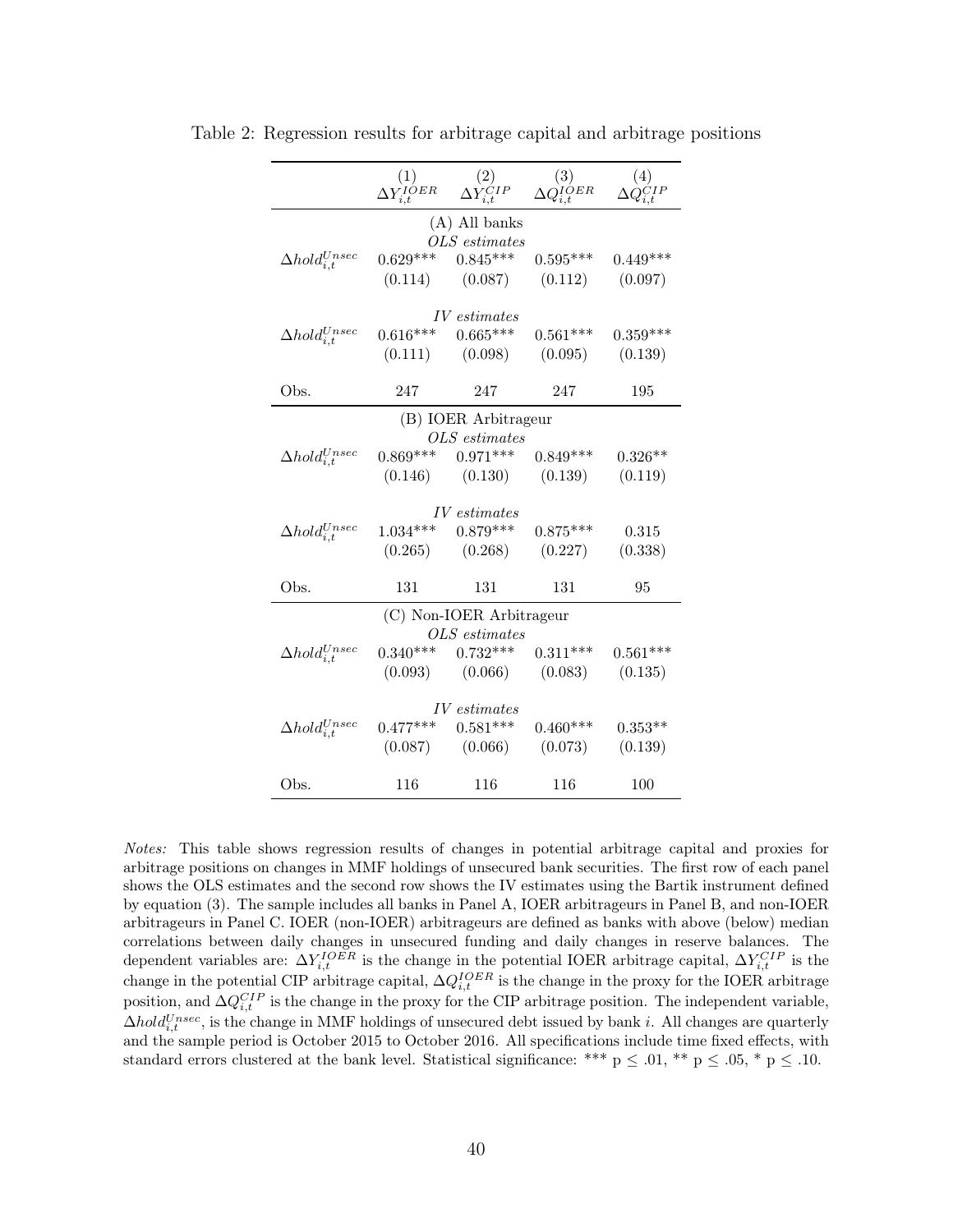|                             | (1)                   | (2)                 | (3)                                         | (4)                 |  |  |  |
|-----------------------------|-----------------------|---------------------|---------------------------------------------|---------------------|--|--|--|
|                             | $\Delta Assets_{i,t}$ |                     | $\Delta Loan_{i,t}$ $\Delta Security_{i,t}$ | $\Delta Cash_{i.t}$ |  |  |  |
| $(A)$ All banks             |                       |                     |                                             |                     |  |  |  |
|                             |                       | OLS estimates       |                                             |                     |  |  |  |
| $\Delta hold_{i,t}^{Unsec}$ | $0.483***$            | $-0.053$            | $-0.080$                                    | $0.565***$          |  |  |  |
|                             | (0.171)               | (0.072)             | (0.071)                                     | (0.132)             |  |  |  |
|                             |                       |                     |                                             |                     |  |  |  |
|                             |                       | <i>IV</i> estimates |                                             |                     |  |  |  |
| $\Delta hold_{i,t}^{Unsec}$ | $-0.131$              | $-0.242$            | $-0.209$                                    | $0.359*$            |  |  |  |
|                             | (0.371)               | (0.194)             | (0.165)                                     | (0.191)             |  |  |  |
|                             |                       |                     |                                             |                     |  |  |  |
| Obs.                        | 195                   | 195                 | 195                                         | 195                 |  |  |  |
| (B) IOER Arbitrageur        |                       |                     |                                             |                     |  |  |  |
|                             |                       | $OLS$ estimates     |                                             |                     |  |  |  |
| $\Delta hold_{i,t}^{Unsec}$ | $0.860***$            | 0.0227              | $-0.0179$                                   | $0.869***$          |  |  |  |
|                             | (0.145)               | (0.0268)            | (0.0240)                                    | (0.160)             |  |  |  |
|                             |                       |                     |                                             |                     |  |  |  |
|                             |                       | <i>IV</i> estimates |                                             |                     |  |  |  |
| $\Delta hold_{i,t}^{Unsec}$ | $0.607***$            | 0.005               | $-0.014$                                    | $0.647***$          |  |  |  |
|                             | (0.236)               | (0.078)             | (0.036)                                     | (0.244)             |  |  |  |
| Obs.                        | 95                    | 95                  | 95                                          |                     |  |  |  |
|                             |                       |                     |                                             | 95                  |  |  |  |
| (C) Non-IOER Arbitrageur    |                       |                     |                                             |                     |  |  |  |
|                             |                       | OLS estimates       |                                             |                     |  |  |  |
| $\Delta hold_{i.t}^{Unsec}$ | 0.166                 | $-0.0951$           | $-0.151$                                    | $0.315**$           |  |  |  |
|                             | (0.241)               | (0.139)             | (0.168)                                     | (0.134)             |  |  |  |
|                             |                       |                     |                                             |                     |  |  |  |
|                             |                       | <i>IV</i> estimates |                                             |                     |  |  |  |
| $\Delta hold_{i,t}^{Unsec}$ | $-0.138$              | $-0.225$            | $-0.191$                                    | $0.324*$            |  |  |  |
|                             | (0.418)               | (0.219)             | (0.184)                                     | (0.191)             |  |  |  |
|                             |                       |                     |                                             |                     |  |  |  |
| Obs.                        | 100                   | 100                 | 100                                         | 100                 |  |  |  |

Table 3: Regression results for the composition of assets

Notes: This table shows regression results of changes in the composition of banks' assets on changes in MMF holdings of unsecured bank securities. The first row of each panel shows the OLS estimates and the second row shows the IV estimates using the Bartik instrument defined by equation (3). The sample includes all banks in Panel A, IOER arbitrageurs in Panel B, and non-IOER arbitrageurs in Panel C. IOER (non-IOER) arbitrageurs are defined as banks with above (below) median correlations between daily changes in unsecured funding and daily changes in reserve balances. The dependent variables are banks' total assets, loans, securities, and cash based on FR 2644 data. The independent variable,  $\Delta hold_{i,t}^{Unsec}$ , is the change in MMF holdings of unsecured debt issued by bank i. All changes are quarterly and the sample period is October 2015 to October 2016. All specifications include time fixed effects, with standard errors clustered at the bank level. Statistical significance: \*\*\*  $p \leq .01$ , \*\*  $p \leq .05$ , \*  $p \leq .10$ .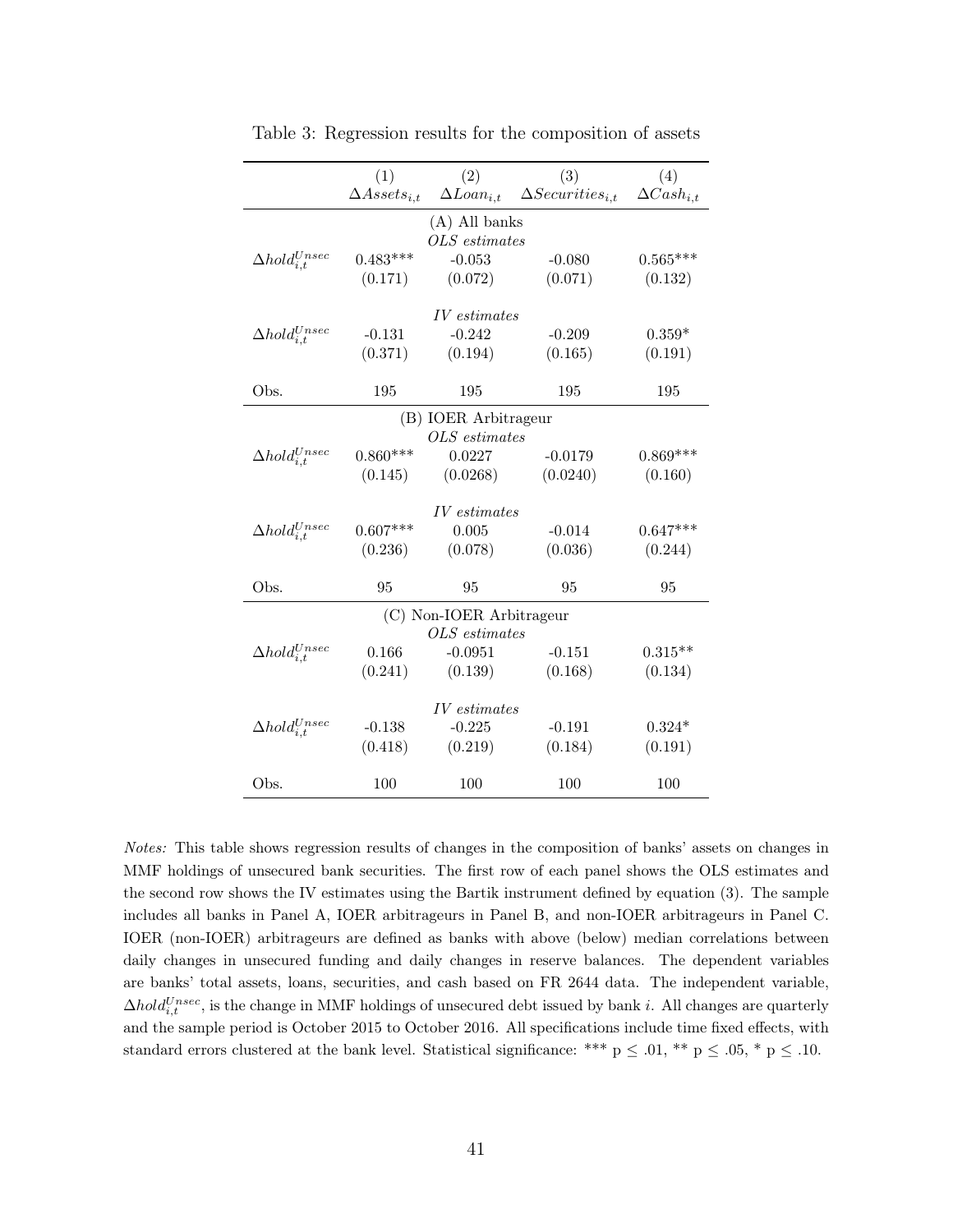|                             | (1)<br>All banks'     | (2)<br><b>TOER</b><br>arbitrageurs         | (3)<br>Non-IOER<br>arbitrageurs |
|-----------------------------|-----------------------|--------------------------------------------|---------------------------------|
| $\Delta hold_{i.t}^{Unsec}$ | $-0.215*$<br>(0.126)  | OLS estimates<br>0.052<br>(0.139)          | $-0.393**$<br>0.185             |
| $\Delta hold_{i,t}^{Unsec}$ | $-0.277**$<br>(0.122) | <i>IV</i> estimates<br>$-0.025$<br>(0.154) | $-0.402*$<br>(0.175)            |
| Tenor FE<br>Obs.            | Yes<br>268            | Yes<br>135                                 | Yes<br>133                      |

Table 4: Regression results for funding costs

Notes: This table shows cross-sectional regression results of changes in bank i's funding rates on changes in MMF holdings of unsecured bank securities. The first row shows the OLS estimates and the second row shows the IV estimates using the Bartik instrument defined by equation (3). The sample includes all banks in Column (1), IOER arbitrageurs in Column (2), and non-IOER arbitrageurs in Column (3). IOER (non-IOER) arbitrageurs are defined as banks with above (below) median correlations between daily changes in unsecured funding and daily changes in reserve balances. The dependent variable,  $\Delta r_{i,m}$ , is the change in bank i's funding rate for tenor m, which is obtained as the volume-weighted monthly average. Transactions at rates below 5 basis points are dropped from the sample to ensure that our sample comprises only transactions at market rates. The independent variable,  $\Delta hold_i^{Unsec}$ , is the change in MMF holdings of unsecured debt issued by bank i. All specifications include tenor fixed effects. Standard errors clustered at the bank level. Statistical significance: \*\*\*  $p \leq .01$ , \*\*  $p \leq .05$ , \*  $p \leq .10$ .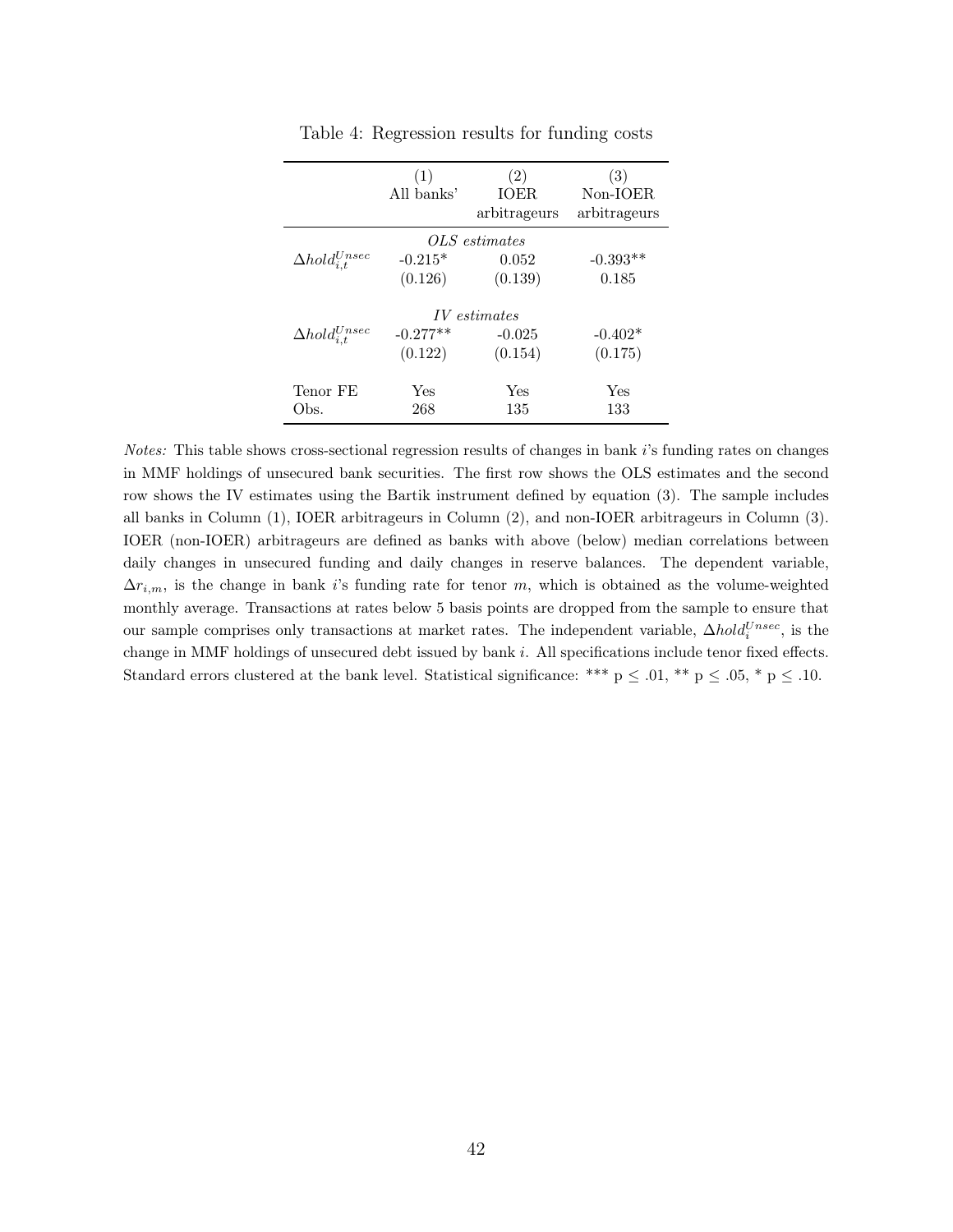|                                                |             | $(1)$ $(2)$<br>$\Delta \pi_t^{IOER}$ $\Delta \pi_t^{IOER}$ | $\frac{(3)}{\Delta \pi_t^{IOER}}$ | $\overset{(4)}{\Delta \pi_t^{IOER}}$ |  |  |  |
|------------------------------------------------|-------------|------------------------------------------------------------|-----------------------------------|--------------------------------------|--|--|--|
|                                                | $Non-ME$    | MЕ                                                         | QE                                | Non-QE ME                            |  |  |  |
| Panel A: Total IOER arbitrage capital          |             |                                                            |                                   |                                      |  |  |  |
| $\Delta Y_t^{IOER}$                            | 0.007       | $-0.083***$                                                | $-0.073***$                       | $-0.219***$                          |  |  |  |
|                                                |             | $(0.005)$ $(0.006)$                                        | (0.003)                           | (0.027)                              |  |  |  |
| $\Delta Y_t^{IOER} \times Post_t$              | $-0.014**$  | $-0.116***$                                                | $-0.081***$                       | $-0.220***$                          |  |  |  |
|                                                |             | $(0.006)$ $(0.031)$ $(0.013)$                              |                                   | (0.040)                              |  |  |  |
| $Post_t$                                       |             | $0.0223$ $0.469$                                           | 1.201                             | 0.0461                               |  |  |  |
|                                                | (0.032)     | (1.379)                                                    | (1.374)                           | (1.141)                              |  |  |  |
|                                                |             |                                                            |                                   |                                      |  |  |  |
| Obs.                                           | 371         | 40                                                         | 13                                | 27                                   |  |  |  |
| $R^2$                                          | 0.063       | 0.702                                                      | 0.946                             | 0.799                                |  |  |  |
| Panel B: Only overnight IOER arbitrage capital |             |                                                            |                                   |                                      |  |  |  |
| $\Delta Y_t^{IOER}$                            | 0.002       | $-0.061***$                                                | $-0.055***$                       | $-0.176***$                          |  |  |  |
|                                                |             | $(0.002)$ $(0.008)$                                        | (0.006)                           | (0.024)                              |  |  |  |
| $\Delta Y_t^{IOER} \times Post_t$              | $-0.010***$ | $-0.047**$                                                 | $-0.036***$                       | $-0.276***$                          |  |  |  |
|                                                |             | $(0.003)$ $(0.021)$                                        | (0.011)                           | (0.067)                              |  |  |  |
| $Post_t$                                       | 0.026       | 1.016                                                      | 2.169                             | $-0.187$                             |  |  |  |
|                                                |             | $(0.031)$ $(1.740)$ $(2.200)$                              |                                   | (1.618)                              |  |  |  |
|                                                |             |                                                            |                                   |                                      |  |  |  |
| Obs.                                           | 358         | 40                                                         | 13                                | 27                                   |  |  |  |
| $R^2$                                          | 0.028       | 0.530                                                      | 0.815                             | 0.627                                |  |  |  |

Table 5: Regression results for IOER arbitrage profits

Notes: This table shows regression results of daily changes in the average IOER arbitrage profit on daily changes in the potential arbitrage capital. In Panel A,  $\Delta Y_t^{IOER}$  is the change in the aggregate potential arbitrage capital for the IOER arbitrage; in Panel B,  $\Delta Y_t^{IOER}$  is the change in the aggregate potential overnight arbitrage capital, where potential arbitrage capital with tenors other than "overnight" is excluded in the computation of  $Y_t^{IOER}$ . Post<sub>t</sub> is equal to one after October 14, 2016 and zero otherwise.  $\Delta \pi_l^{IOER}$  is the IOER arbitrage profit. The sample in specification (1) is non-month-ends (non-ME), in specification (2) is month-ends (ME), in specification (3) is quarter-ends (QE), and in specification (4) is non-quarter-end month-ends (non-QE ME). The sample period is from October 2015 to June 2017. Statistical significance: \*\*\* p  $\leq$  .01, \*\* p  $\leq$  .05, \* p  $\leq$  .10.